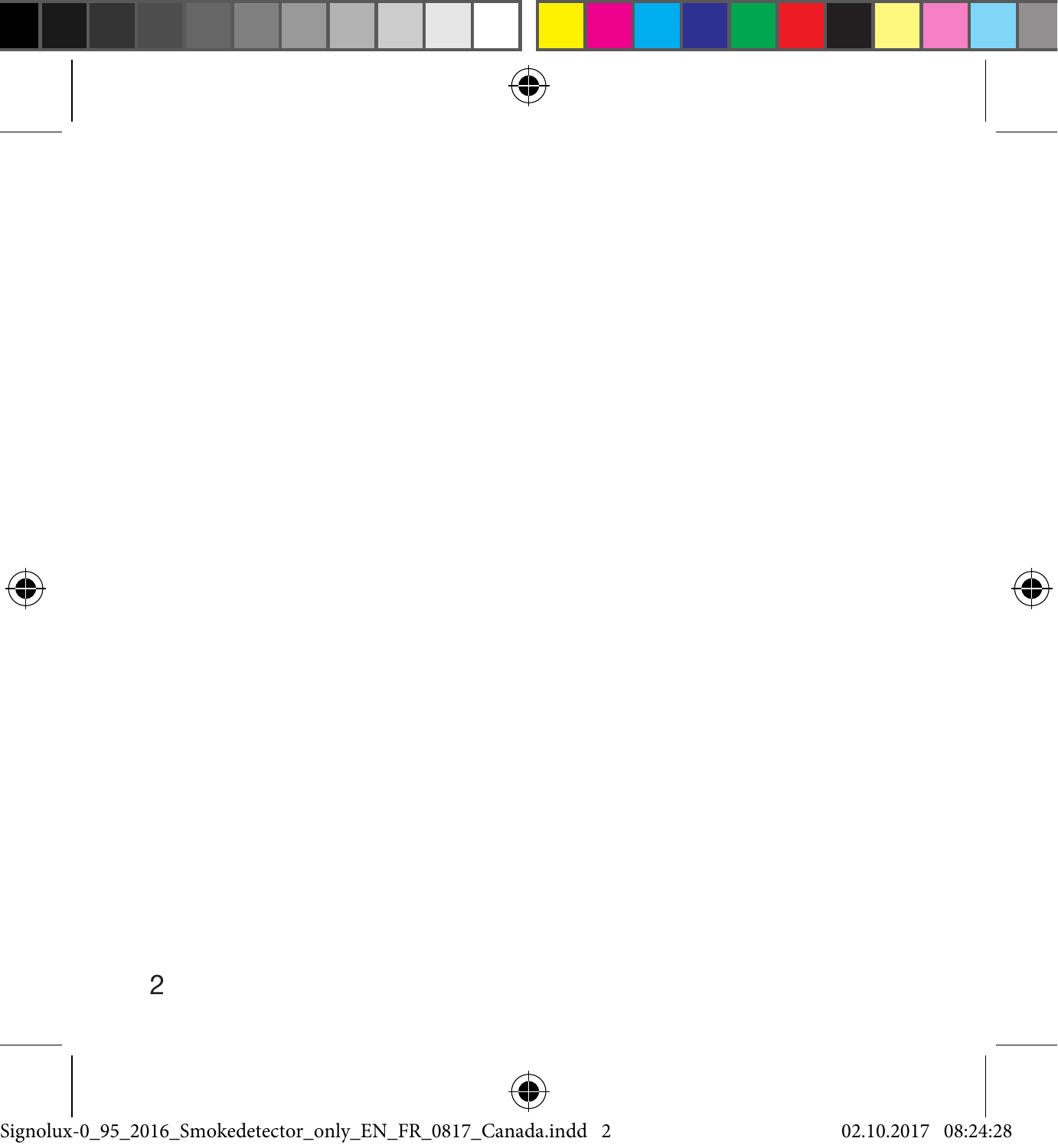# **Content**

| 1. |                                                              |  |
|----|--------------------------------------------------------------|--|
| 2. |                                                              |  |
| 3. |                                                              |  |
| 4. |                                                              |  |
| 5. |                                                              |  |
| 6. |                                                              |  |
| 7. |                                                              |  |
| 8. | National Fire Protection Association Required Protection  14 |  |
| 9. |                                                              |  |
|    |                                                              |  |
|    |                                                              |  |
|    |                                                              |  |
|    |                                                              |  |
|    |                                                              |  |
|    |                                                              |  |
|    |                                                              |  |
|    |                                                              |  |
|    |                                                              |  |
|    |                                                              |  |
|    |                                                              |  |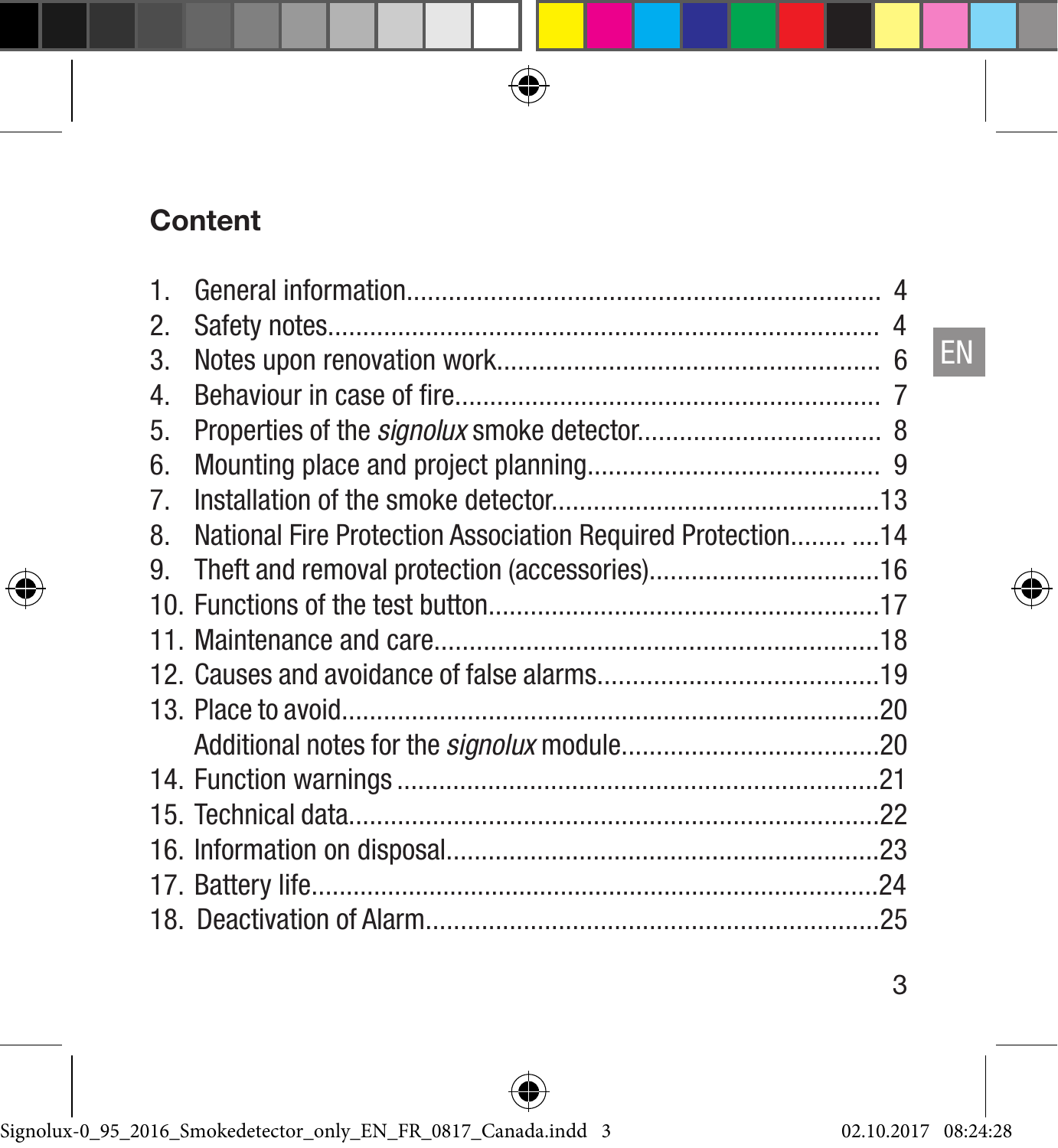# 1. General information

This manual contains important information concerning the proper installation and use of your smoke detector. Please read these instructions in their entirety before mounting and activating the smoke detector and keep them for future reference.

The electronics of the smoke detectors are constructed in such a power saving way that a typical operational time for the smoke detector of 10 years can be reached with one battery.

ASA-Tech does not accept any liability for expenditures of time, material and money which may result from alarming a manned station, e.g. security firm or fire brigade.

#### 2. Safety notes

Smoke detectors are intended to warn persons of fire smoke and fires in good time, so as to give them sufficient opportunity to accordingly react to the risk event.

Smoke detectors can neither prevent nor extinguish fires.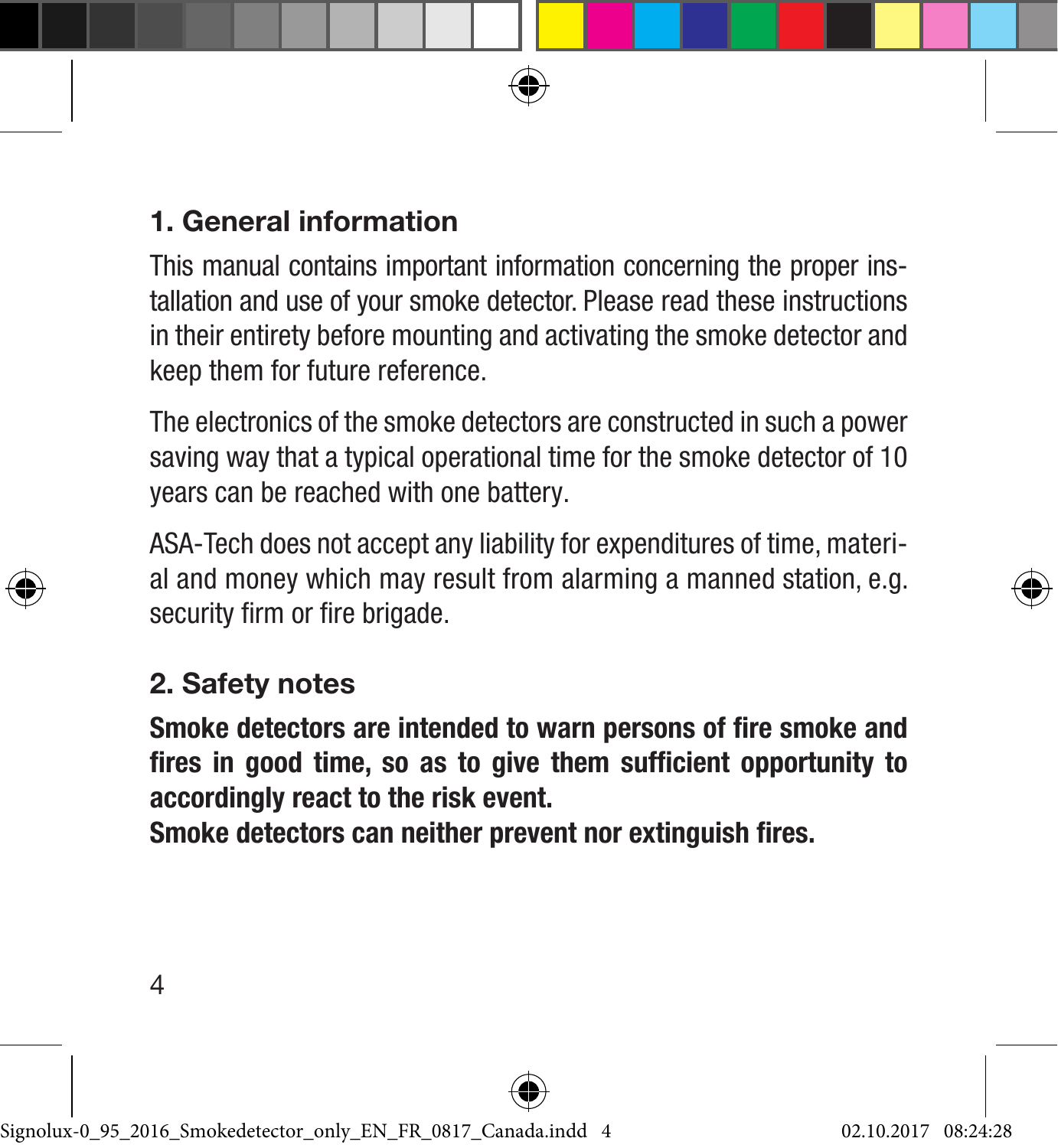This smoke detector reacts early and reliably to smouldering fires and to open fire with smoke development. If the detector detects smoke, it produces a loud audible alarm, simultaneously emits a visual alarm signal in the form of a red flashing indicator light.

#### Important:

Current studies have shown smoke alarms may not awaken all sleeping individuals, and that it is the responsibility of individuals in the household that are capable of assisting others to provide assistance to those who may not be awakened by the alarm sound, or to those who may be incapable of safely evacuating the area unassisted.

Please make certain that a sufficient number of smoke detectors are installed. Only in this way can comprehensive monitoring be effected and maximum safety be achieved (see page 9).

The smoke detectors must not be painted over and the smoke inlet apertures must not be taped over.

The correct installation of the smoke detector and the compliance with the maintenance and care instructions are requirements for the trouble-free operation of the smoke detector. ASA-Tech recommends planning, installation, start-up and maintenance according to standard  $ULC<sub>531</sub>$  and  $UL217$ .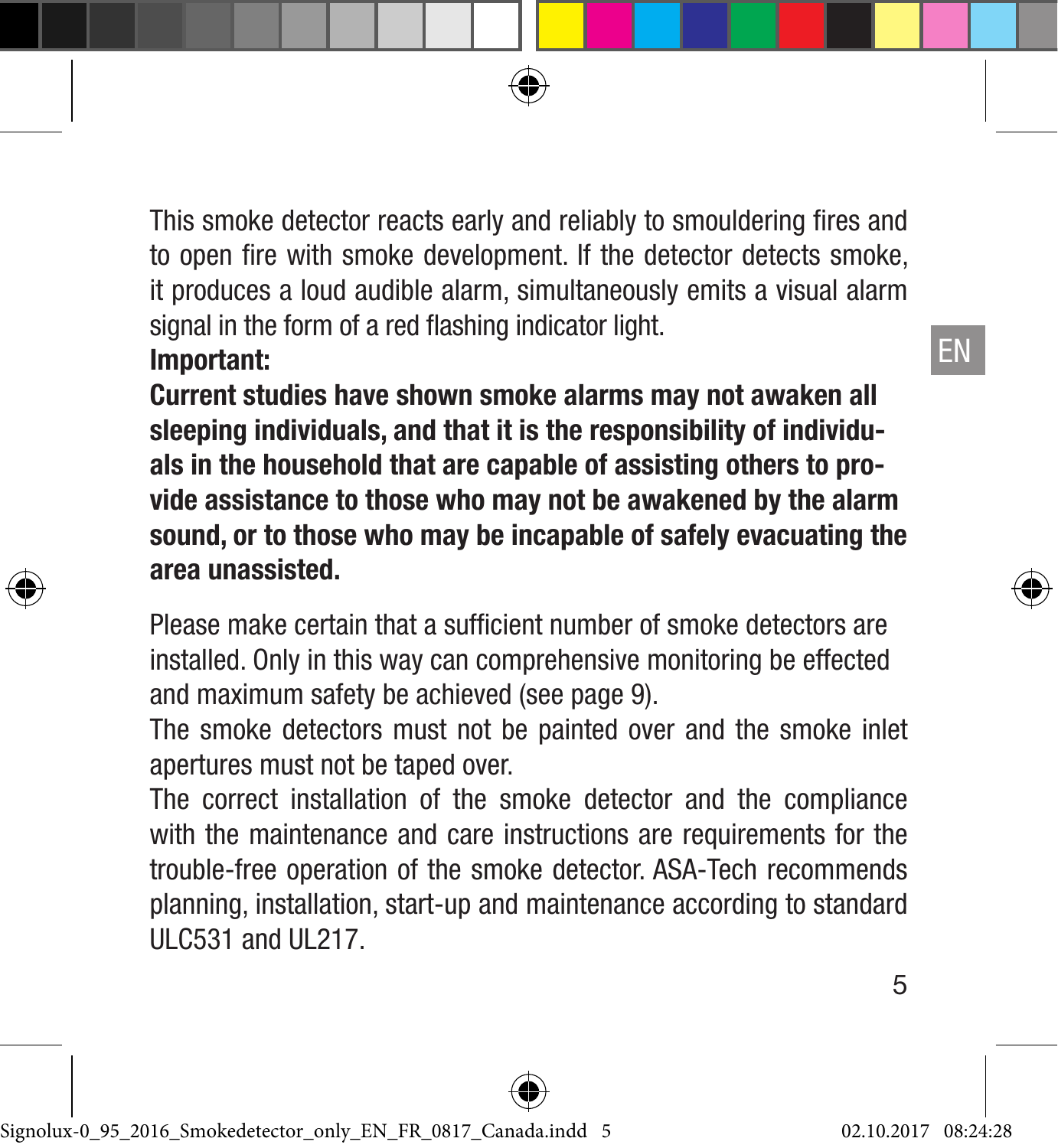# 3. Notes upon renovation work

Only mount the smoke detector after completion of all works (reconstruction, renovation etc.).

If smoke detectors were installed before the work is begun with, these have to be either removed or covered up.

While the work is being carried out, the removed smoke detectors have to be protected from dust or the like (e.g. store in a plastic bag).

#### Important:

Following the completion of all work required, the smoke detectors have to be mounted again or the covers have to be removed. A smoke detector which is not mounted or which is still covered cannot fulfil its designated function and is therefore ineffective.

The use of the smoke detectors in environments with high amounts of dust and dirt can lead to a reduction in the service life expectancy of the detectors due to more rapid contamination of the product.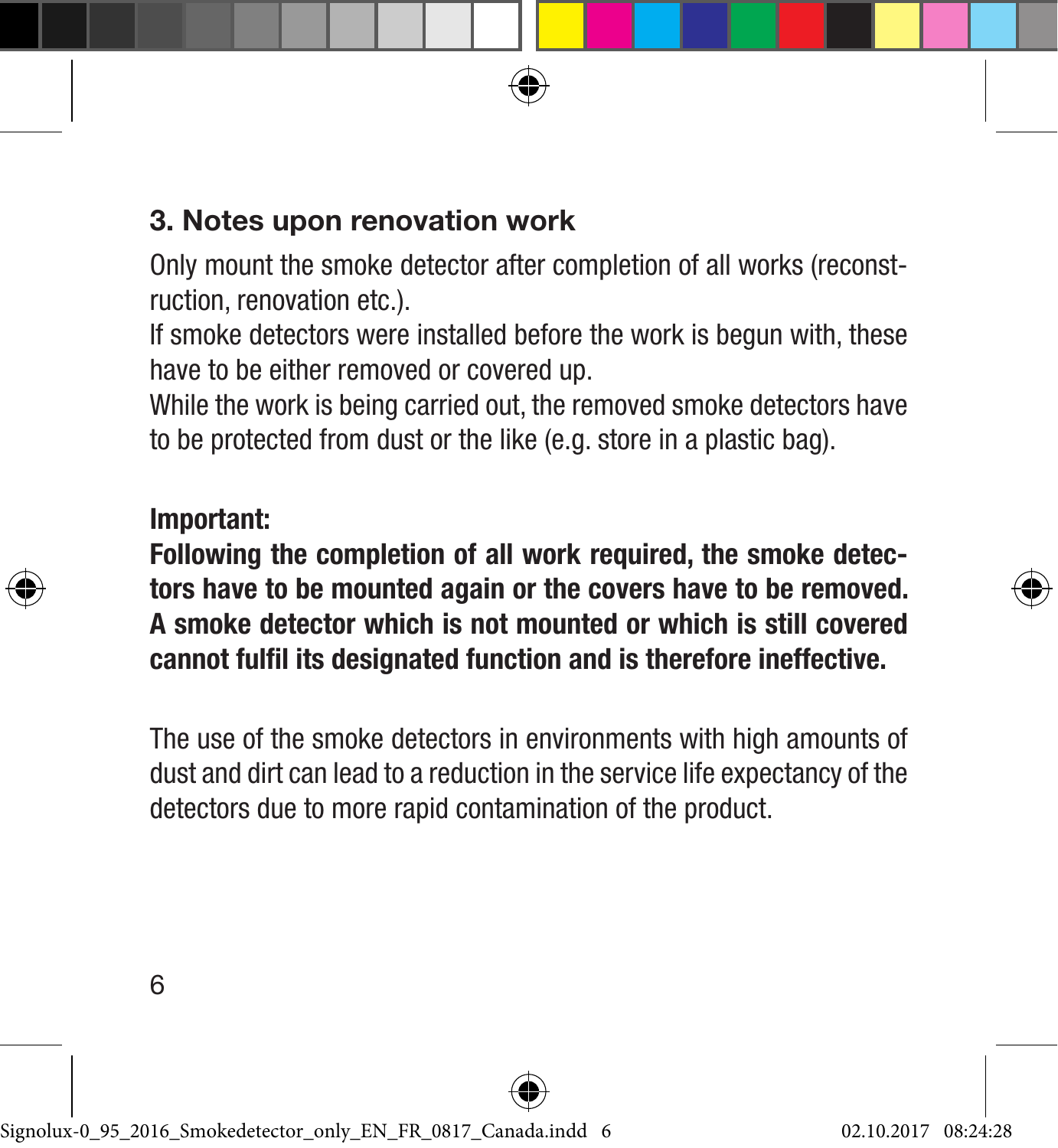## 4. Behaviour in case of fire

## 1. Rescue people

Warn your co-residents

Leave the room/the building immediately and shut all doors on your way outside in order to avoid a rapid spreading of the smoke and fire.







Stay close to the floor in case of dense smoke.

Check whether all persons have left the room/the building.

If you are unable to leave the room/the building for any reason, shut all doors, seal all gaps and vents and call attention to youself from a window.

# 2. Call the fire brigade

Do not call the fire brigade until you are safe.

# 3. Extinguish the fire

Only fight the fire yourself if you do not endanger yourself in the process.



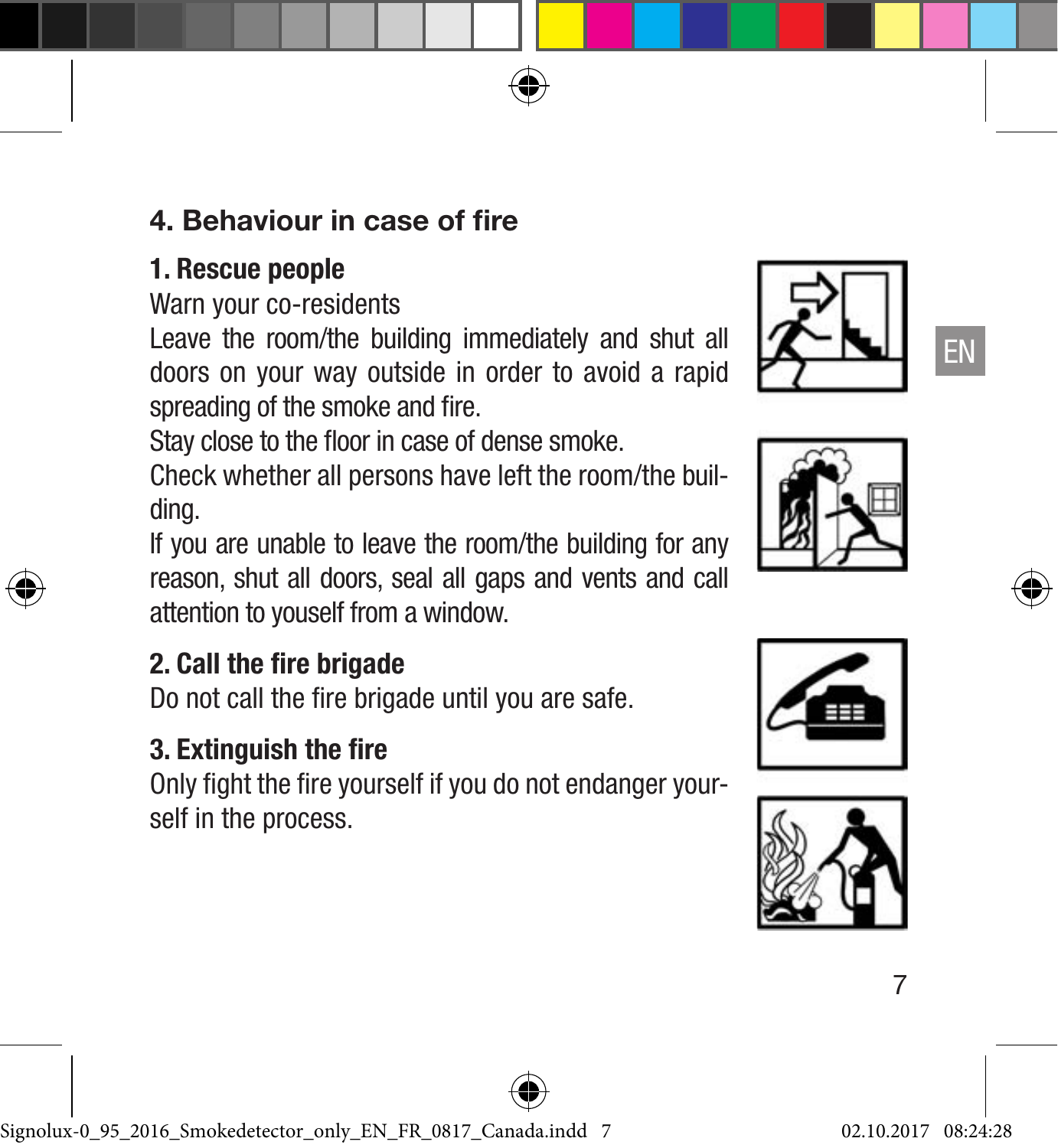# 5. Properties of the *signolux* smoke detector

# Automatic readiness for operation

After having been inserted into the base, the smoke detector automatically starts operation.

# Mute function

The audible alarm of the smoke detector can be muted for 10 minutes by pressing the test button for 1 second.

# Self-testing

The smoke detector monitors its own functionality. Interferences or a depleted battery are indicated by tones and the control LED.

# 10 years battery life

The smoke detector has two fixed batteries: One for the detector itself and one for powering the module. Should any one of these batteries be depleted the detector MUST be replaced. The maximum life of the detector's internal batteries is 10 years. After this time, the detector should be replaced.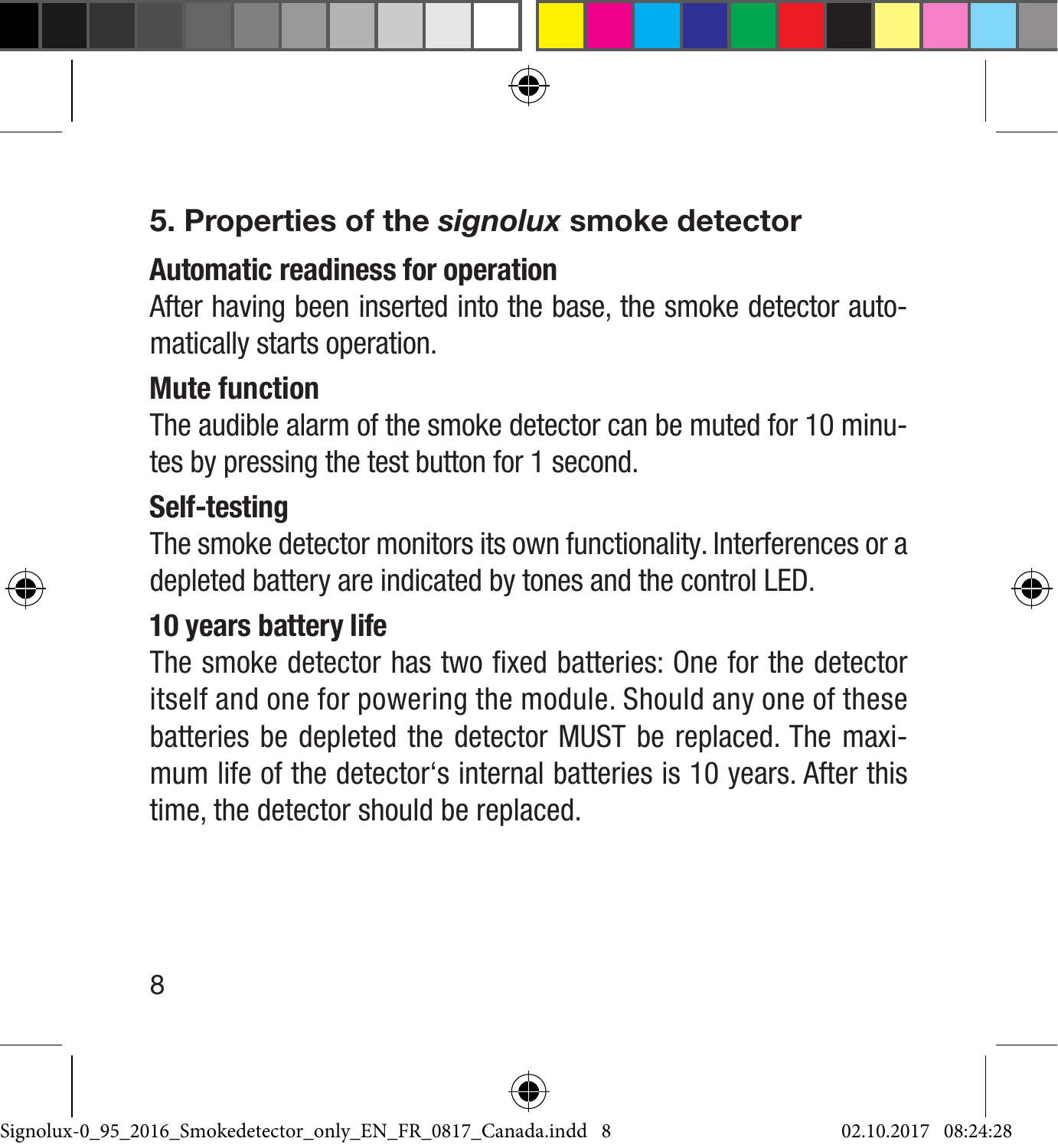# 6. Mounting place and project planning samples

As a minimum requirement, mount at least one smoke detector in every bedroom and children's room. In some federal states, the equipping with smoke detectors is already required for these rooms.

To achieve optimal equipping mount at least one smoke detector in all rooms and corridors.

Mount the smoke detectors in such a way that fire smoke can reach the detector unobstructed and as a result early detection can ensue.

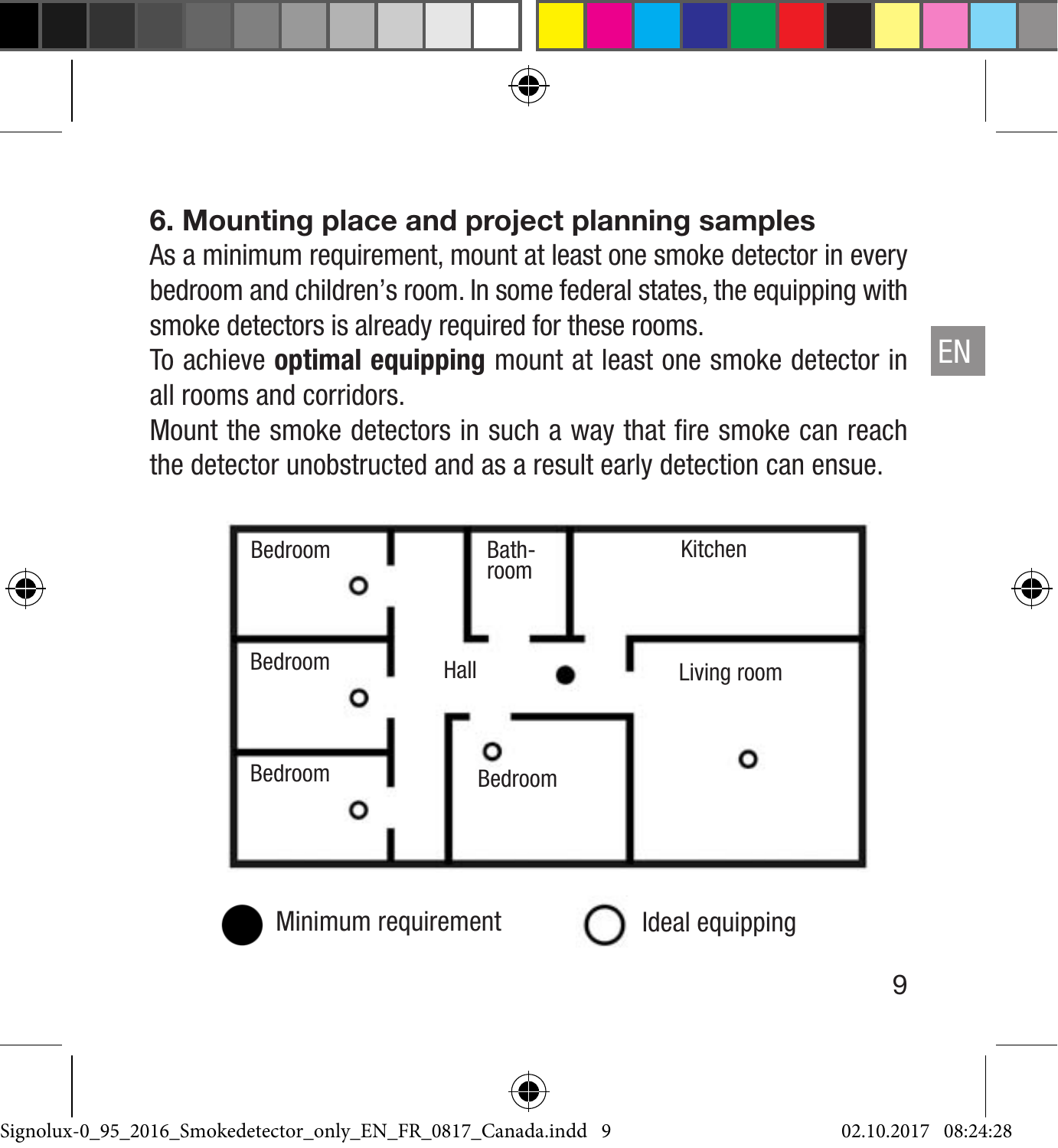

- Garage: Exhaust fumes can cause a false alarm

Smoke detectors must not be used outdoors.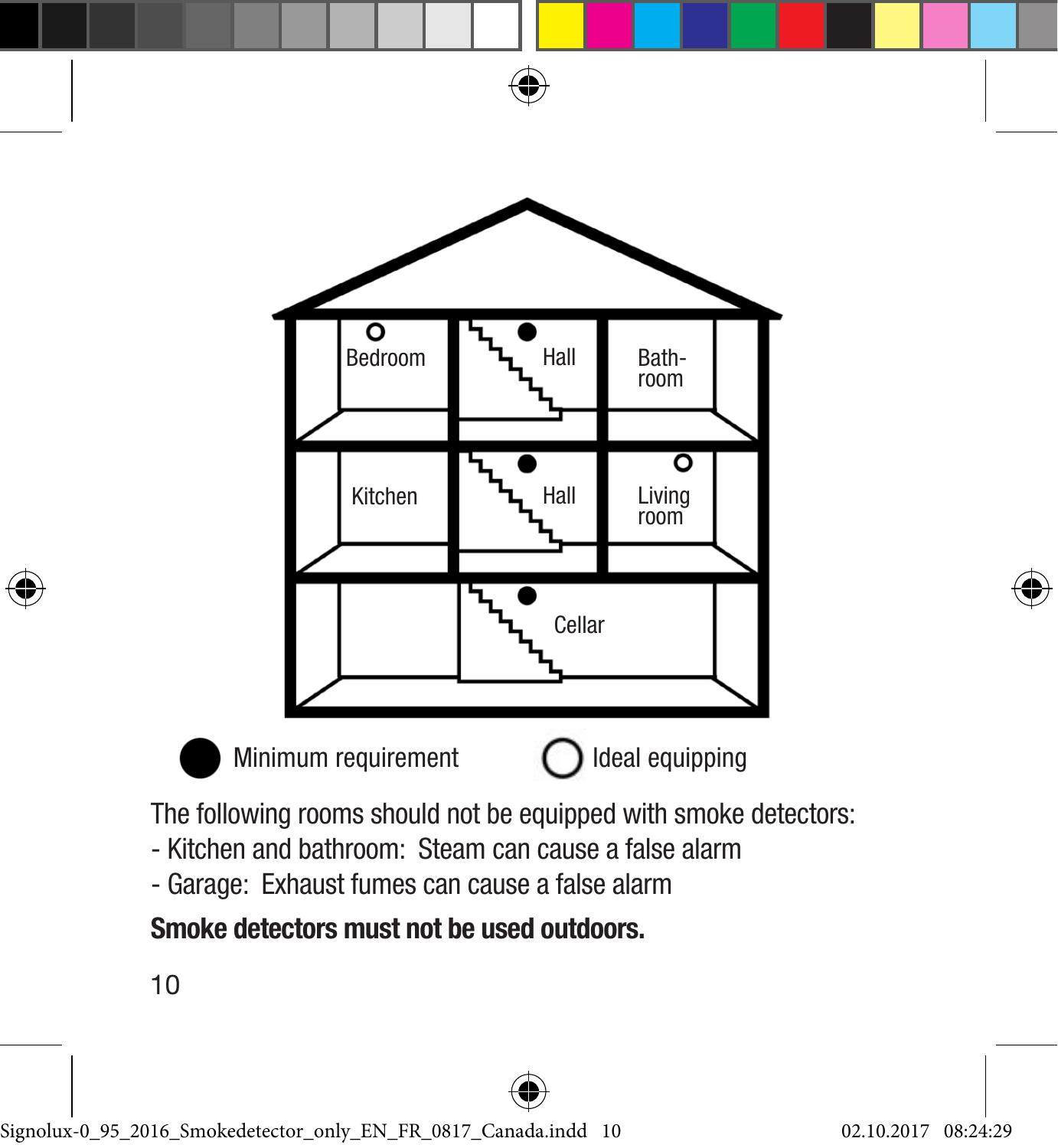# 6.1 Positioning of smoke detectors

Hot smoke expands upwards. According to standard ULC531 and UL217, smoke detectors should be mounted on the ceiling, preferably in the middle of the room, with a distance of at least 0,5 m to all furnishings (lamps, AC units etc.). When mounting a smoke detector on a wall, a distance of at least 15 cm to the ceiling, but not more than 30 cm, should be maintained. If the detector is mounted in a slanted roof, it should be placed in 90 cm distance of the highest point of the ceiling. Typical installation drawing layouts for the unit(s) indicating recommended locations and wiring methods which shall be in accordance with the: National Fire Alarm Code, NFPA 72, Chapter 11 - Single- and Multiple-

Station Alarms and Household Fire Alarm Systems.

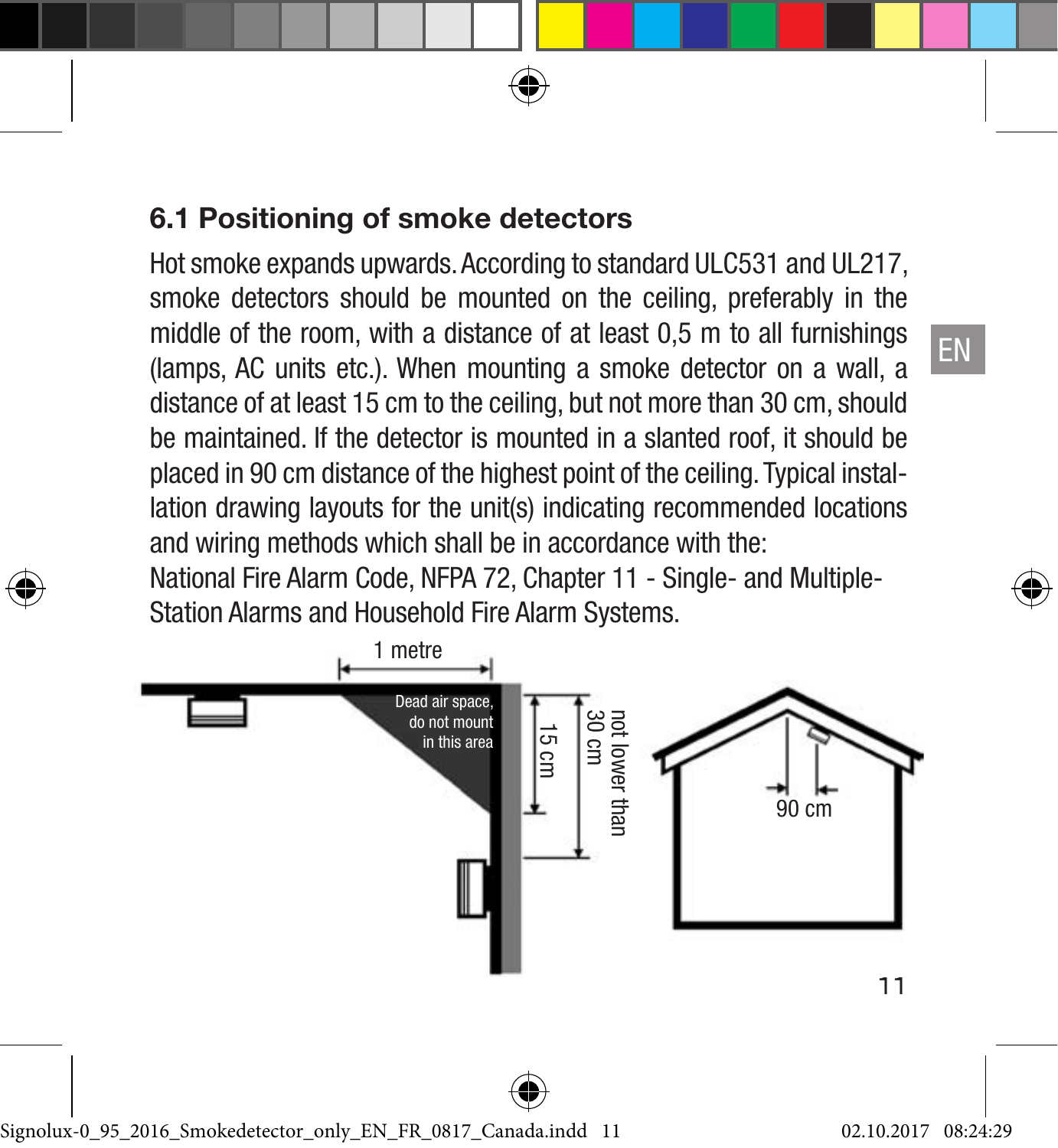For your information, the National Fire Alarm Code, NFPA 72, reads as follows:

11.5.1 \*Required Detection.

Where required by applicable laws, codes, or standards for a specific type of occupancy, approved single- and multiple-station smoke alarms shall be installed as follows:

- (1) \*In all sleeping rooms and guest rooms
- (2) \*Outside of each separate dwelling unit sleeping area, within 6.4 m (21 ft) of any door to a sleeping room, the distance measured along a path of travel
- (3) On every level of a dwelling unit, including basements
- (4) On every level of a residential board and care occupancy (small facility), including basements and excluding crawl spaces and unfinished attics
- (5) \*In the living area(s) of a guest suite
- (6) In the living area(s) of a residential board and care occupancy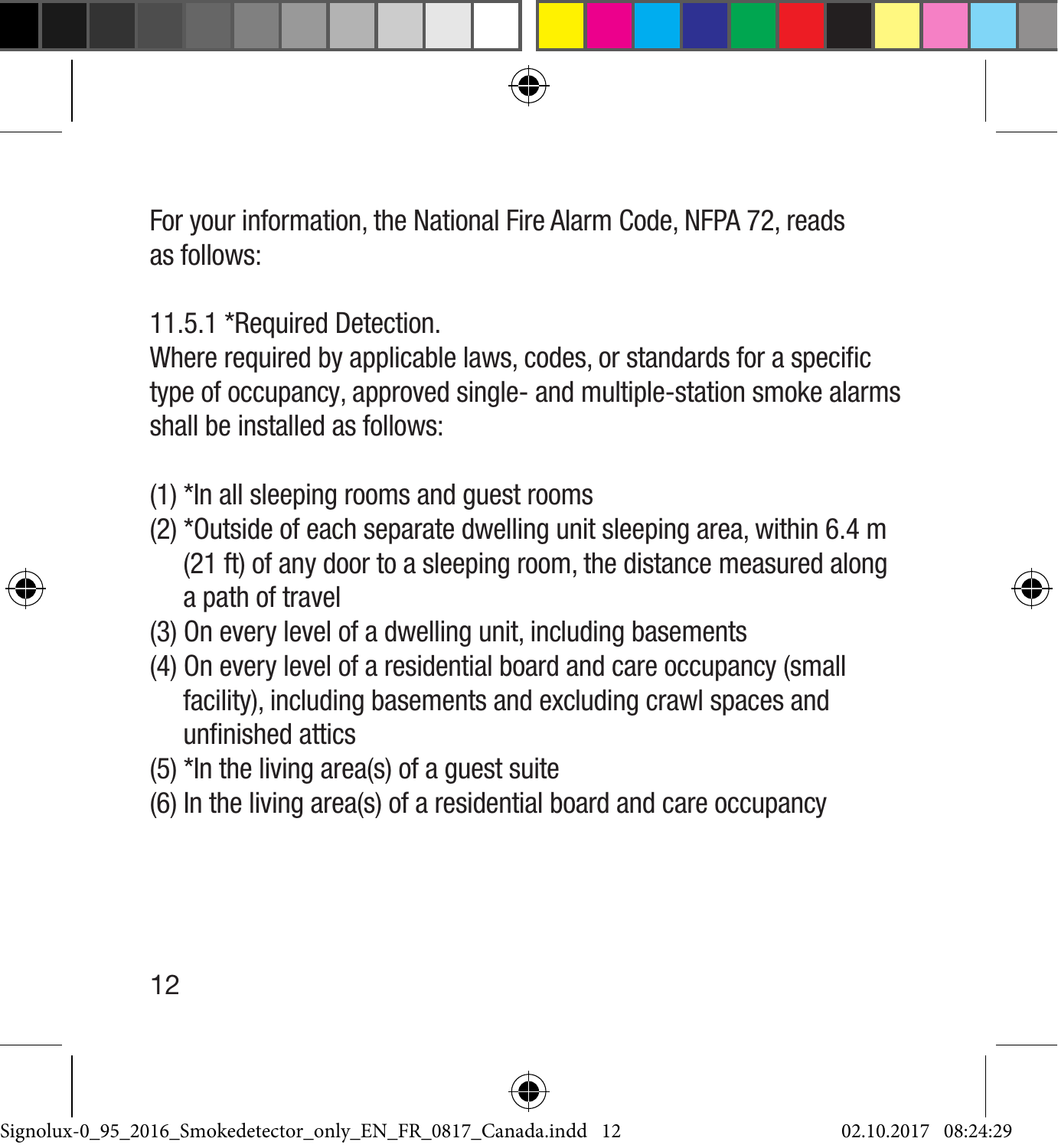# 7. Installation of the smoke detector

ASA-Tech recommends an installation with screws and wall plugs in order to ensure a safe and permanent connection.

# Installation with screws and wall plugs:

Use the supplied fixing material for installation of the smoke detector. If other screws are used, these must not project into the base more than 5 mm. The mounting surface must be even!

- 1. Hold the base to the desired location. Mark the positions of both holes.
- 2. Drill the holes with an according drill.
- 3. Push a plug into each hole.
- 4. Screw the base lightly to the surface, hold the base in place and tighten the screws - but not too much.
- 5. Insert the detector into the base, with the markings in alignment.
- 6. Turn the detector clockwise until the detector clicks into its final position. The detector automatically switches on.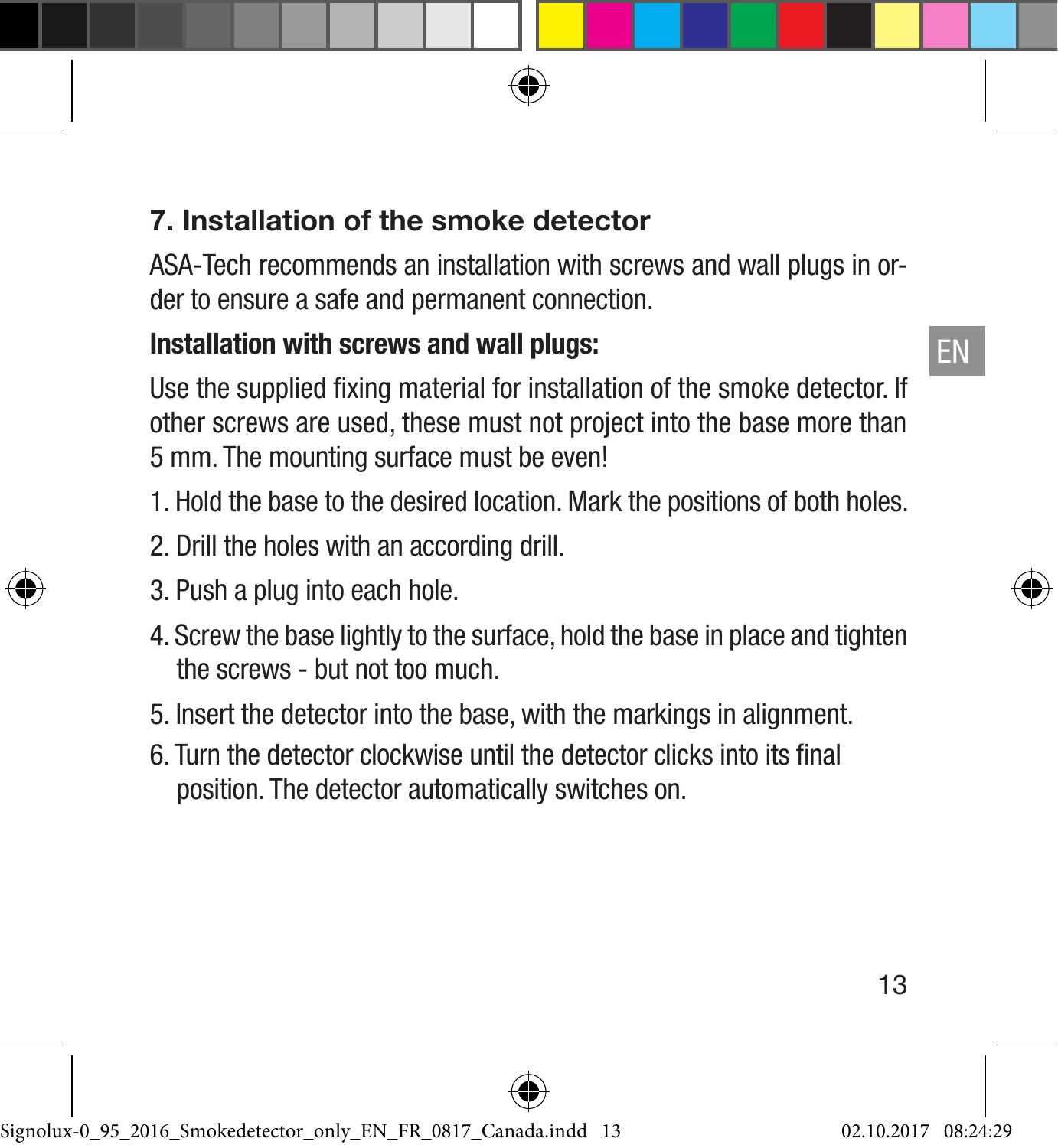8. National Fire Protection Association Requried Protection THIS FOUPMENT SHOULD BE INSTALLED IN ACCORDANCE WITH THE NATIONAL FIRE PROTECTION ASSOCIATION'S STANDARD 72 (National Fire Protection Association, Batterymarch Park, Quincy, MA 02269

For your information, the National Fire Protection Association 72, reads as follows:

2-2.1.1.1 Smoke alarms shall be installed outside of each separate sleeping area in the immediate vicinity of the bedrooms and on each additional story of the family living unit including basements and excluding crawl spaces and unfinished attics. In new construction, a smoke alarm shall be installed in each sleeping room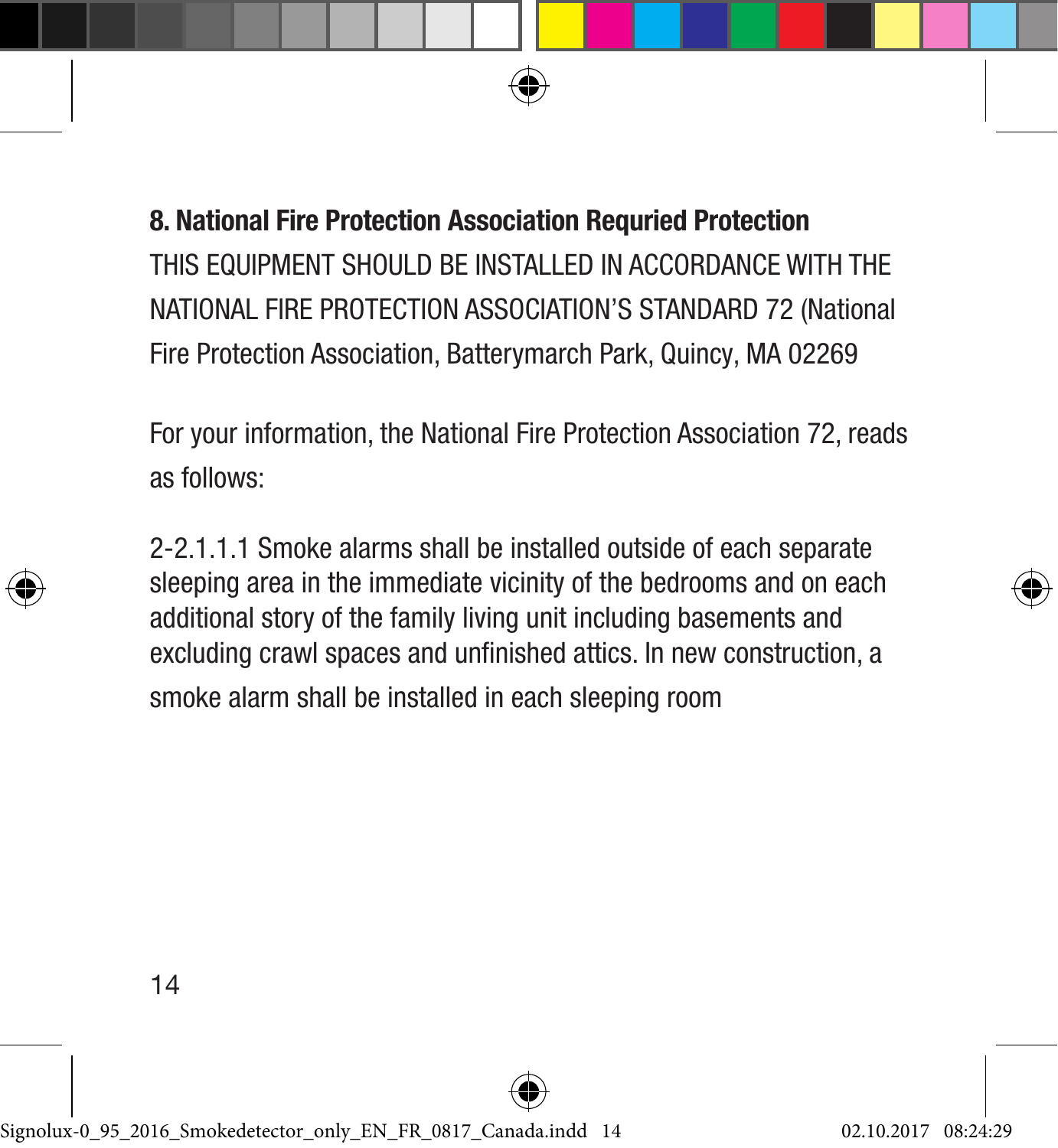A-2.5.2.1 Smoke Detection - Are More Smoke Alarms Desirable? The required number of smoke alarms might not provide reliable early warning protection for those areas separated by door from the areas protected by the required smoke alarms. For this reason, it is recommended that the householder consider the use of additional smoke alarms for those areas for increased protection. The additional areas include the basement, bedrooms, dining room, furnace room, utility room, and hallways not protected by the required smoke alarms.

The installation of smoke alarms in kitchens, attics (finished or unfinished), or garages is not normally recommanded, as these locaitons occasionally experience conditions that can result in improper operation.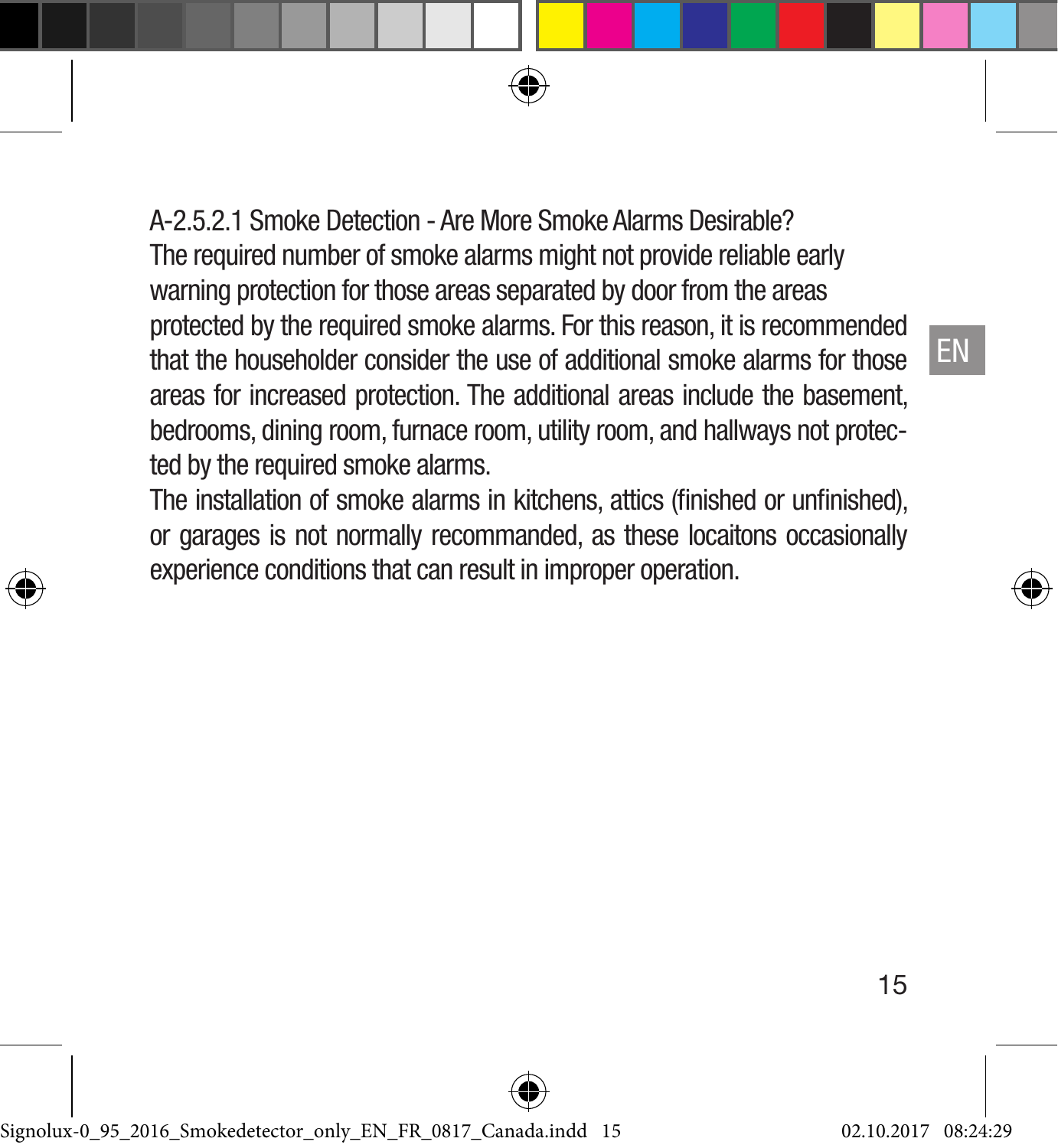## 9. Theft and removal protection

In order to protect the smoke detector from removal by unauthorised third parties, a removal protection in shape of a snap lock can be activated:

- 1. Break off the break-out point in the housing of the smoke detector and turn the smoke detector clockwise into the base until until the snap lock engages.
- 2. To unlock the detector, push back the snap lock with a pointed object (screwdriver, knitting needle etc) and turn the detector anti-clockwise to release it.



Break-out point



Snap lock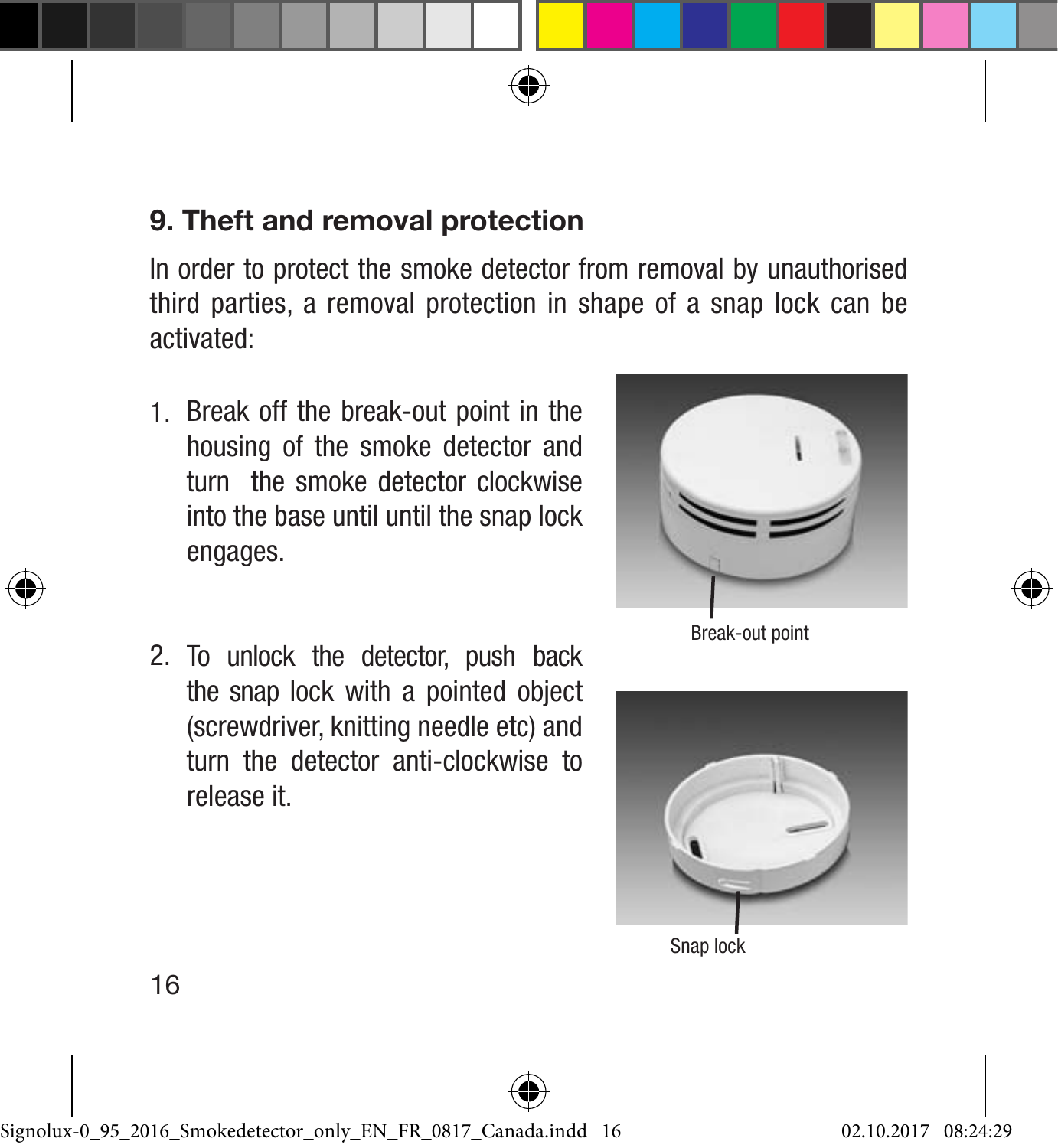#### 10. Functions of the test button

The smoke detector switches on automatically after placing it in its base. The control LED in the test button will flash red once per minute in normal mode. With the test button, the following functions can be carried out:

- By **briefly** pressing the button you can cancel an alarm.
- By pressing the test button for **one second**, the smoke detector will enter a dormant period for 10 minutes. The yellow LED will flash every 8 seconds to indicate the sensitivity is reduced. At the end of the dormant period the alarm will give two short beeps, and the alarm will then reset to normal sensitivity.
- Test the smoke detector's function by pressing the test button for 3 seconds. The alarm siren is sounded, the control LED will flash rapidly.

Test button

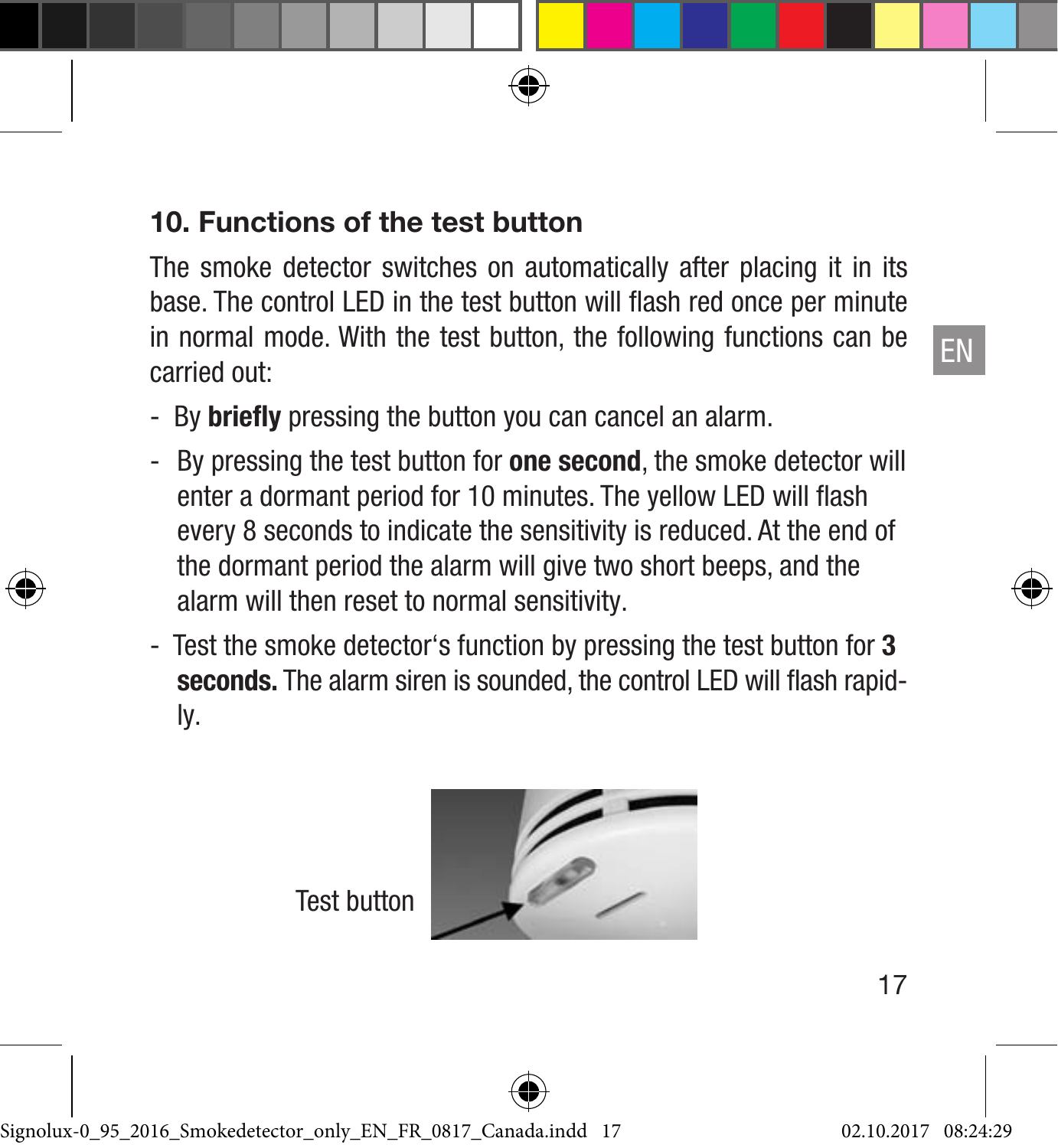## 11. Maintenance and care

In order to ensure the operational reliability of the detector, according to ULC531 and UL217 servicing has to be carried out at least once a year.

Proceed as follows:

- 1. Remove dust from the detector with a soft cloth if necessary
- 2. Remove dirt with a damp cloth if necessary. Do not use cleaning agents.
- 3. Visual check:

Are the smoke apertures clear? Is the smoke detector damaged? Is there free open space of  $> 0.5$  m around the detector? Has the purpose/usetype of the room been changed?

4. Carry out a test by pressing the test button for 3 seconds. The frequency of testing shall be, in accordance with NFPA 72, Chapter 10 - Inspection, Testing and Maintenance, not less than once per week.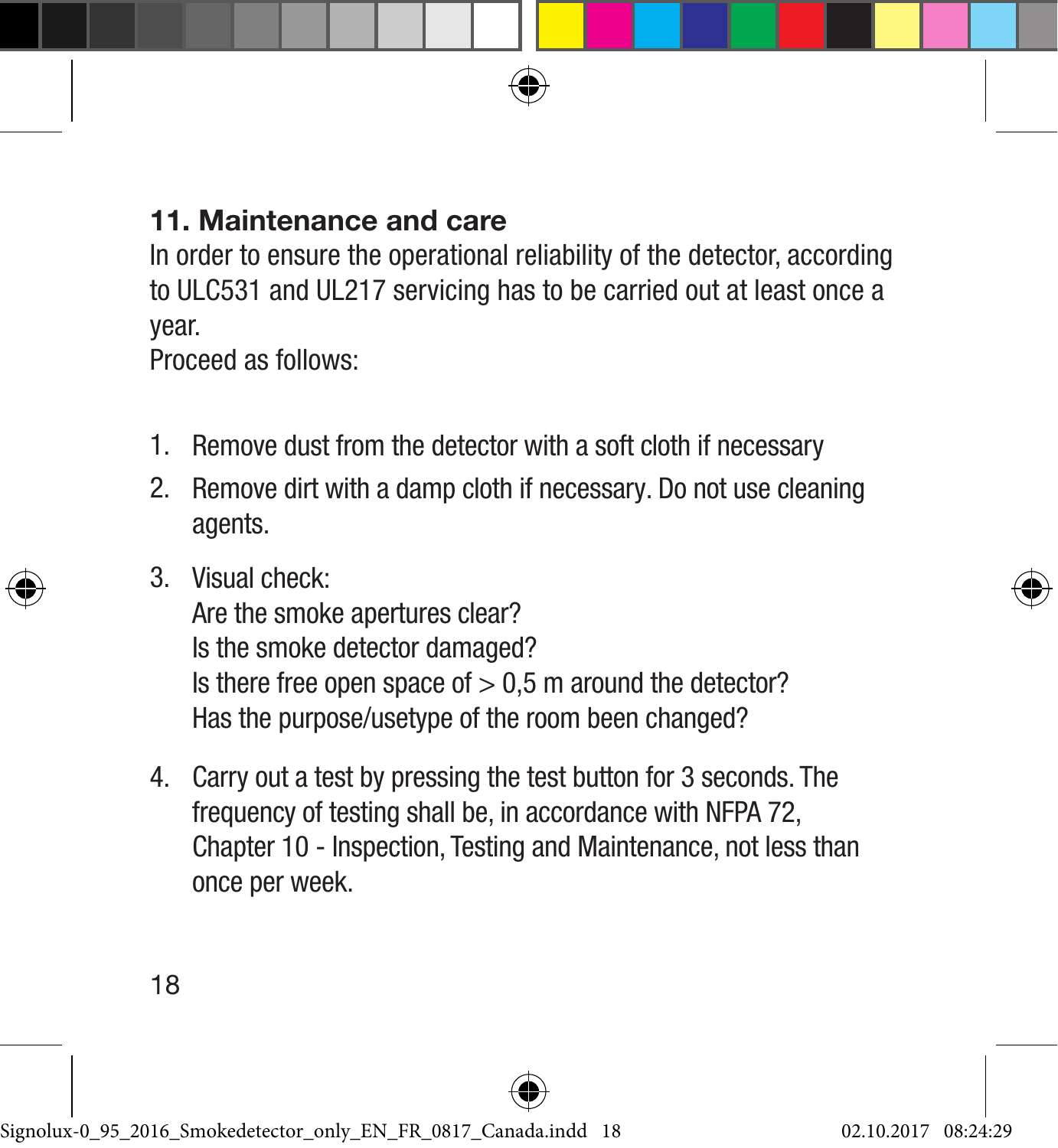## 12. Causes and avoidance of false alarms

The smoke detector can be triggered by steam, fine dust, condensation and tobacco smoke. Small insects getting into the smoke alarm chamber may also cause intermittent alarms.

Mount the smoke detector in areas unlikely to be affected by such sources of false alarm. Refer to chapter 6 »Mounting place and project planning samples«.

Should false alarms of a smoke detector occur frequently, consider relocating the according smoke detector to a different position. An indication that the device shall not be installed in locations where the normal ambient temperature is below 4.4°C (40°F) or exceeds 37.8°C (100°F), unless the alarm has been determined to be capable of being used at installation points with higher or lower ambient temperatures.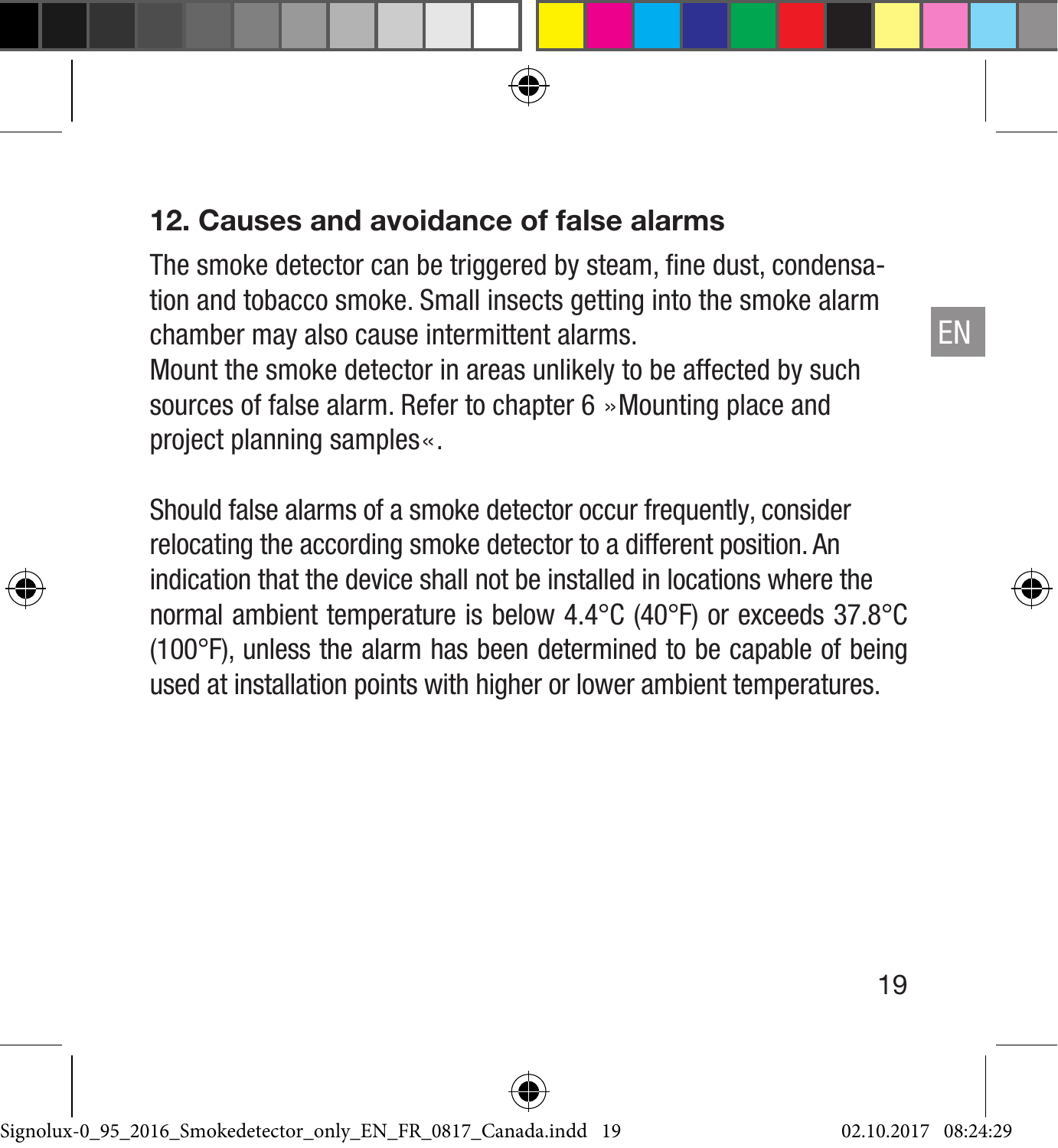## 13. Place to Avoid

- 1) Fires where the victim is intimate with a flaming initiated fire; for example, when a person's catch fire while cooking;
- 2) Fires where the smoke is prevented from reaching the detector due to a closed door or other obstruction;
- 3) Incendiary fires where the fire grows so rapidly that an occupant's egress is blocked even with properly located detectors

# Additional notes for the signolux module:

The RF signal (signolux FM-Signal) is just for notification purpose!

Follow the instructions of the module user manual.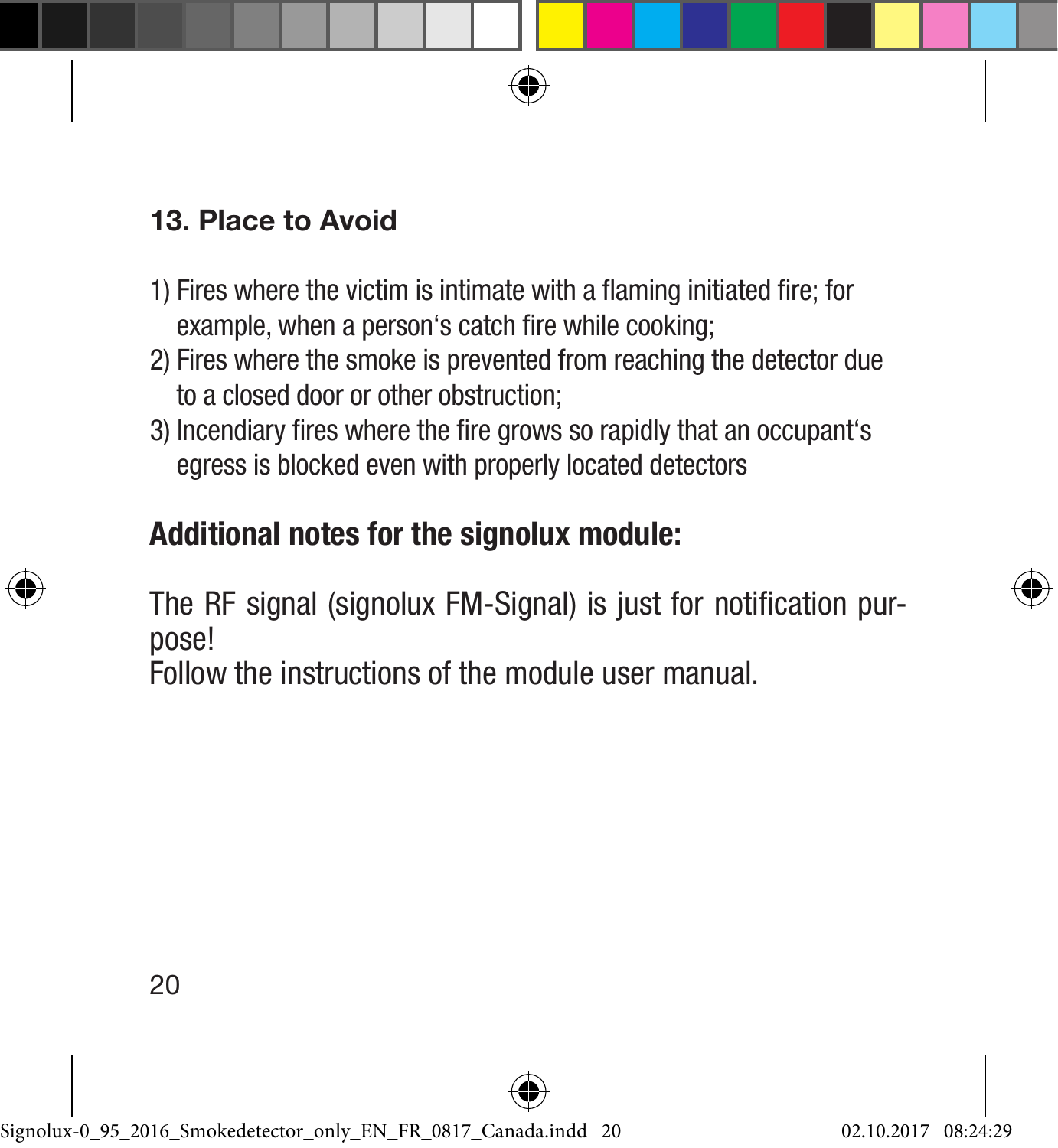## 14. Function warnings

The *signolux* smoke detector monitors its own function. Disturbances in function are indicated in the following ways:

#### Function warning:

The control LED is lit in yellow and 2 beep tones are given every 48 seconds: This indicates an internal error (e.g. caused by deposits of dust on the sensor) and the detector not being able to function in a reliable way.

#### Battery warning:

The control LED does not flash in red every minute and a beep tone is given every 48 seconds: This indicates that the inbuilt battery is approaching its end of life.

For your safety, the smoke detector should be replaced in both cases.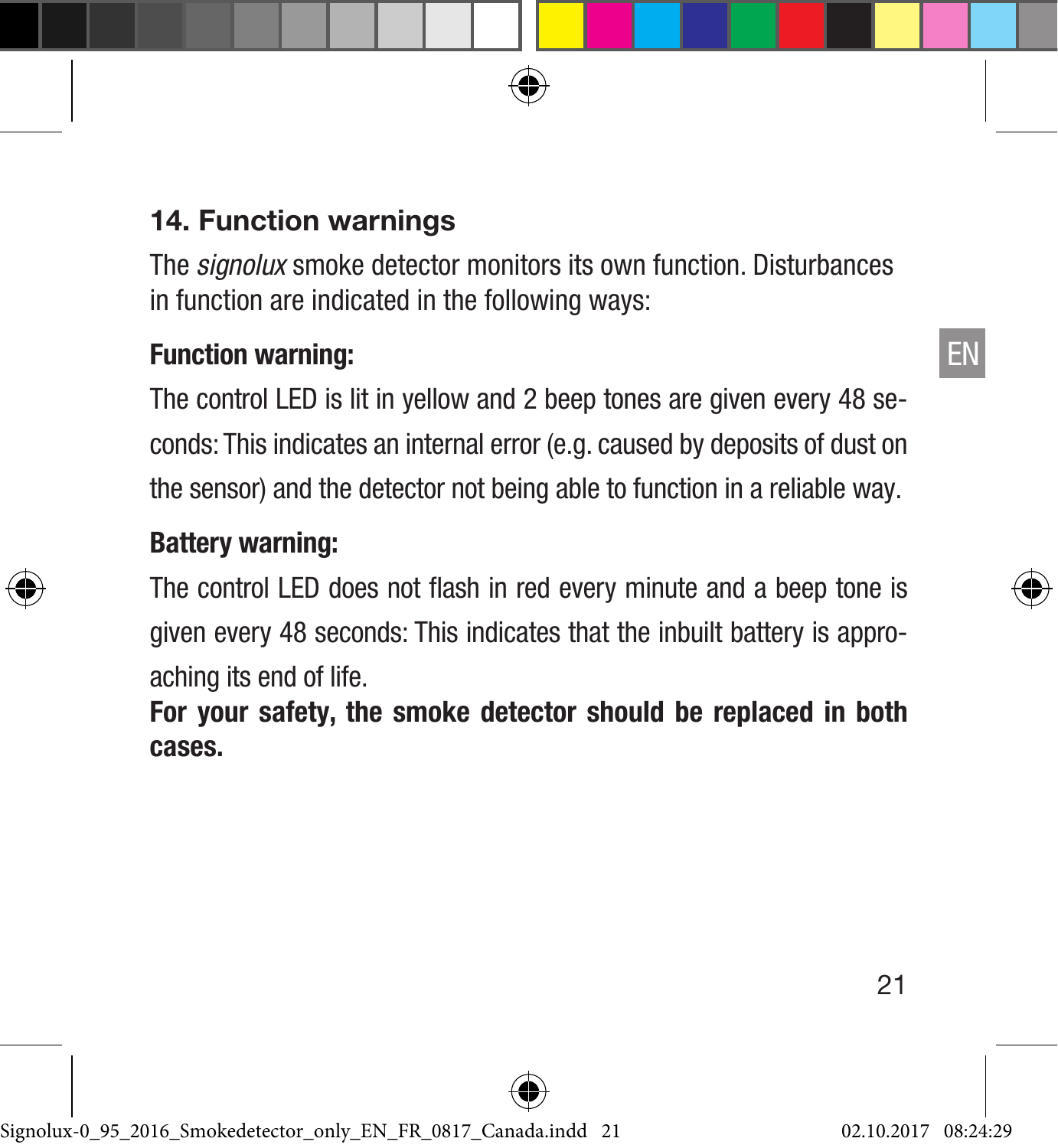# 15. Technical data

| Audible alarm                               | Sound pressure over 85 dB (3 m)   |
|---------------------------------------------|-----------------------------------|
| Audible alarm perception                    | Frequency optimized for human ear |
| Field of application                        | According to ULC531 and UL217     |
| Operation                                   | By test button                    |
| Operating indicator                         | yellow / red                      |
| Voltage supply of detector                  | 1 x Lithium battery 3,0 V, fixed  |
| Voltage supply of radio module              | 1 x Lithium battery 3,0 V, fixed  |
| <b>Battery capacity</b>                     | FDK2.0Ah                          |
| Battery duration, smoke detector            | 10 years typically                |
| Battery duration, radio module              | 10 years typically                |
| Automatic self-monitoring                   | <b>Yes</b>                        |
| Theft protection                            | by snap lock                      |
| <b>Environmental operating temperatures</b> | 0°C to 55°C                       |
| Environmental humidity limit                | 70% rel/h max                     |
| <b>Dimensions</b>                           | 50 mm x ø 95,5 mm                 |
| Weight including base                       | 155 <sub>g</sub>                  |
| RoHS / WEE conformity                       | <b>Yes</b>                        |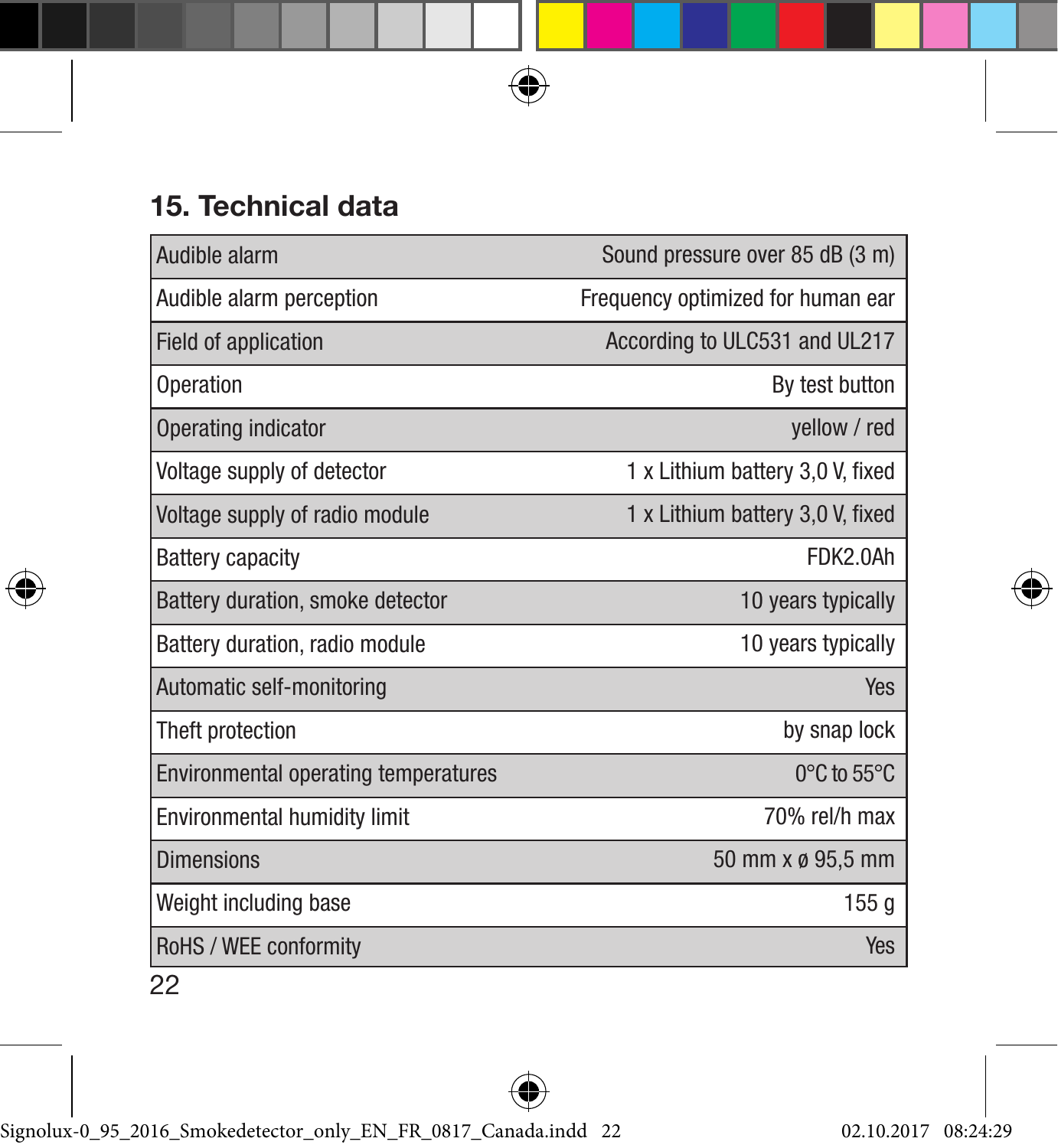#### 16. Information on disposal



Batteries must not be disposed of with the domestic waste. After use, batteries can be returned free of charge to the seller or to collection points intended for this purpose (e.g.

municipal collection points or in trade).

The smoke detector is produced in compliance with the strict criteria of the quality and environment management system according to DIN ISO 9001. It complies with the statutory RoHS requirements and is free of any illegal substances.

The battery is an integral part of the detector and cannot be changed.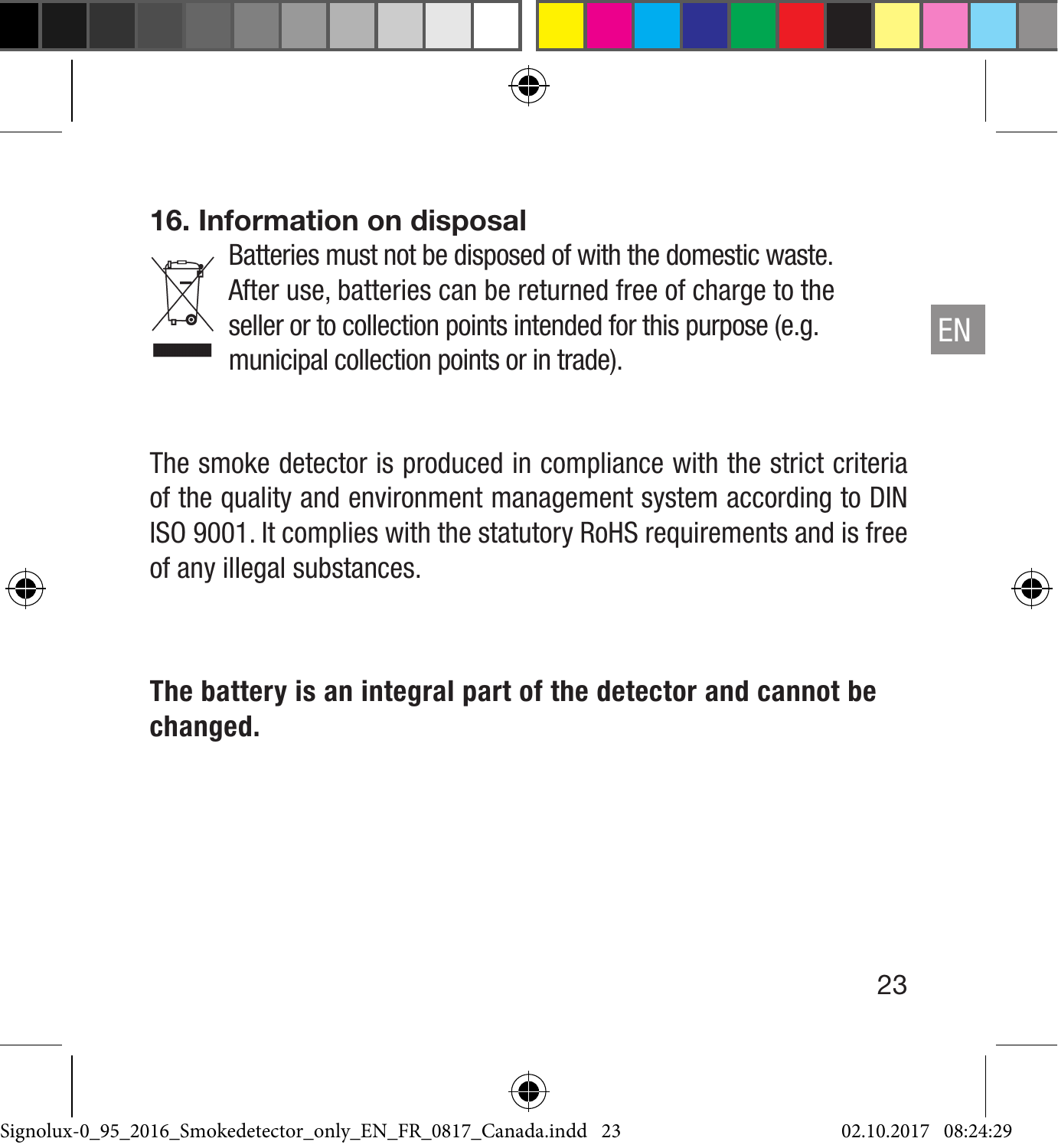# 17. Battery life

The typical operating life of 10 years is reached under the following conditions:

The smoke detector has to be commissioned at the latest one year after production. Weekly functions tests may be made and one full alarm of 90 seconds per Year can be carried out.

One start-up and two range tests can be carried out during the entire service life and one line test can be carried out per year.

# **SIGNALING**



Compliance with the directives listed above is confirmed by the UL seal on the device.

UL217

ULC531

RoHS: Directive 2011 / 65 / EC WEEE: Directive 2002 / 96 / EC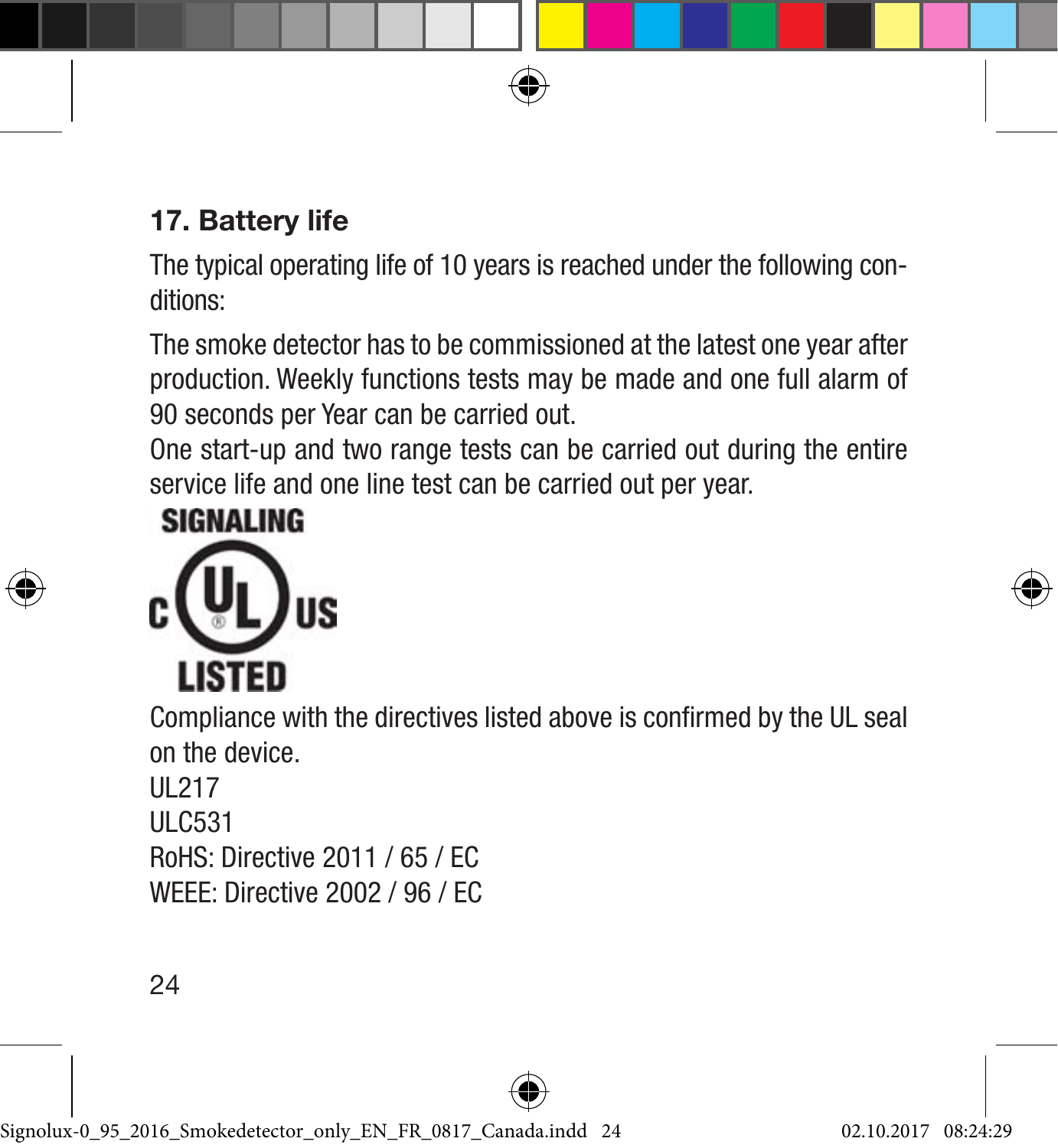## 18. Deactivation of Alarm



Deactivation of the alarm is permanent. Once the alarm has been deactivated, it cannot be reactivated!

Once deactivated, the alarm will NO LONGER DETECT SMOKE.

Once the alarm is deactivated the battery will be depleted and the alarm will no longer function.

Once the alarm has been deactivated, it cannot be mounted onto the mounting plate or reactivated.



Failure to turn off alarm as instructed prior to disposal may create potential for lithium battery related fire or hazard.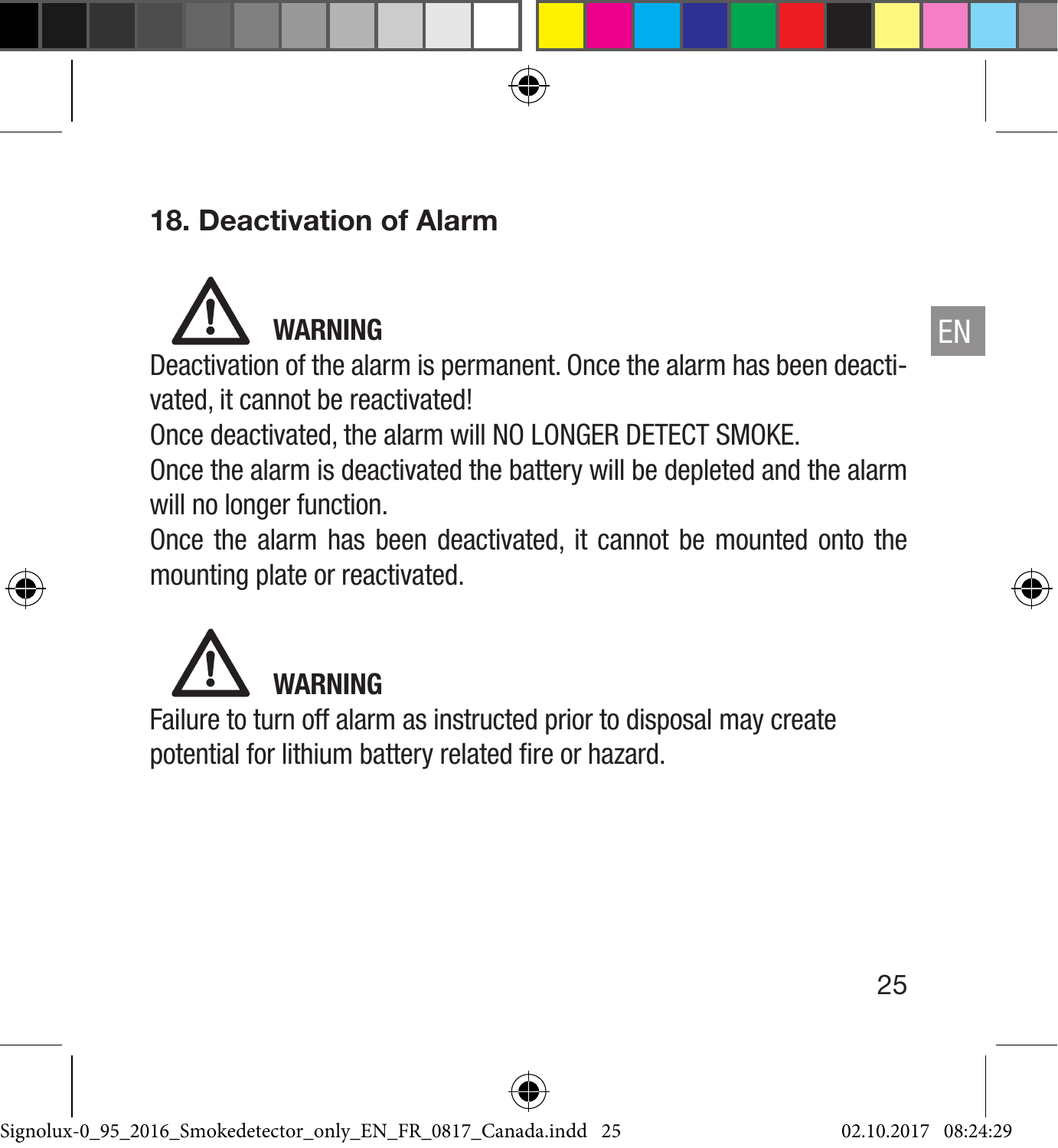## Procedure of Deactivating the Unit

Remove the alarm from the mounting plate by the anti-clockwise rotation.

Use a screw driver to push the button to "Off" position in order to deactivate the smoke alarm.

Use a scissor to cut off the red wire. This will deactivate the alarm, stop the low battery "chirp" and render the alarm safe for disposal by draining the battery. Once the alarm has been deactivated,it cannot be mounted onto the mounting plate or reactivated.





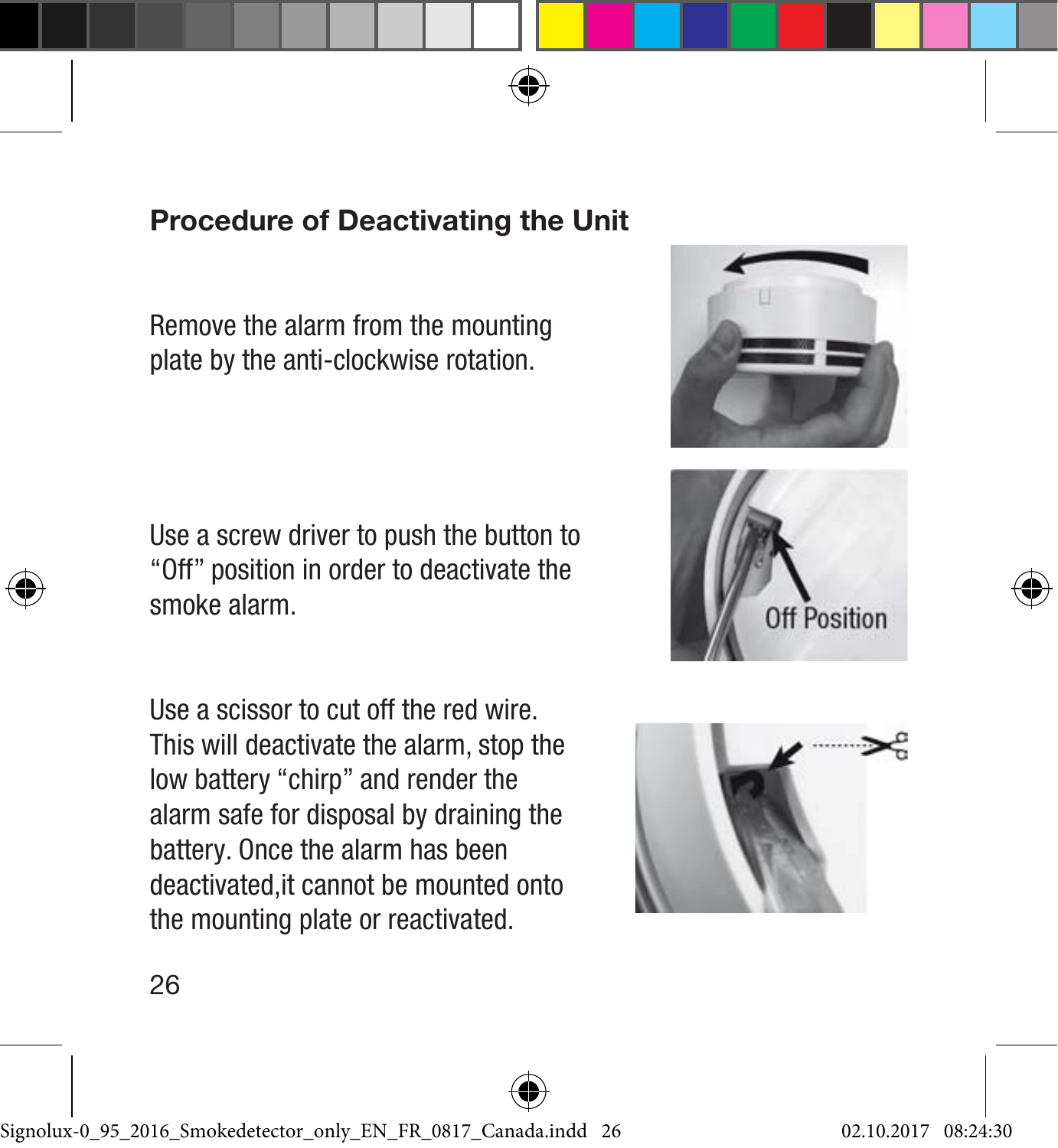EN

Model: RW-16S9 Manual No: RM2653CA-0\_10-2016

For Service: Garvan Enterprises Limited. Room 16-17, 21/F, Wing Hing Industrial Building, 83-93 Chai Wan Kok Street, Tsuen Wan, HK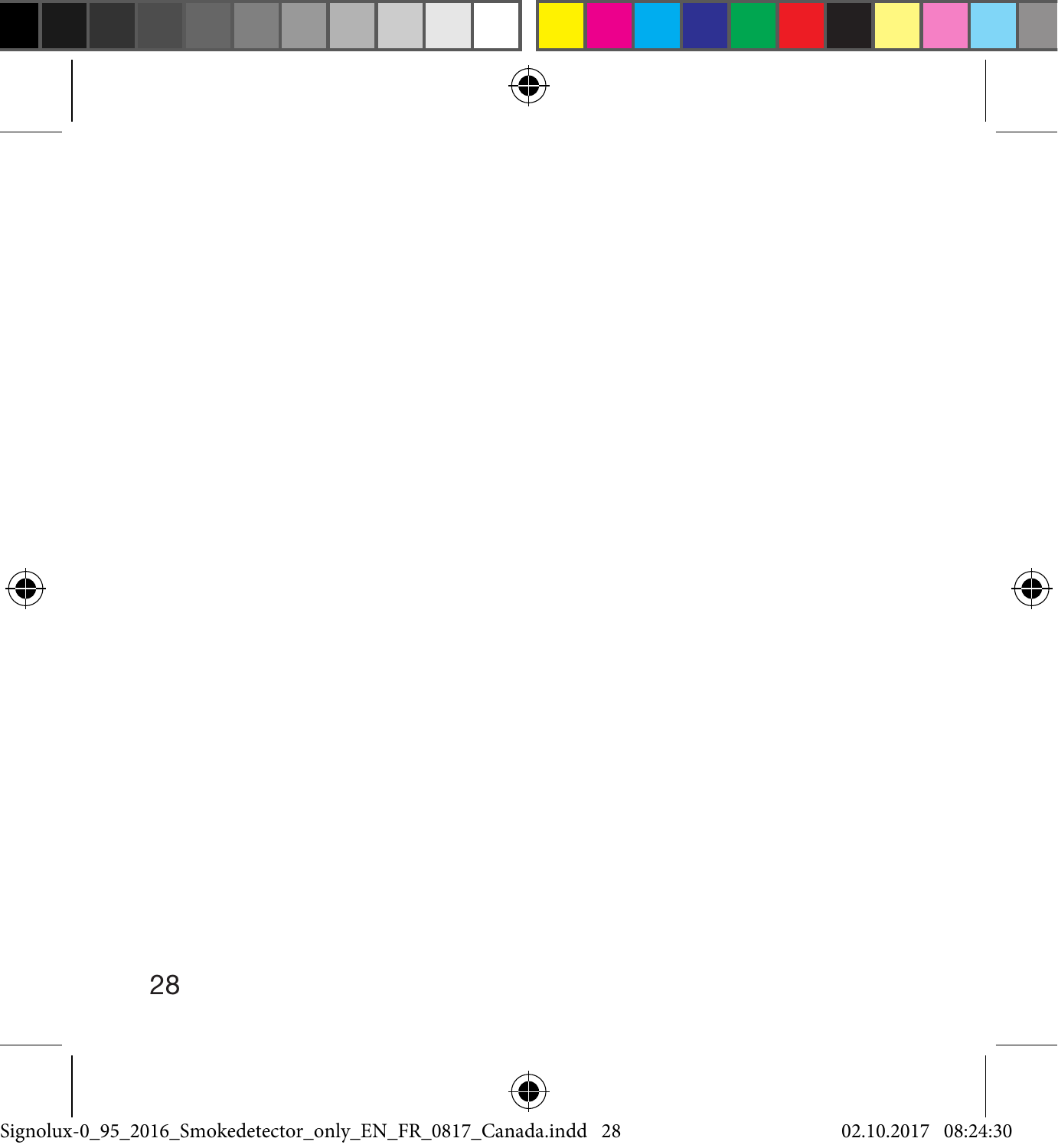# Sommaire

| 1. |                                                                      |  |
|----|----------------------------------------------------------------------|--|
| 2. |                                                                      |  |
| 3. | Avertissements en cas de travaux ou rénovations32                    |  |
| 4. |                                                                      |  |
| 5. | Caractéristiques du détecteur de fumée signolux34                    |  |
| 6. | Emplacement de montage et étude de projet35                          |  |
| 7. |                                                                      |  |
| 8. | Protection requise selon la "National Fire Protection Association"40 |  |
| 9. |                                                                      |  |
|    |                                                                      |  |
|    |                                                                      |  |
|    |                                                                      |  |
|    |                                                                      |  |
|    | Notes complémentaires pour le module Signolux46                      |  |
|    |                                                                      |  |
|    |                                                                      |  |
|    |                                                                      |  |
|    |                                                                      |  |
|    |                                                                      |  |
|    |                                                                      |  |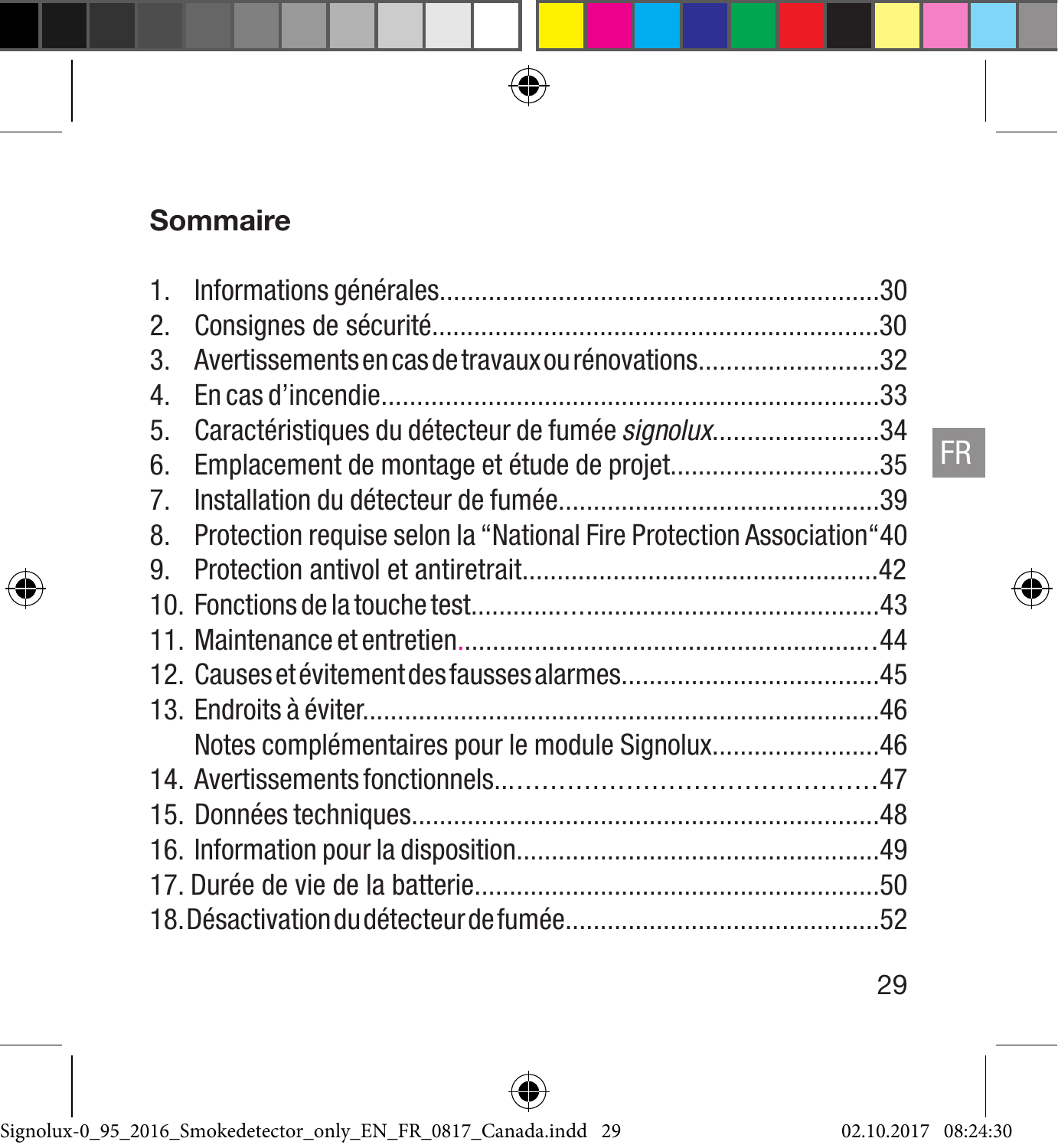# 1. Informations générales

Ce mode d'emploi contient des informations importantes concernant l'installation en bonne et due forme du détecteur de fumée et son fonctionnement. Avant le montage et la mise en service du détecteur de fumée, veuillez lire entièrement ces instructions de montage et les conserver.

L'électronique du détecteur de fumée est conçue de sorte à atteindre une durée de vie typique de 10 ans du détecteur de fumée avec une pile.

ASA-Tech décline toute responsabilité pour les frais et coûts qui peuvent découler de l'alerte d'un poste d'assistance, comme une centrale de surveillance ou les pompiers.

# 2. Consignes de sécurité

Les détecteurs de fumée sont destinés à avertir les personnes en temps utile de la présence de fumée et de flammes, afin de donner suffisamment l'opportunité de réagir face à l'événement à risque. Les détecteurs de fumée ne peuvent ni prévenir ni éteindre les incendies.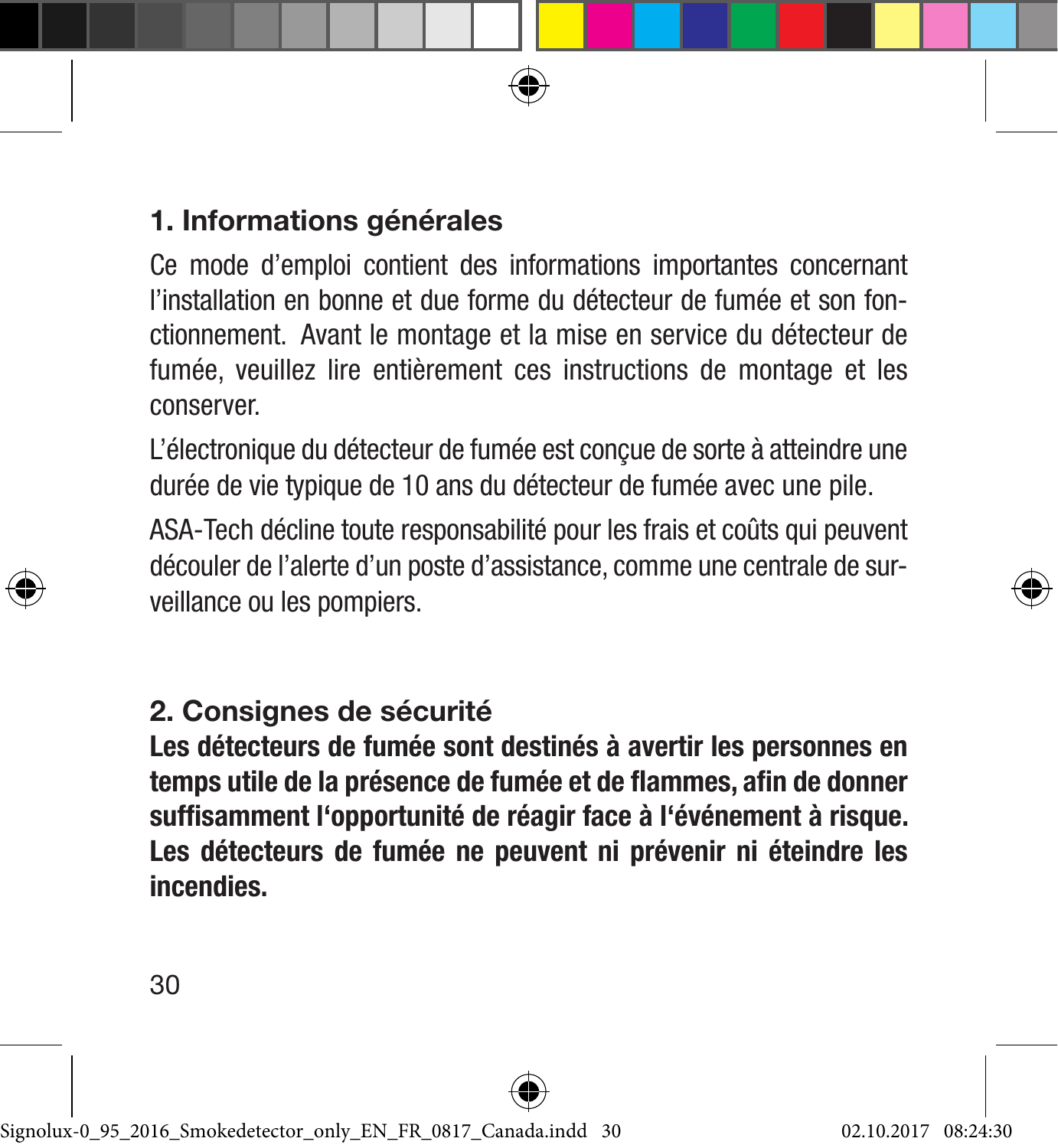Ce détecteur de fumée réagit précocement et de manière fiable aux feux couvants et aux feux déclarés avec dégagement de fumée.

Si le détecteur capte de la fumée, il le signale par une alarme sonore puissante et un voyant rouge clignotant, tout comme une signalisation par le système *signolux* sur les récepteurs actifs.

Important:

Des études récentes ont montré que les détecteurs de fumée ne peuvent réveiller tous les individus endormis et qu'il est de la responsabilité des individus dans le ménage qui sont capables d'aider les autres à fournir une assistance à ceux qui ne sont peut-être pas réveillés par l'alarme sonore, ou à ceux qui peuvent être incapables de évacuer la zone sans aide.

Veillez à utiliser un nombre suffisant de détecteurs de fumée. C'est la seule manière de réaliser une surveillance complète et d'obtenir une sécurité maximale (voir page 29).

Le détecteur de fumée ne doit pas être peint et les ouvertures de pénétration de fumée ne doivent pas être recouvertes.

Le montage correct du détecteur de fumée et le respect des instructions de maintenance et d'entretien sont nécessaires pour un fonctionnement sans problème du détecteur de fumée.

ASA-Tech recommande de réaliser la planification, la pose, la mise en service et l'entretien selon ULC531 et UL217.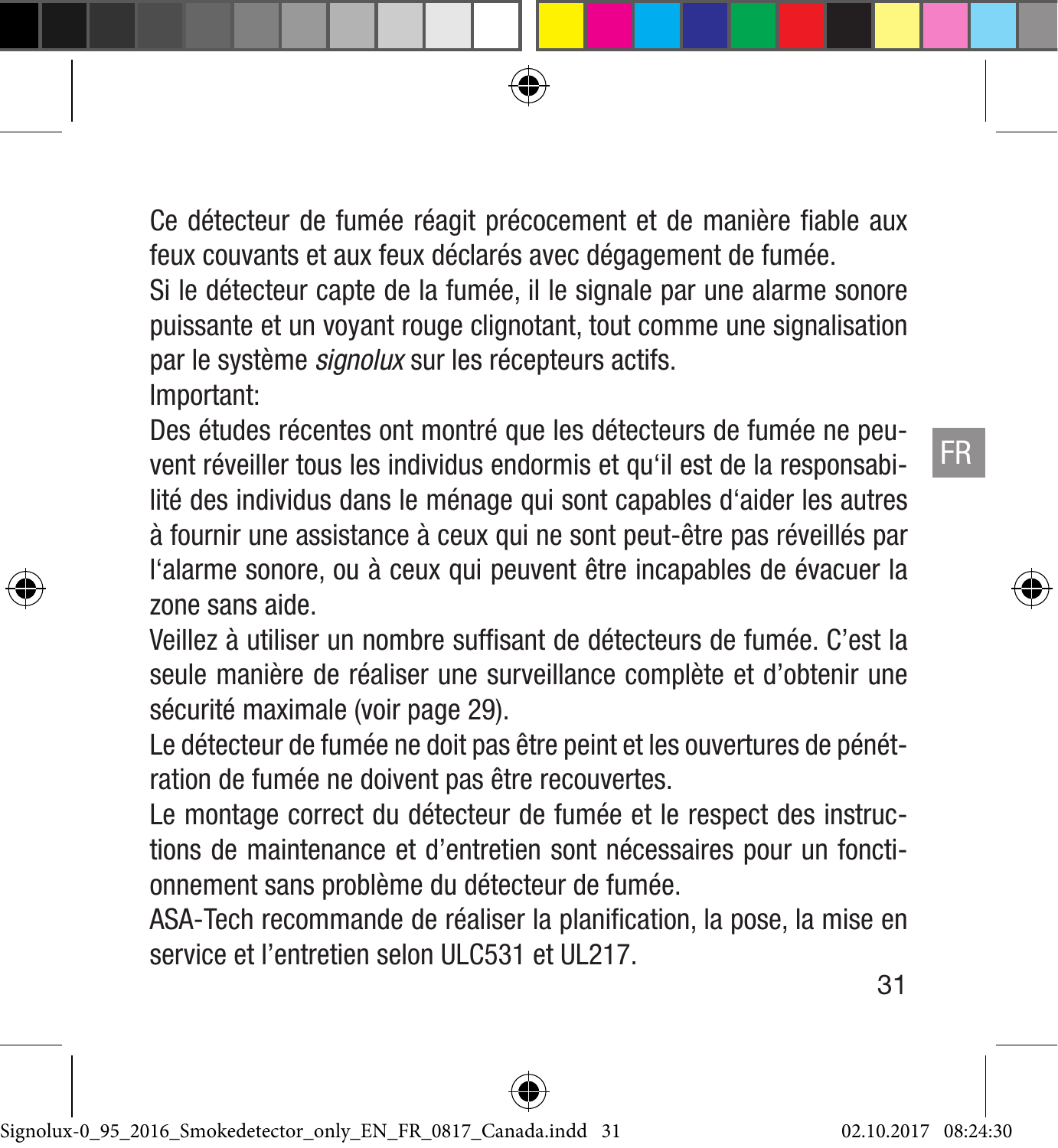# 3. Avertissements en cas de travaux ou rénovations

Ne montez le détecteur de fumée qu'après achèvement de tous les travaux (modifications, rénovations etc.).

Si des détecteurs de fumée ont déjà été installés avant le début des travaux,ils doivent être soit enlevés, soit recouverts.

Les détecteurs de fumée démontés doivent être protégés de la poussière ou similaire pendant les travaux (par exemple : les conserver dans une pochette en plastique).

Important : une fois tous les travaux terminés, les détecteurs de fumée doivent être à nouveau montés ou leur recouvrement enlevé. Un détecteur de fumée non monté ou encore recouvert ne peut pas remplir sa fonction et reste donc sans effet.

L'utilisation de détecteurs de fumée dans des environnements à haute teneur en poussière et saleté peut réduire la durée de vie des détecteurs en raison d'un encrassement plus rapide.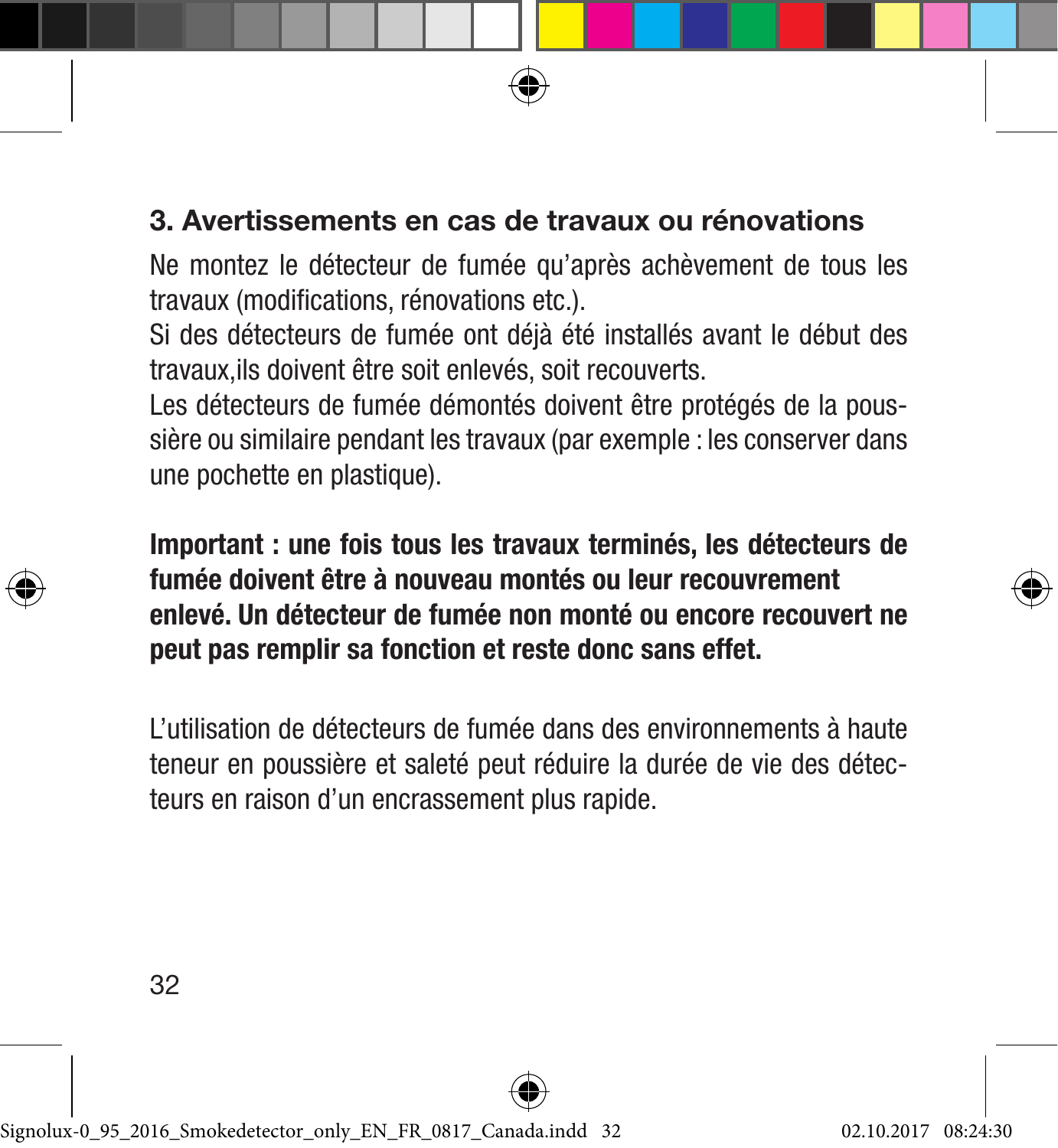# 4. En cas d'incendie

#### 1. Sauver les personnes

Avertissez les autres occupants du bâtiment.

Quittez immédiatement le lieu/le bâtiment et fermez toutes les portes sur votre chemin vers l'extérieur pour éviter une propagation rapide de la fumée et du feu.

En cas de fumées épaisses, restez près du sol.

Vérifiez si toutes les personnes ont quitté la pièce/le bâtiment.

Si vous ne pouvez pas quitter la pièce/le bâtiment pour une raison quelconque, fermez toutes les portes et obturez toutes les fentes et interstices et signalez-vous par la fenêtre.

# 2. Appeler les pompiers

N'appelez les pompiers que quand vous êtes en sécurité.

#### 3. Eteindre l'incendie

Ne combattez l'incendie vous-même que si vous ne vous mettez pas en danger.





FR



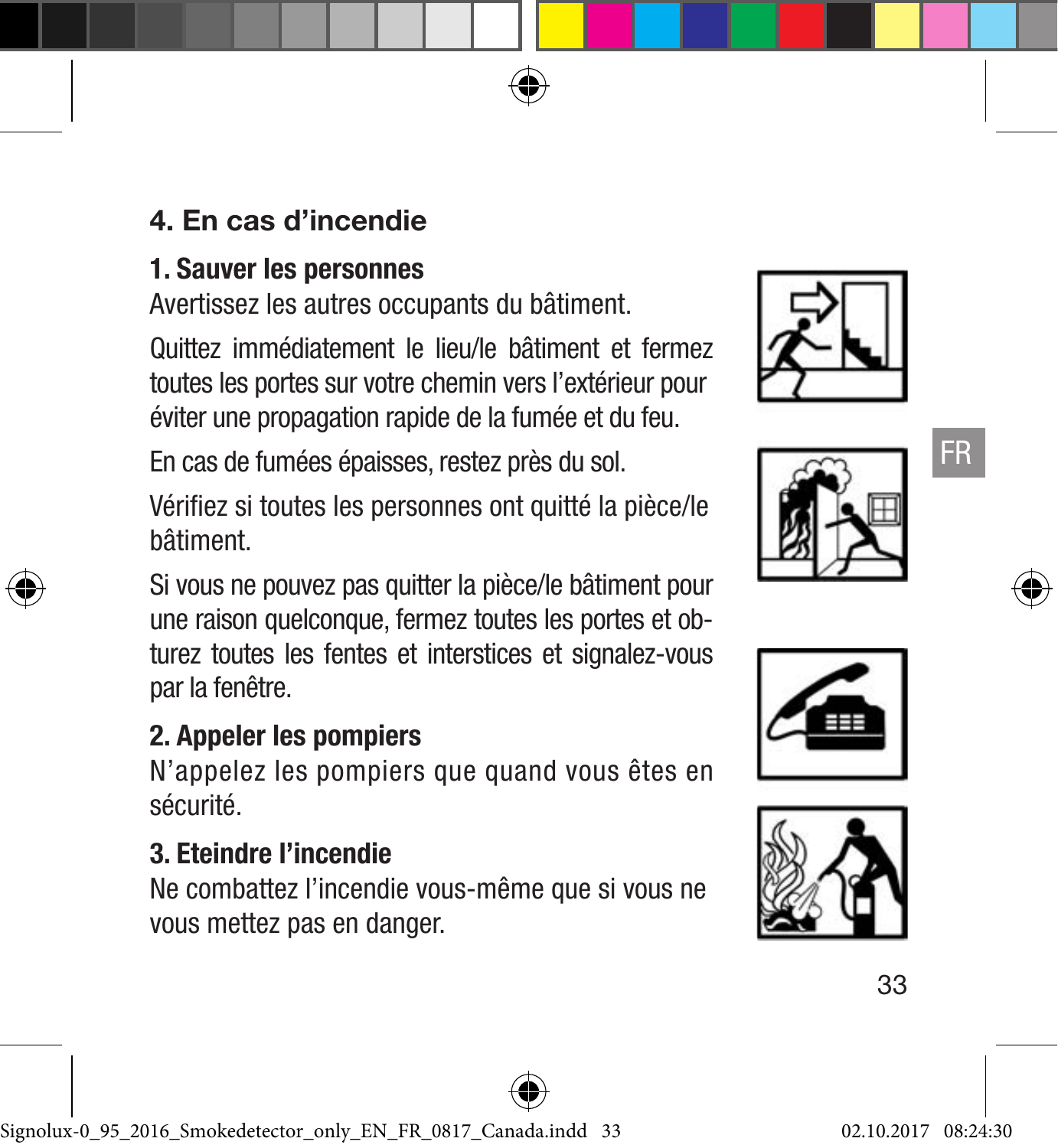# 5. Caractéristiques du détecteur de fumée *signolux*

## Mise en service automatique

Le détecteur de fumée est automatiquement mis en service après avoir été inséré dans le socle.

#### Mode silencieux

En cas d'alarme, un appui d'une seconde sur la touche test permet de rendre l'avertisseur sonore du détecteur de fumée silencieux pendant 10 minutes.

#### Autonomie de la vérification de la fonction

Le détecteur de fumée contrôle sa capacité de fonction lui-même. Les interférences, perturbations ou des piles vides sont signalées par une alarme acoustique et une D.E.L. de contrôle.

#### 10 ans de durée de vie de l'accu

Le détecteur de fumée fonctionne avec 2 piles : l'une pour l'alarme en cas de fumée et l'autre pour le fonctionnement du module complémentaire. Si l'une de ces 2 piles est vide, il FAUT remplacer le détecteur de fumée. La durée de vie des 2 piles est de 10 ans. Après ce délai, le détecteur doit de toute manière être remplacé.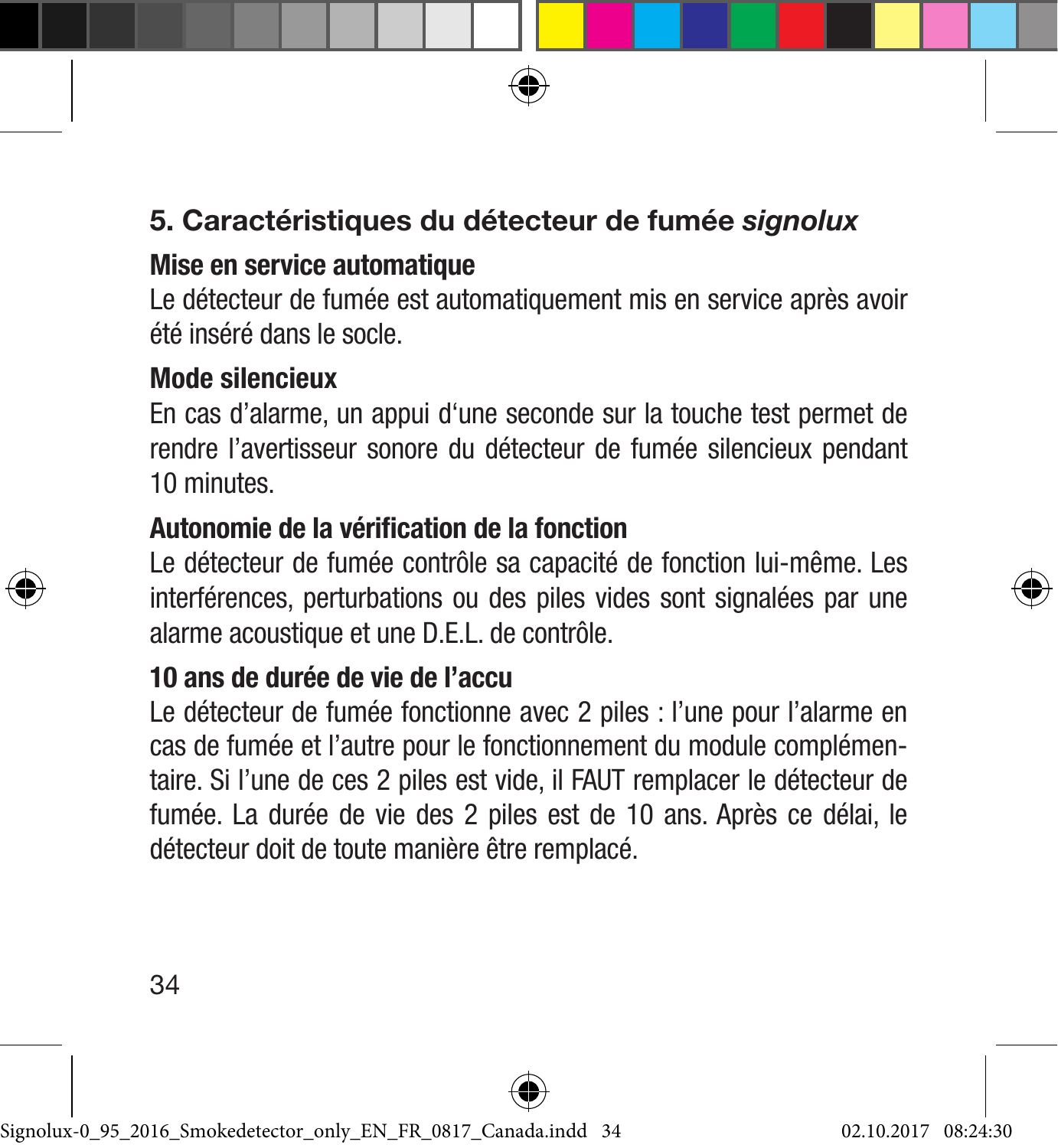# 6. Emplacement de montage et étude de projet

Pour un équipement minimum, montez au moins un détecteur de fumée dans chaque chambre à coucher et d'enfant ainsi que dans les couloirs. Pour obtenir un équipement optimal, montez au moins un détecteur de fumée dans chaque pièce et couloir.

Montez les détecteurs de fumée de sorte à ce que la fumée d'incendie puisse atteindre librement le détecteur et rende ainsi possible une détection précoce.

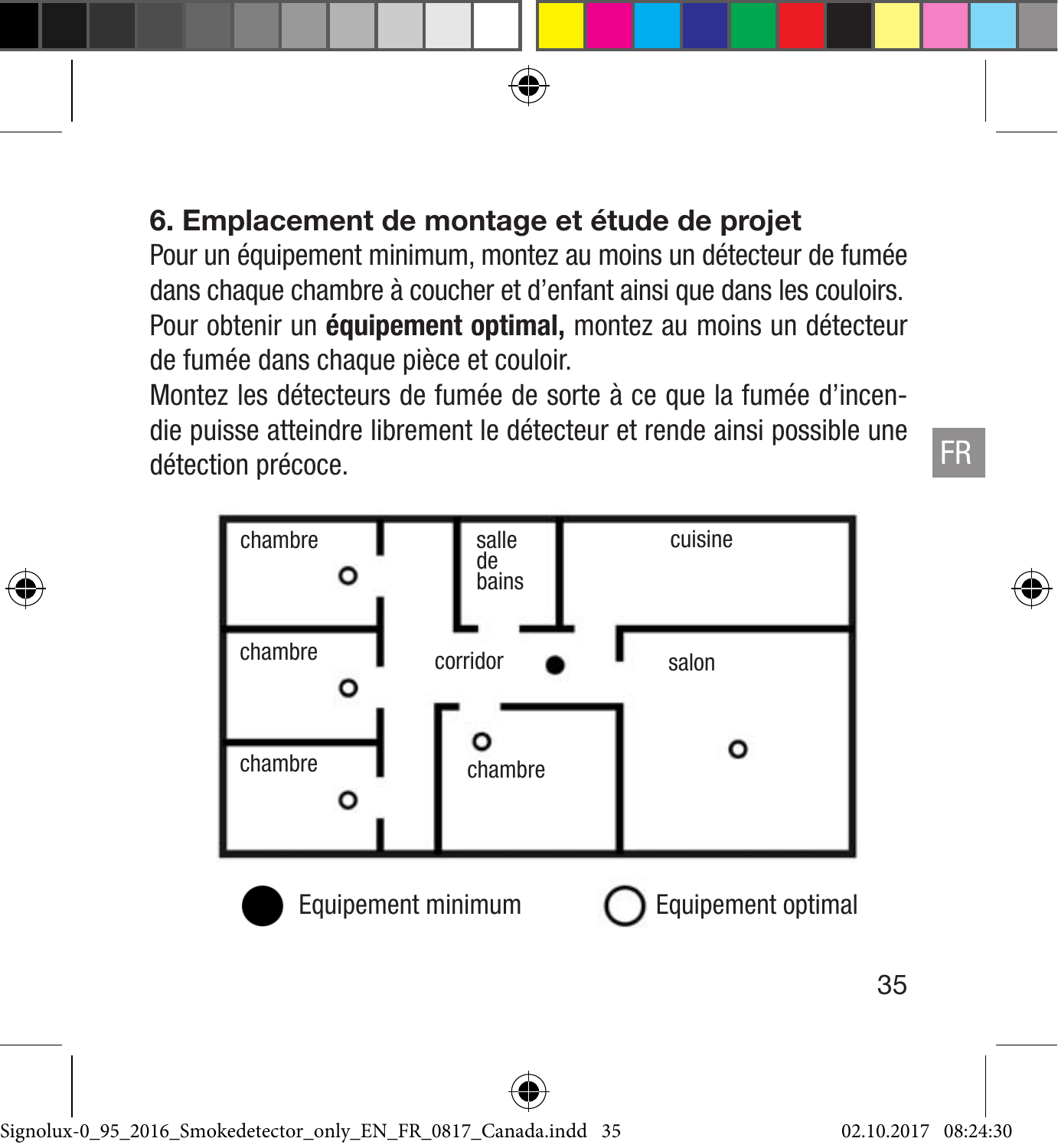

Les pièces d'habitation suivantes ne devraient pas être équipées de détecteurs de fumée :

- cuisine et salle de bains car la vapeur peut provoquer une fausse alarme
- garage car les gaz d'échappement des voitures peuvent provoquer une fausse alarme

Les détecteurs de fumée ne doivent pas être utilisés à l'extérieur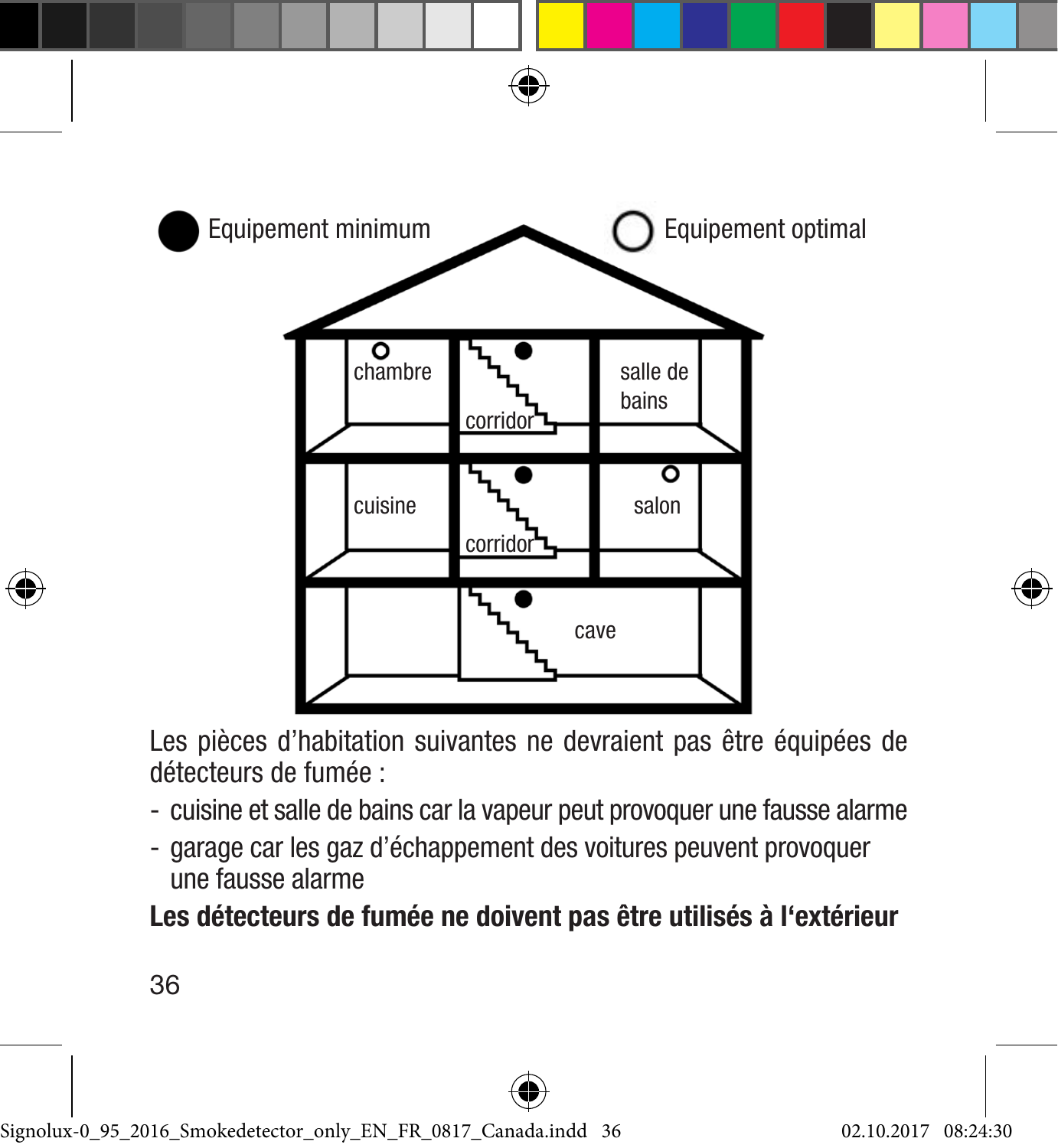#### 6.1 Emplacement de montage des détecteurs de fumée

La fumée étant chaude, elle s'étale toujours vers le haut. Comme précisé dans la norme ULC531 et UL217, les détecteurs de fumée doivent être fixés au plafond, de préférence au milieu de la pièce avec une distance de sécurité de 0,5 m par rapport à toutes les installations (lampes, appareils de climatisation, etc.). En cas de montage du détecteur de fumée sur un mur, une distance minimum de 15 cm par rapport au plafond doit être respectée, mais ne doit pas être de plus de 30 cm. Lors d'un montage dans une pièce mansardée, la distance doit être de 90 cm jusqu'à la pointe de la mansarde. Plans d'installation typiques pour l'unité (ou les unités) indiquant les emplacements recommandés, en conformité avec le "National Fire Alarme Code, NFPA 72", chapitre 11 - 'Station d'alarme simple ou multiple et alarme résidentielle'.

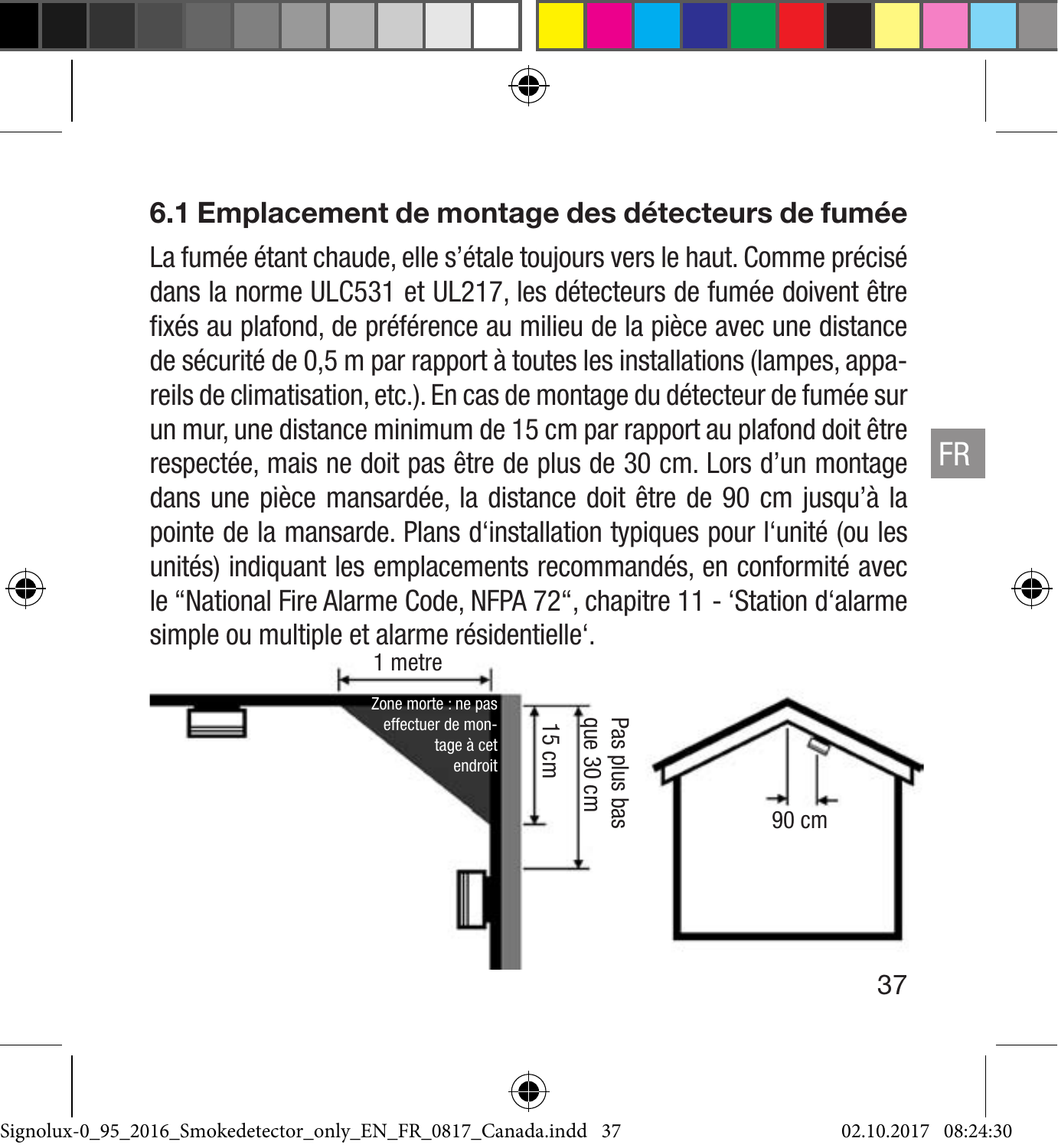Pour votre information, le "National Fire Alarme Code, NFPA 72" ce lit comme suit:

11.5.1 \*Protection requise

Lorsque les lois, codes ou normes en place s'appliquent à un type d'habitation spécifique, les détecteurs de fumée approuvés, unités simples ou en réseau, doivent être installés comme suit :

(1) \*Dans toutes les chambres à coucher et les chambres d'invités.

(2) \* À l'extérieur de chaque pièce d'habitation séparée, à moins de 6,4 m (21 pi) de toute porte de chambre à coucher, distance mes urée le long d'un trajet de déplacement.

(3) À tous les niveaux d'une unité d'habitation, y compris le sous-sol.

- (4) À tous les niveaux d'une pension résidentielle et de soins (petite installation), y compris le sous-sol et à l'exclusion des vides sani taires et des greniers inachevés.
- (5) \* Dans le salon d'une suite d'invités.
- (6) Dans les aires de vie communes d'une pension résidentielle et de soins.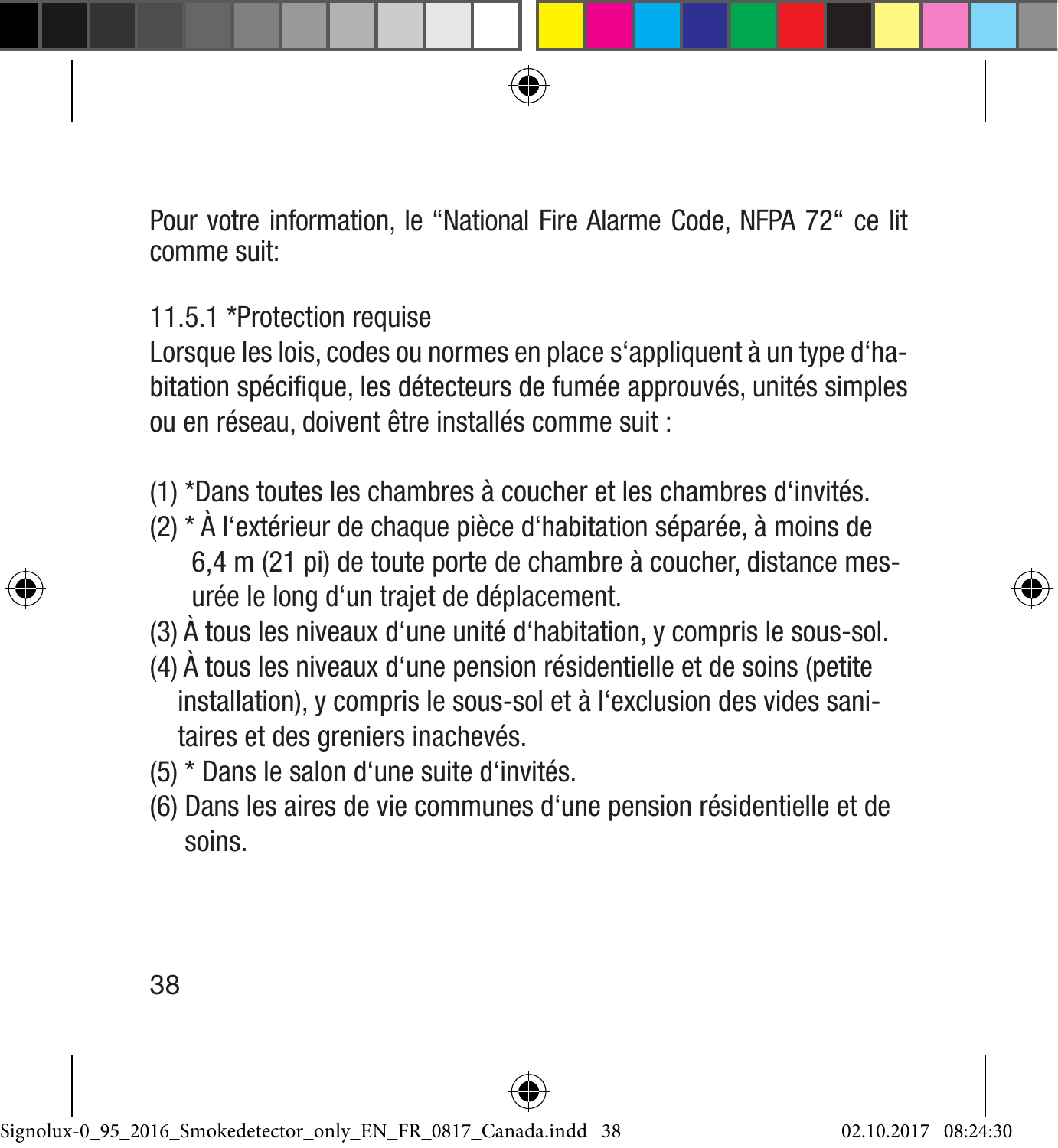## 7. Installation du détecteur de fumée

Pour obtenir une fixation sûre et durable, ASA-Tech recommande le montage par vis/chevilles.

#### Montage par vis/chevilles :

Pour le montage, veuillez utiliser le matériel de fixation compris dans la livraison du détecteur de fumée. Si d'autres vis sont utilisées, celles-ci ne doivent pas pénétrer plus de 5 mm dans le socle. La surface de montage doit être plate !

- 1. Tenez le socle à l'endroit où il doit être fixé. Marquez la position des deux trous.
- 2. Percez les trous avec une mèche adéquate.
- 3. Enfoncez la cheville dans les trous.
- 4. Vissez le socle légèrement, pressez le socle sur la surface, puis serrez les vis, mais pas trop fort.
- 5. Poser le détecteur sur le socle de manière à ce que les encoches du socle et du détecteur correspondent.
- 6. Tournez le détecteur dans le sens des aiguilles d'une montre jusqu'à ce que le socle s'enfonce dans le détecteur de fumée et s'enclenche finalement. Après cette rotation du détecteur dans le socle la mise en route est automatique.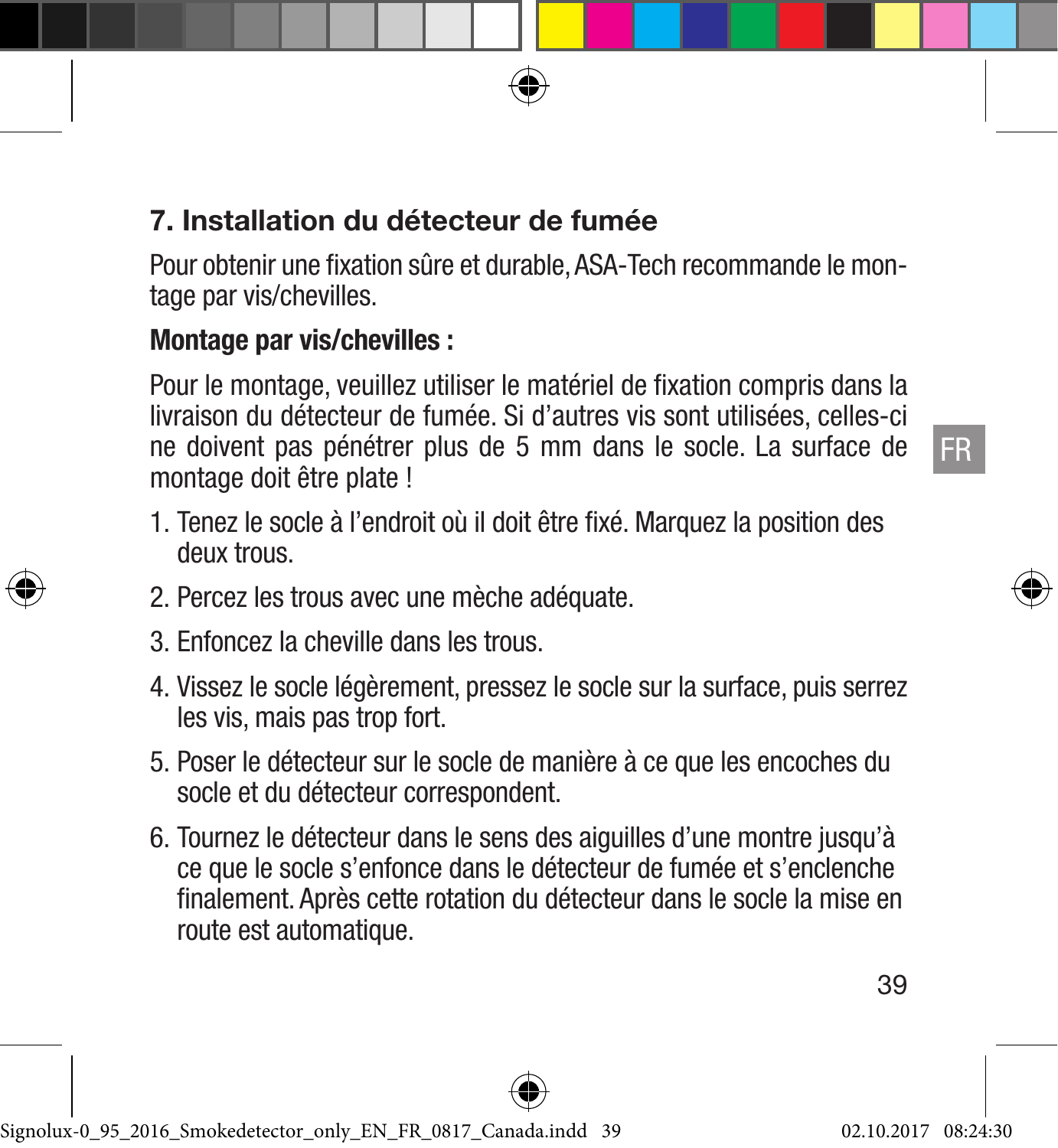## 8. Protection requise selon la ..National Fire Protection Association"

CE MATÉRIEL DOIT ÊTRE INSTALLÉ CONFORMÉMENT À LA NORME 72 DE LA "NATIONAL FIRE PROTECTION ASSOCIATION" (National Fire Protection Association, Batterymarch Park, Quincy, MA 02269).

Pour votre information, le "National Fire Alarme Code 72" ce lit comme suit:

2-2.1.1.1 Des détecteurs de fumée doivent être installés à l'extérieur de chaque espace dortoir séparé, à proximité immédiate des chambres à coucher, et sur chaque étage supplémentaire de l'unité résidentielle, y compris les sous-sols et à l'exclusion des vides sanitaires et des greniers non finis. Dans les nouvelles constructions, un détecteur de fumée doit être installé dans chaque chambre à coucher.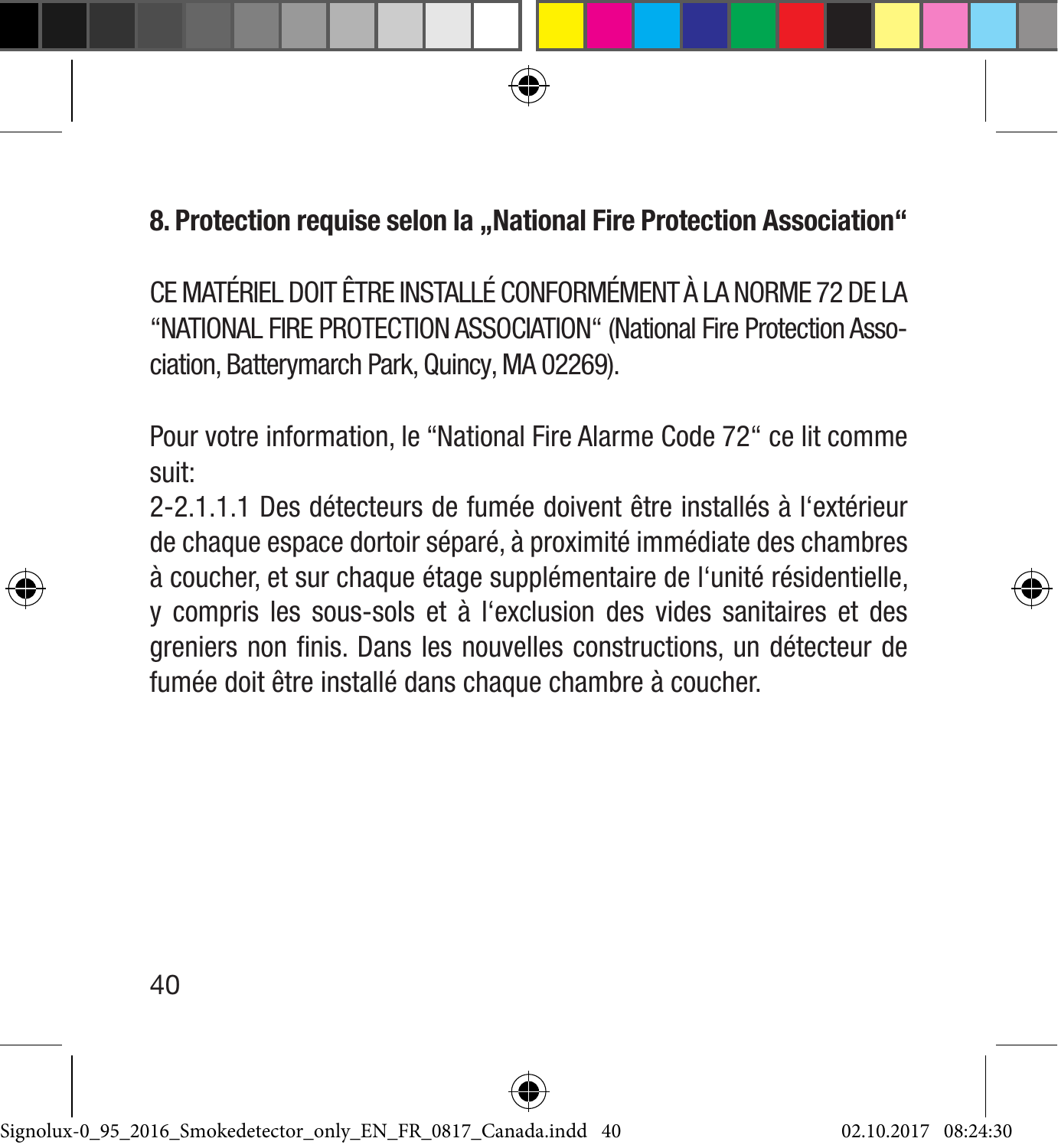A-2.5.2.1 Détection de fumée - Est-ce que plus de détecteurs de fumée est souhaitable? Le nombre requis de détecteurs de fumée pourrait ne pas fournir une protection fiable d'alerte rapide pour les zones séparées par une porte des zones protégées par les détecteurs de fumée requis. Pour cette raison, il est recommandé que le propriétaire de maison envisage l'utilisation de détecteurs de fumée supplémentaires pour ces zones pour une protection accrue. Les zones supplémentaires comprennent le sous-sol, chambres, salle à manger, salon buanderie, et les couloirs non protégés par les détecteurs de fumée requis. L'installation de détecteurs de fumée dans les cuisines, les greniers (finis ou non) ou les garages n'est normalement pas recommandée, car ces espaces présentent occasionnellement des conditions pouvant entraîner un mauvais fonctionnement.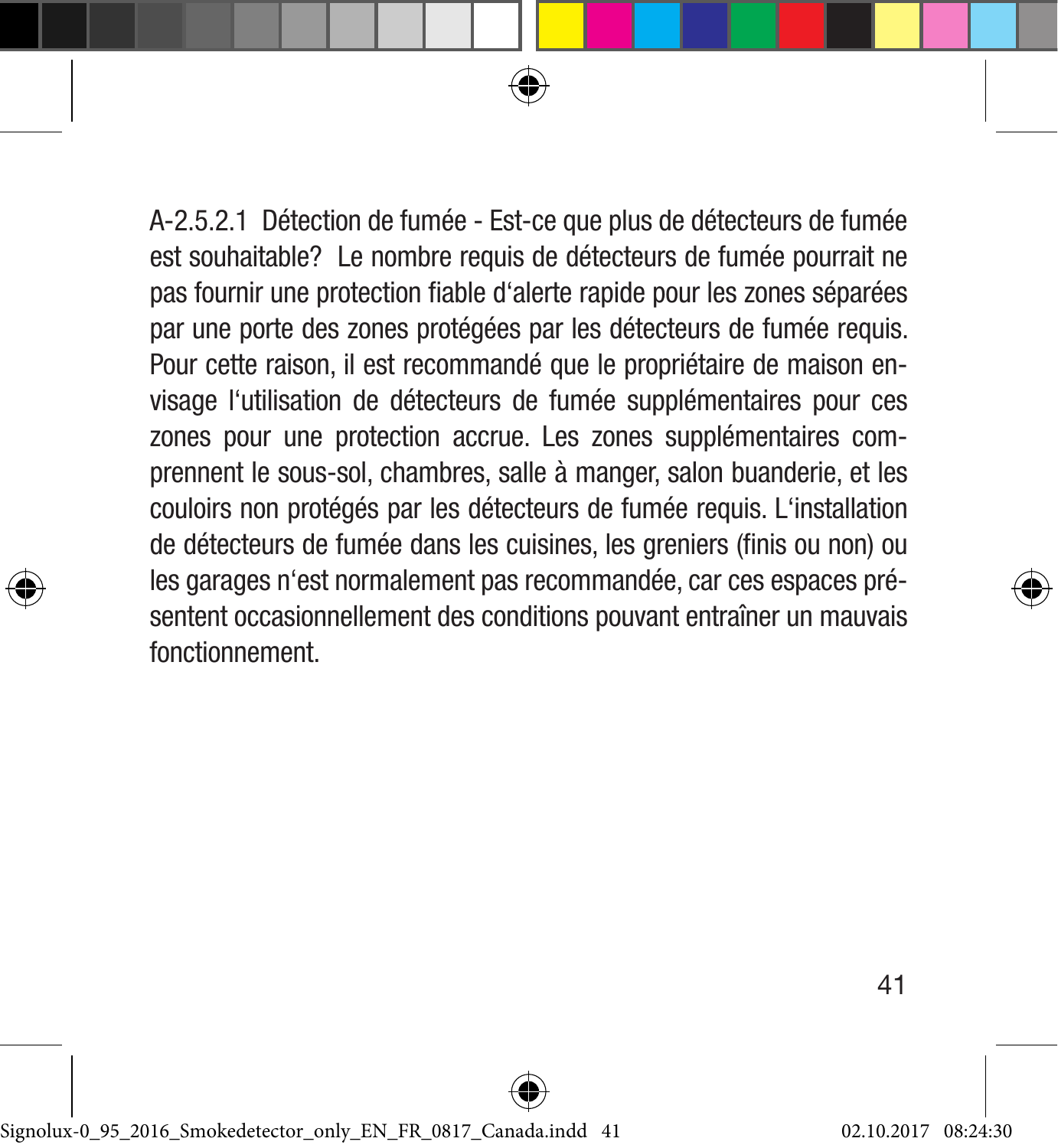#### 9. Protection antivol et antiretrait

Pour éviter que le détecteur de fumée soit retiré par des personnes non autorisées, une fonction anti retrait peut être activée:

- 1. Brisez la zone de rupture prévue dans le boîtier du détecteur et tournez le détecteur de fumée dans le sens des aiguilles d'une montre dans le socle jusqu'à ce que la languette de blocage du socle soit enclenchée dans le boîtier du détecteur.
- 2. Pour retirer le détecteur de fumée, appuyez sur la languette de blocage avec un outil pointu (par exemple un tournevis ou une aiguille à tricoter) et tournez le détecteur de fumée dans le sens contraire des aiguilles d'une montre.



Point de rupture prédéterminé



Languette de blocage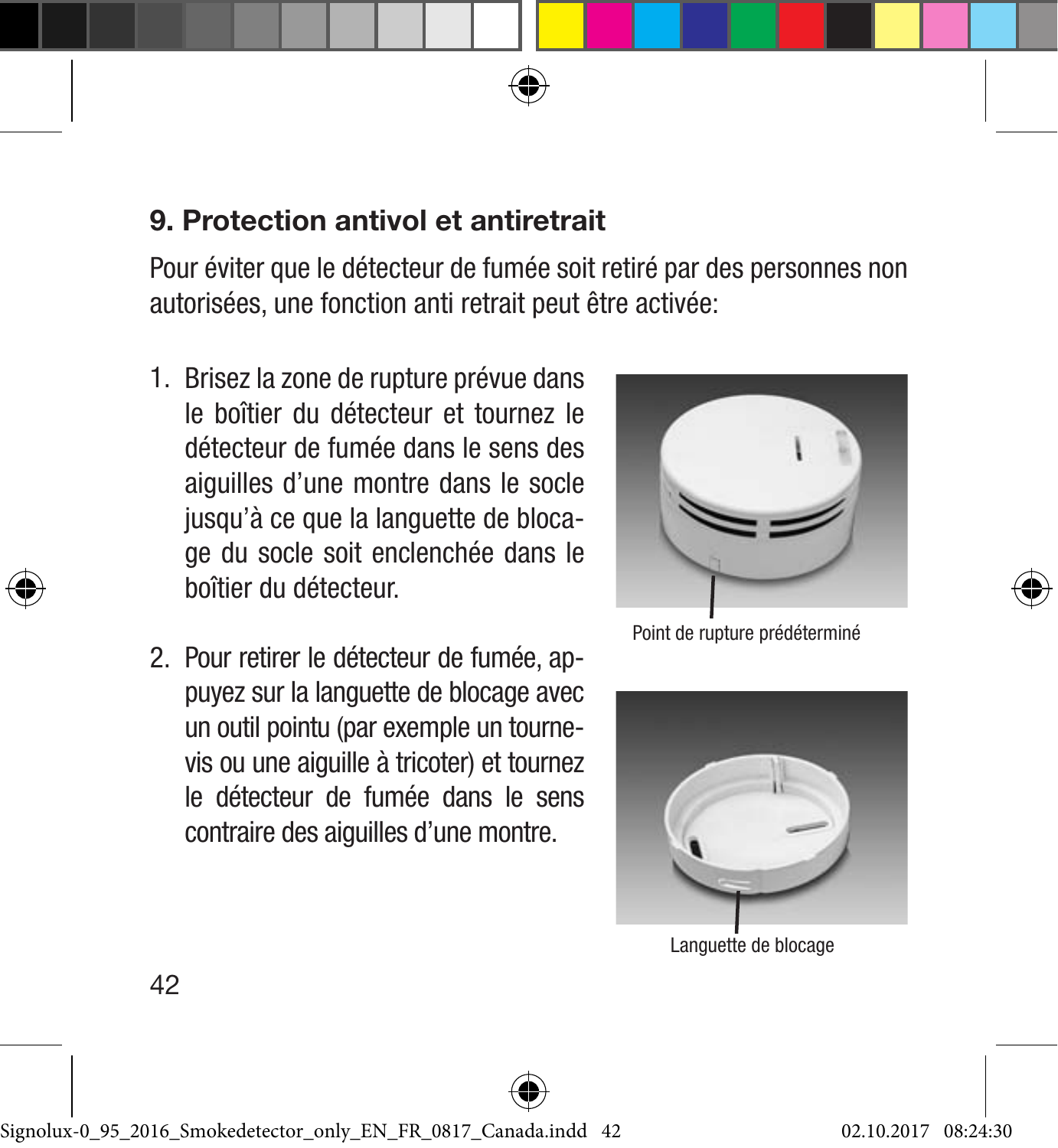Quand le détecteur de fumée est enclenché dans le socle, il se met en marche automatiquement. La D.E.L. de contrôle de la touche test s'illumine 1 x par minute de façon brève en rouge lors d'un fonctionnement normal. Par le biais de la touche test, les fonctions suivantes du détecteur de fumée sont activées :

- par une **courte** pression sur la touche test vous pouvez acquitter une alarme
- en appuyant pendant 1 seconde sur la touche test, vous pouvez passer en mode silencieux pour 10 minutes. Pendant ce temps, la sensibilité du détecteur de fumée est diminuée. La D.E.L. de contrôle clignotera durant ce temps en mode silencieux toutes les 8 secondes. À la fin de ce temps de mode silencieux il y aura 2 bips sonores.
- Par une pression de 3 secondes la fonction du détecteur de fumée est vérifiée. L'alarme sonore est activée, la D.E.L. de contrôle clignote rapidement.

touche test

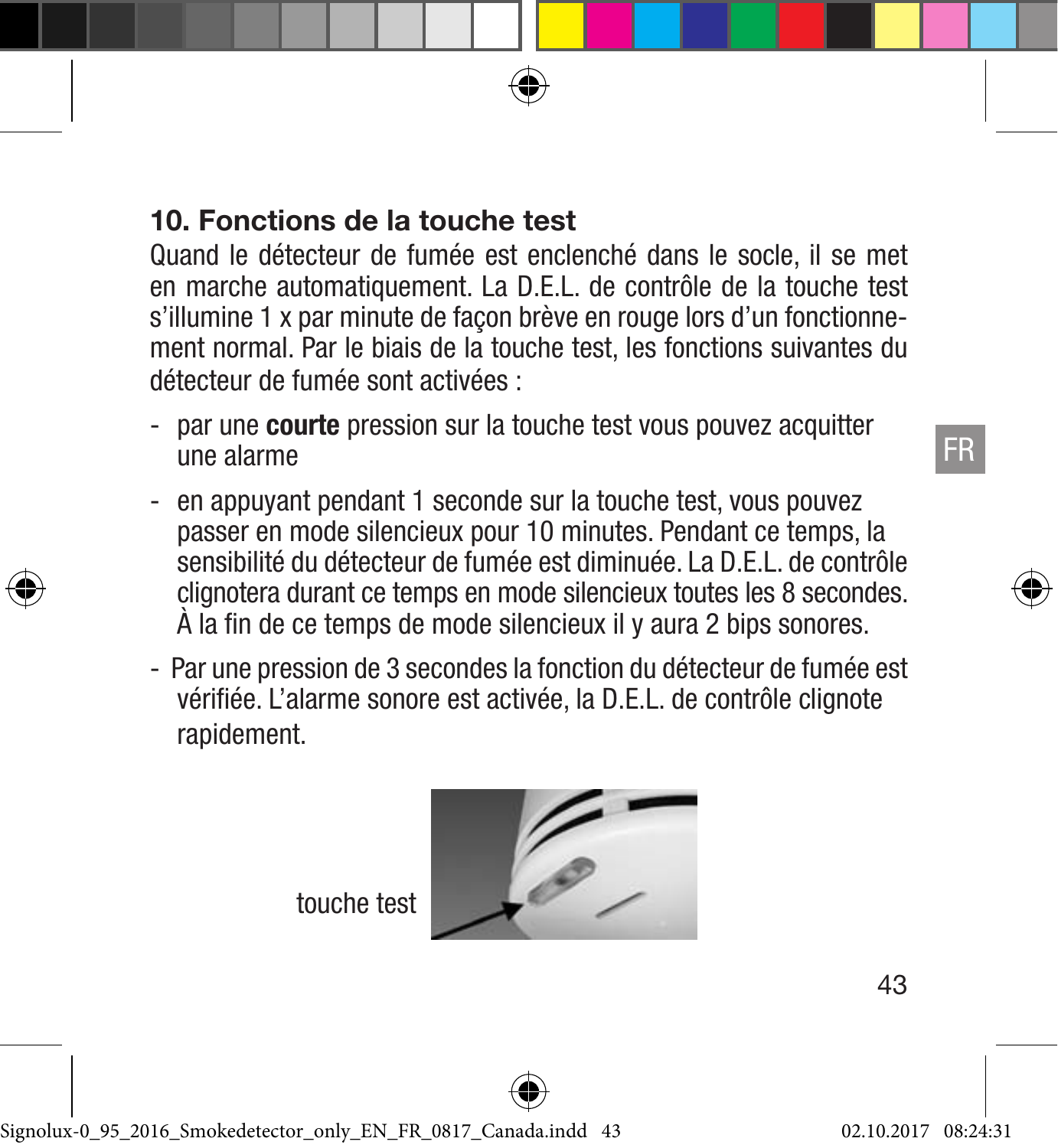# 11. Maintenance et entretien

Pour assurer la sécurité de fonctionnement du détecteur, il faut effectuer une maintenance au moins une fois par an. Pour cela, procédez comme suit :

- 1. Dépoussiérer si nécessaire le détecteur avec un chiffon doux.
- Enlever si nécessaire les saletés avec un chiffon humide. Dans 2. ce cas, ne pas utiliser de produits de nettoyage.
- Contrôle visuel : 3.

Les ouvertures d'entrée de fumée sont-elles dégagées ? Le détecteur de fumée est-il endommagé ? Y-a-t-il un espace > 0,5 m autour du détecteur de fumée ? L'utilisation de la pièce a-t-elle changé ?

4. Effectuer un test en appuyant sur le bouton de test pendant 3 secondes.

La fréquence des essais doit être à la norme NFPA 72. Chapitre 10 - Inspection, essais et entretien, au moins une fois par semaine.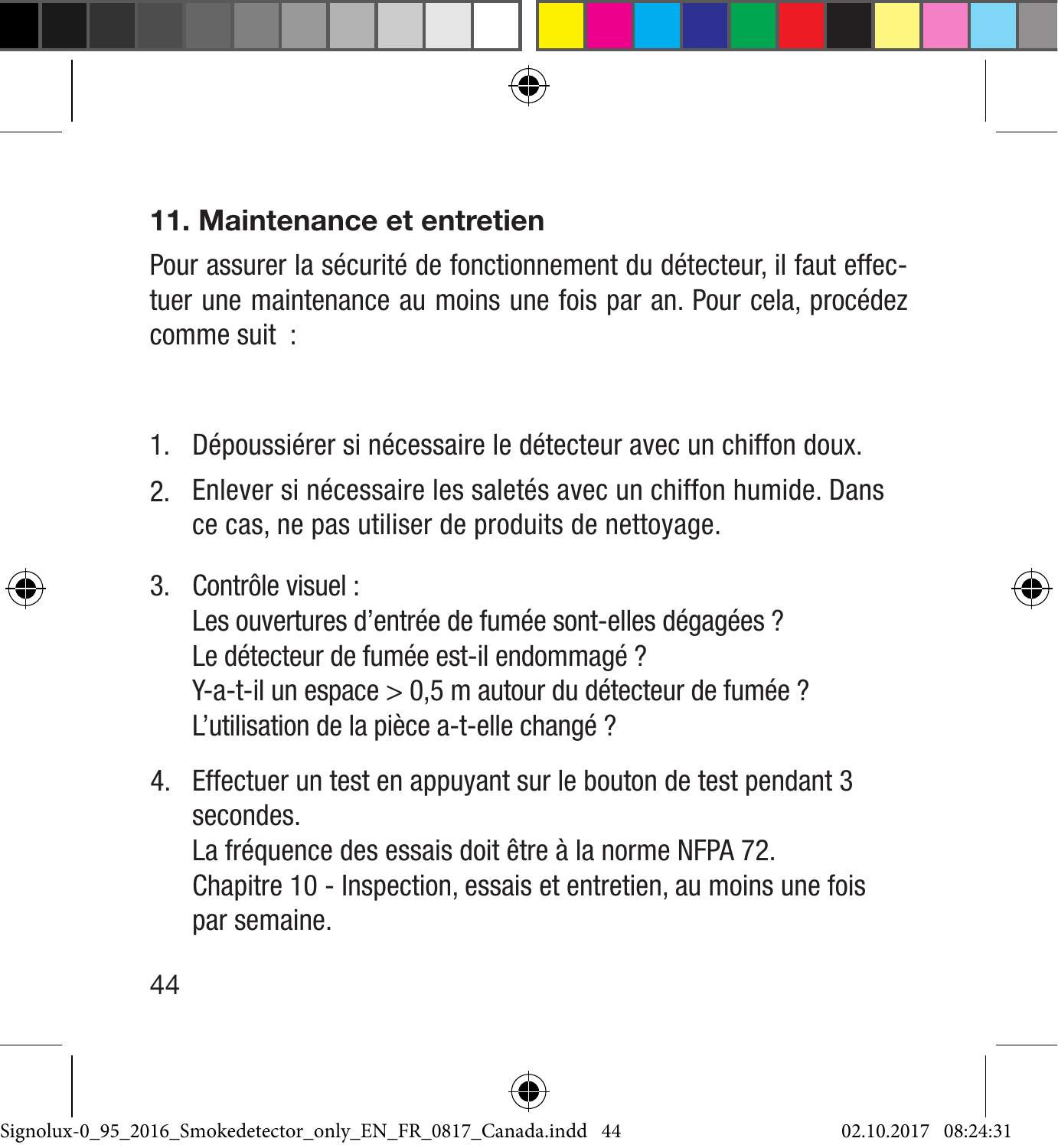# 12. Causes et fausses alarmes évitables

Le déclenchement du détecteur de fumée peut être provoqué par de la vapeur, de fines poussières, de la condensation et de la fumée de tabac. La pénétration de petits insectes dans le boîtier du détecteur peut également déclencher une alarme.

Effectuez donc le montage du détecteur loin de telles sources de fausses alarmes. Voir à ce sujet également la position 6. « Emplacement de montage et étude de projet ».

Si les fausses alarmes d'un détecteur de fumée se produisent fréquemment, envisager de déplacer le détecteur de fumée correspondant à une position différente. Une indication que l'appareil ne doit pas être installé dans des endroits où la température ambiante normale est inférieure à 4,4 ° C (40 ° F) ou supérieure à 37,8 ° C (100 ° F), sauf si l'alarme a été déterminée comme pouvant être utilisée à des points d'installation avec des températures ambiantes plus élevées ou plus basses.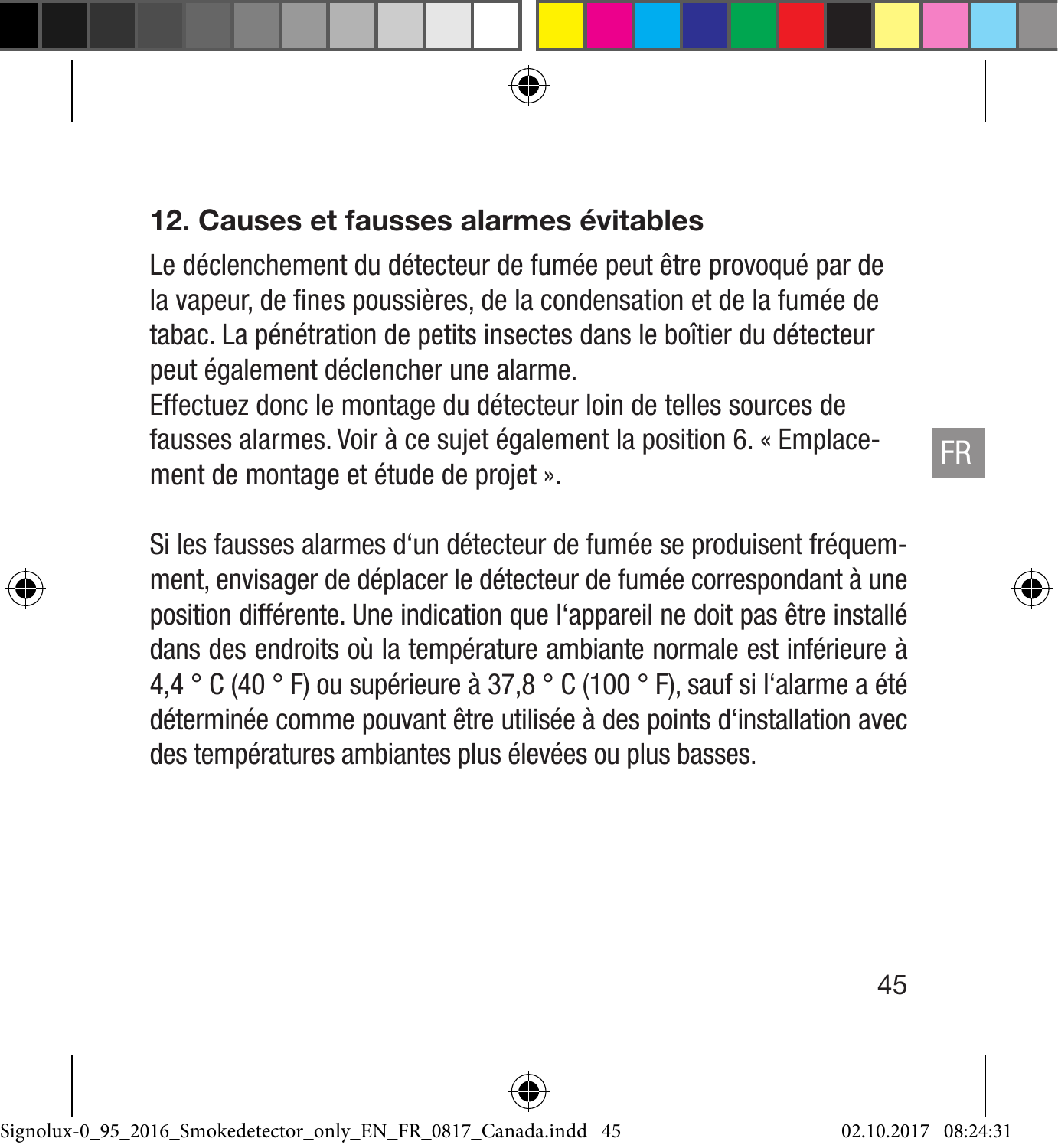# 13. Endroits à éviter

- 1) Feux où la victime est directement exposée aux flammes; par exemple, lorsqu'une personne prend feu pendant qu'elle cuisine;
- 2) Feux où la fumée ne peut atteindre le détecteur en raison d'une porte fermée ou autre obstruction;
- 3) incendies où le feu se développe si rapidement que l'évacuation d'un occupant est bloqué, même avec des détecteurs correctement localisés.

Notes complémentaires pour le module Signolux.

Le signal RF ( signal - Signolux FM) est simplement à des fins de notification !

Suivez les instructions du manuel d'utilisation du module.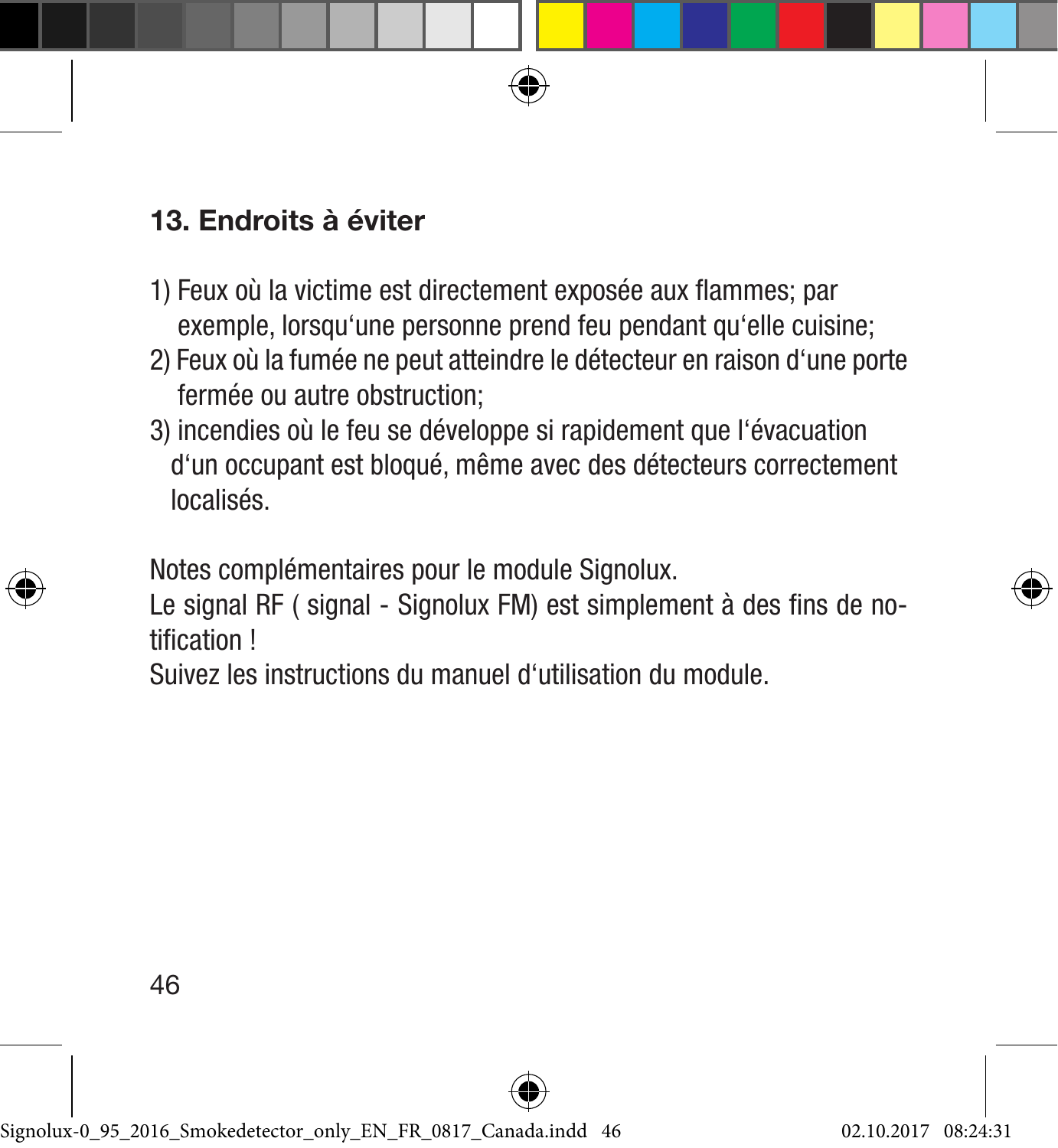Le détecteur de fumée *signolux* contrôle lui-même sa capacité de fonction. Les perturbations sont indiquées de manière suivante :

## Alerte de mise en garde :

La D.E.L. de contrôle s'illumine en jaune et 2 bips sonores sont envoyés toutes les 48 secondes : ceci signifie qu'il s'agit d'un défaut interne au détecteur de fumée (par exemple dû à une couche de poussière sur le capteur) qui empêche celui-ci de fonctionner correctement.

#### Alerte piles :

La D.E.L. de contrôle ne clignote plus chaque minute en rouge et il y a 1 bip sonore toutes les 48 secondes : ceci signifie que les piles se trouvant dans le détecteur de fumée sont en fin de vie.

Dans les 2 cas, le détecteur de fumée devrait être remplacé immédiatement pour votre sécurité.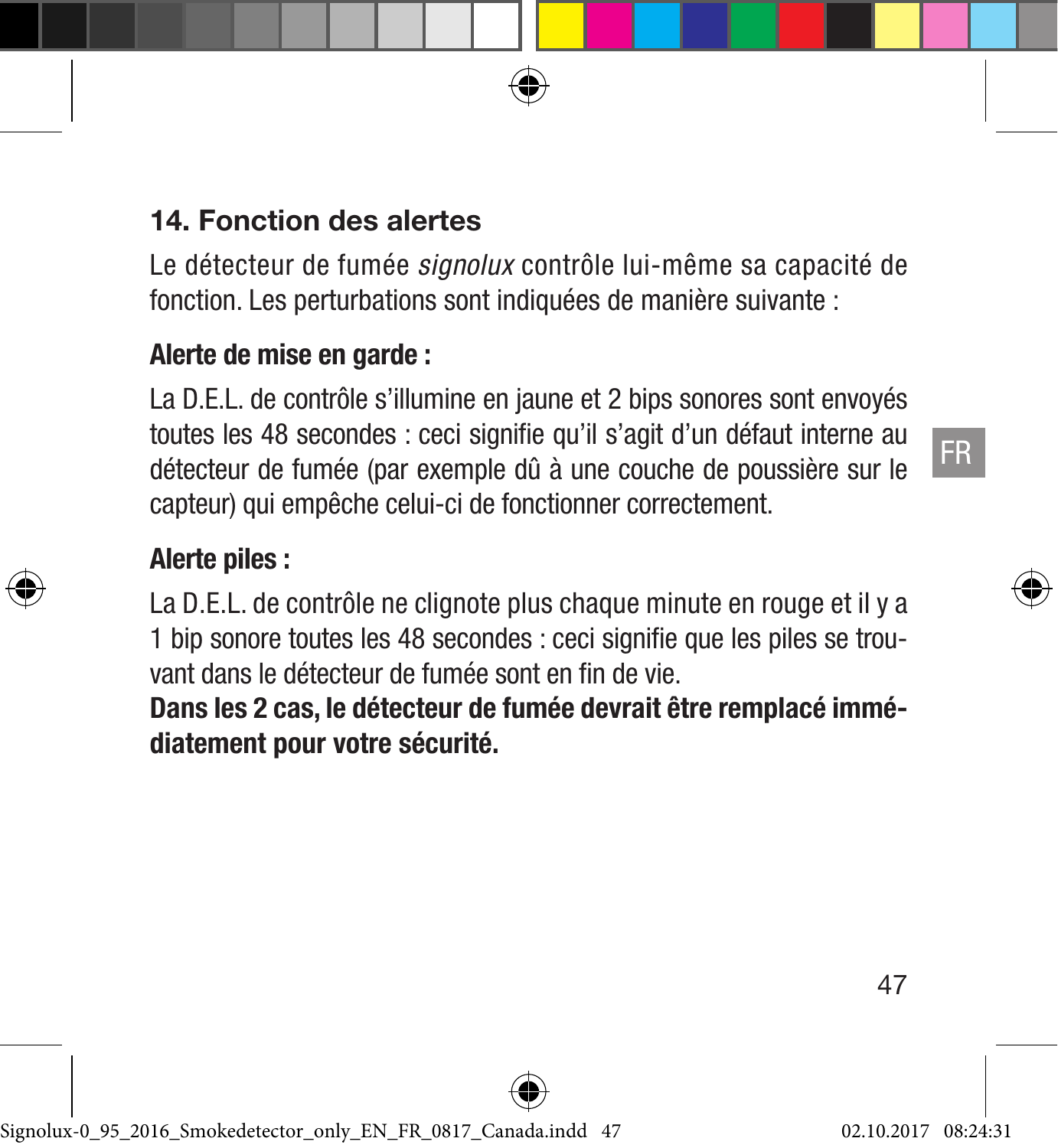# 15. Caractéristiques techniques

| Alarme acoustique                                                 | Pression acoustique supérieure à 85 dB (3 m)  |
|-------------------------------------------------------------------|-----------------------------------------------|
| Perception acoustique de l'alarme                                 | Optimisation de fréquence pour l'ouïe humaine |
| Domaine d'application                                             | Selon ULC531 et UL217                         |
| Commande                                                          | Par le bouton de contrôle                     |
| Visualisation de l'état de service                                | jaune / rouge                                 |
| Alimentation électrique pour détecteurs                           | 1 x pile au lithium 3,0 V fixe                |
| Tension d'alimentation du module radio                            | 1 x pile au lithium 3,0 V fixe                |
| Capacité de la pile                                               | FDK2.0Ah                                      |
| Durée de vie de la pile du détecteur                              | 10 ans typiquement                            |
| Dure de vie de la pile du module radio                            | 10 ans typiquement                            |
| Auto-surveillance                                                 | Oui                                           |
| Antivol                                                           | Languette de blocage                          |
| Température ambiante de service                                   | De $0^\circ$ à $55^\circ$ C                   |
| Conditions ambiantes, humidité (en permanence, sans condensation) | 10 à 70% hum. rel.                            |
| Dimensions hauteur/diamètre                                       | 50 mm x ø 95,5 mm                             |
| Poids avec socle                                                  | 155 <sub>g</sub>                              |
| <b>Conforme RoHS/WEEE</b>                                         | Oui                                           |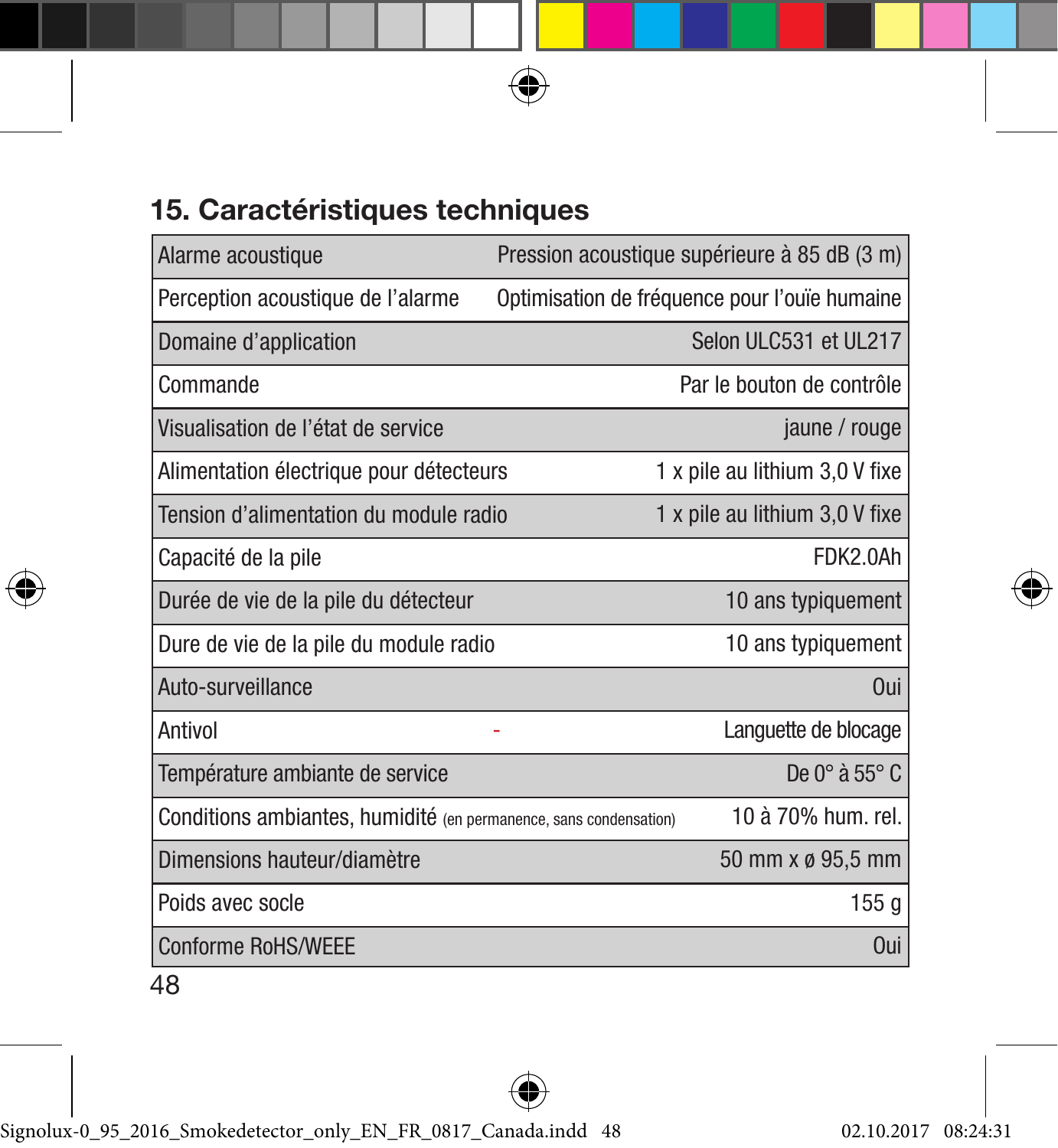#### 16. Informations pour le recyclage



Les piles ne doivent pas être éliminées dans les ordures ménagères. En tant qu'utilisateur final, vous êtes astreint par la loi à restituer les piles usées. Après emploi, les piles peuvent être restituées gratuitement au vendeur

ou aux postes de reprise prévus à cet effet (par exemple dans les postes de collecte communaux ou dans le commerce). Elles peuvent également être retournées au vendeur par poste. Le vendeur rembourse dans tous les cas le port pour le renvoi de votre pile usée.

Le détecteur de fumée a été produit en respectant les sévères critères du système de gestion de qualité et de respect de l'environnement selon DIN ISO 9001. Il répond aux exigences de la directive RoHS et est dépourvu de toutes substances interdites.

La pile est incorporée de manière fixe au détecteur et ne peut pas être remplacée.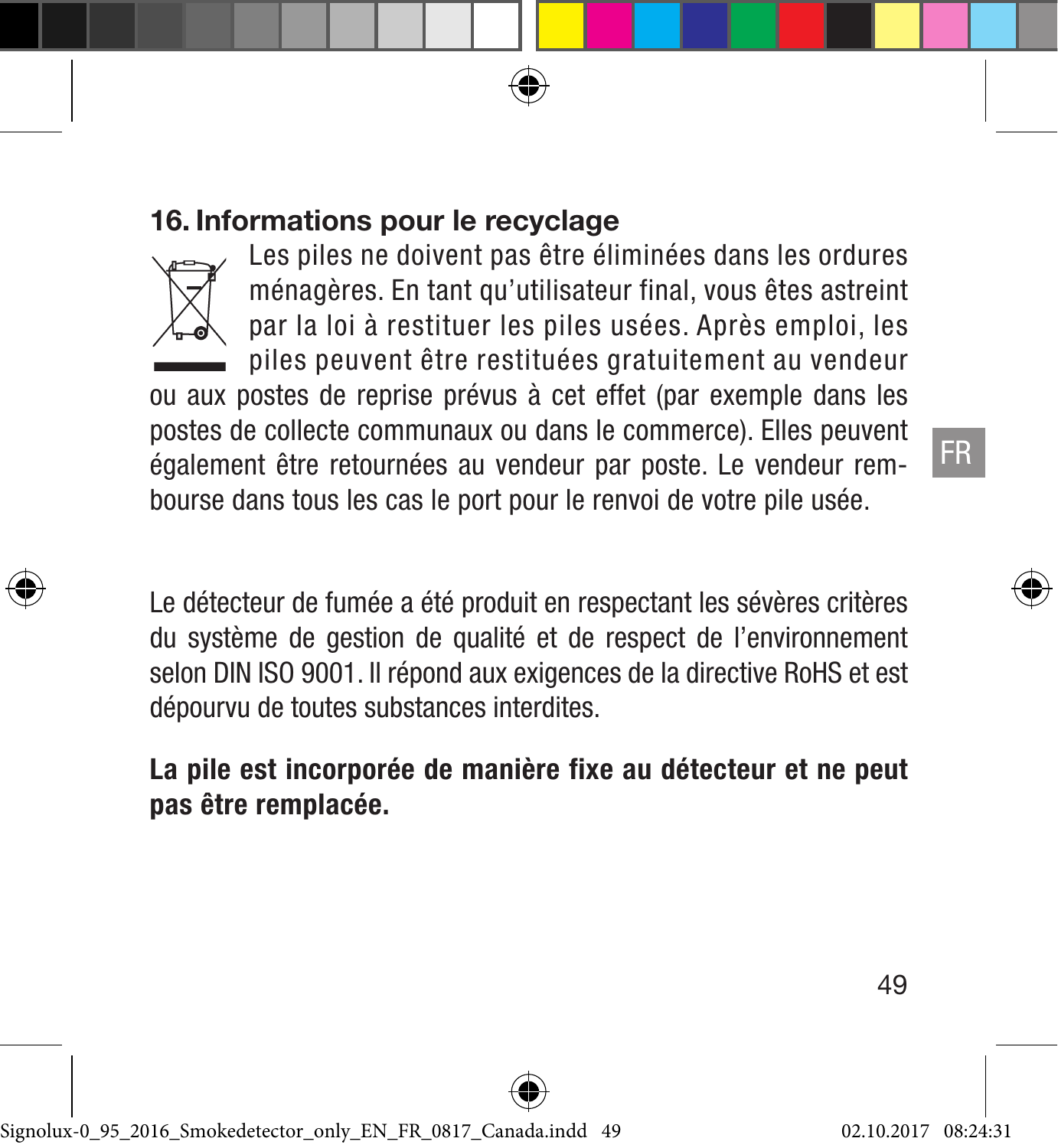# 17. Durée d'usage de la pile

La durée d'usage typique de 10 ans est atteinte dans les conditions suivantes :

Le détecteur de fumée doit être mis en service au plus tard un an après sa production. Des tests fonctionnels peuvent être effectués chaque semaine et une alarme complète de 90 secondes par an peut être effectuée.

En plus, une mise en service et deux tests de portée pendant toute la durée d'usage ainsi qu'un test de ligne par an.

Les piles sont insérées de manière définitive et ne peuvent être retirées sans ouverture forcée du détecteur de fumée. Lors d'une ouverture forcée, la garantie est annulée.

Sous réserve de modifications techniques et de couleur. Nous déclinons toute responsabilité en cas d'erreurs ou de fautes d'impression!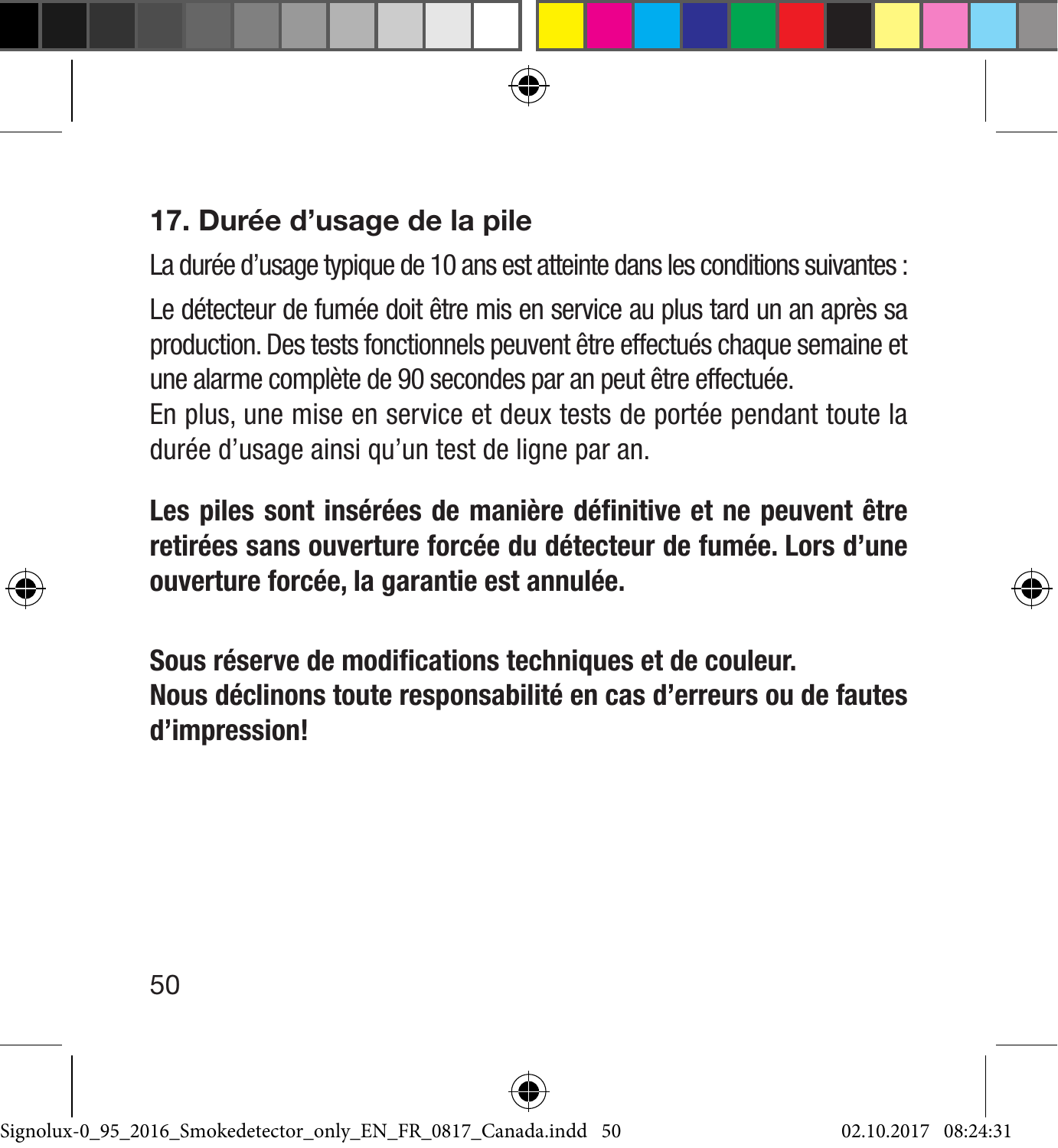

La conformité avec les directives ci-dessus est attestée par le logo UL apposé sur l'appareil.

UL217 ULC531 RoHS: Directive 2011 / 65 / EC WEEE: Directive 2002 / 96 / EC FR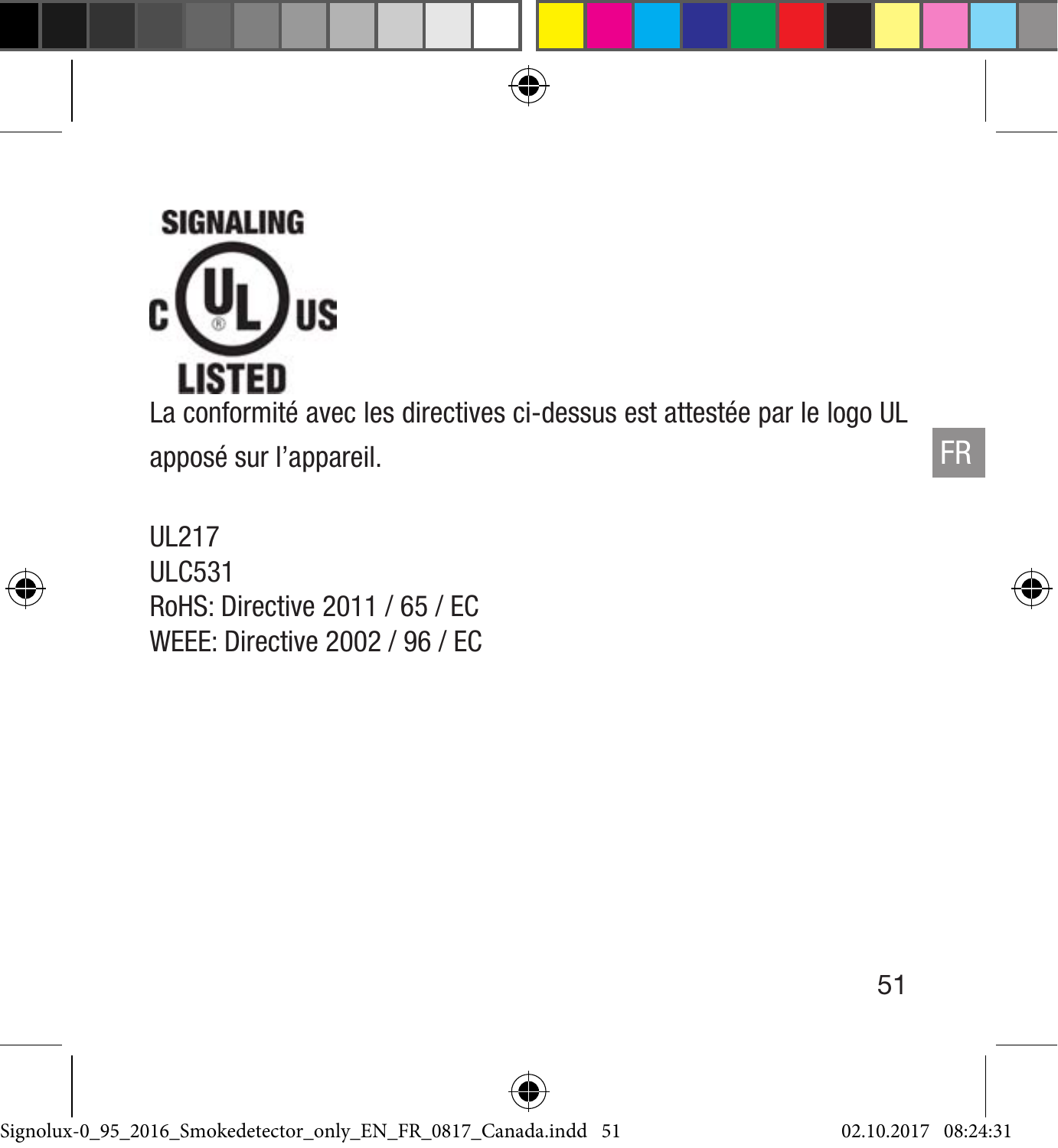# 18. Désactivation du détecteur de fumée



La désactivation du détecteur est permanente. Une fois le détecteur désactivé, celui-ci ne peut être réactivé.

Une fois désactivé, le détecteur NE PEUT PLUS DÉTECTER DE FUMÉE. Une fois que le détecteur est désactivé, la batterie est drainée et le détecteur ne peut plus fonctionner.

Lorsque le détecteur a été désactivé, il ne peut plus être remis sur la plaque de montage ou réactivé.

# **AVERTISSEMFNT**

Déroger à suivre ces instructions, pour disposer du détecteur, créer un

risque d'incendie de la pile au lithium.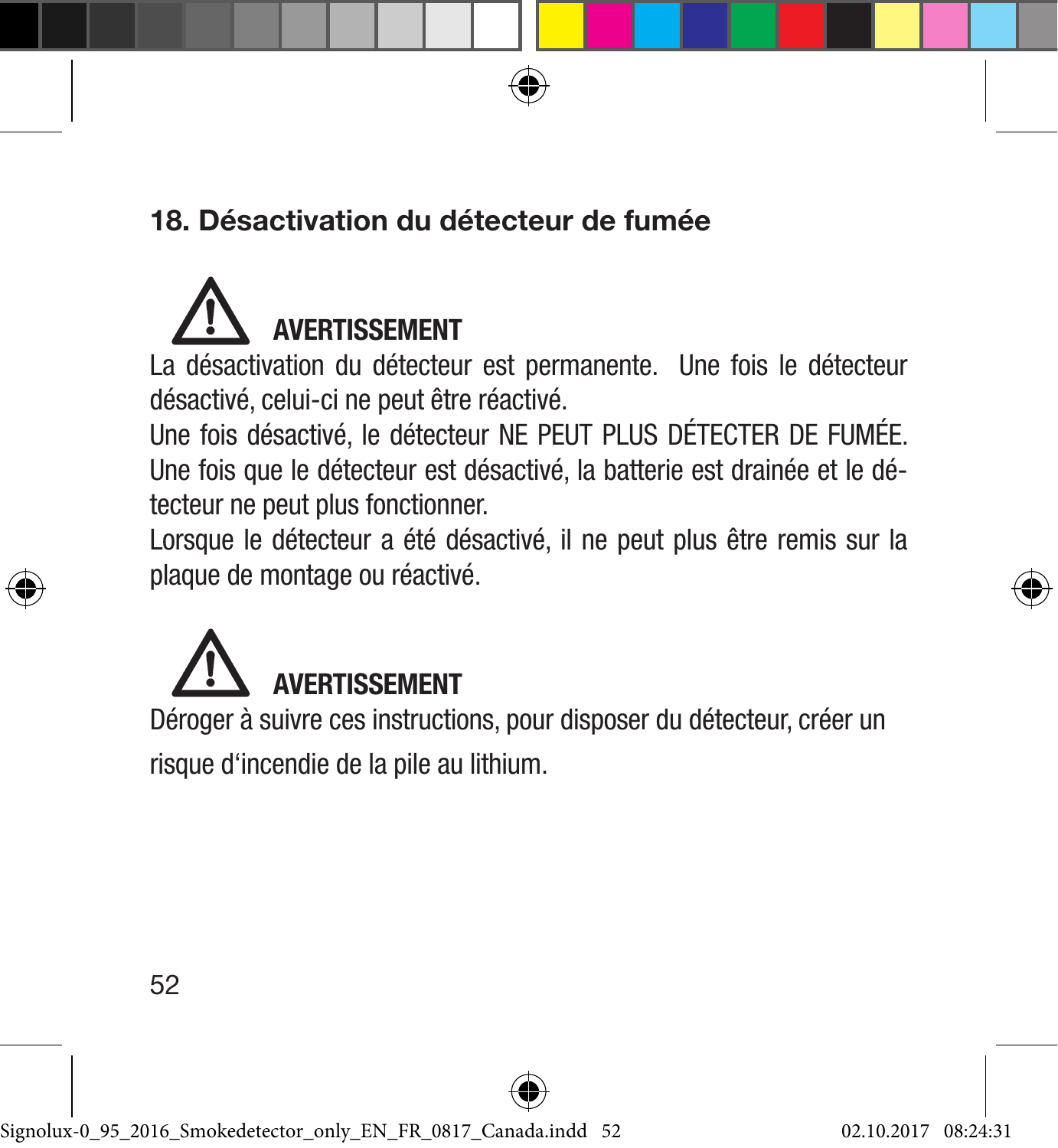# Procédure pour désactiver l'unité

Retirer le détecteur de la plaque de montage par une rotation anti-horaire.

Utiliser un tournevis pour pousser le bouton en position "Off" afin de désactiver le détecteur de fumée.

Utiliser des ciseaux pour couper le fil rouge. Ceci désactivera le détecteur, arrêtera le signal de pile faible et rendra le détecteur sécuritaire pour en disposer en déchargeant la pile. Lorsque le détecteur a été désactivé, il ne peut plus être remis sur la plaque de montage ou réactivé.







FR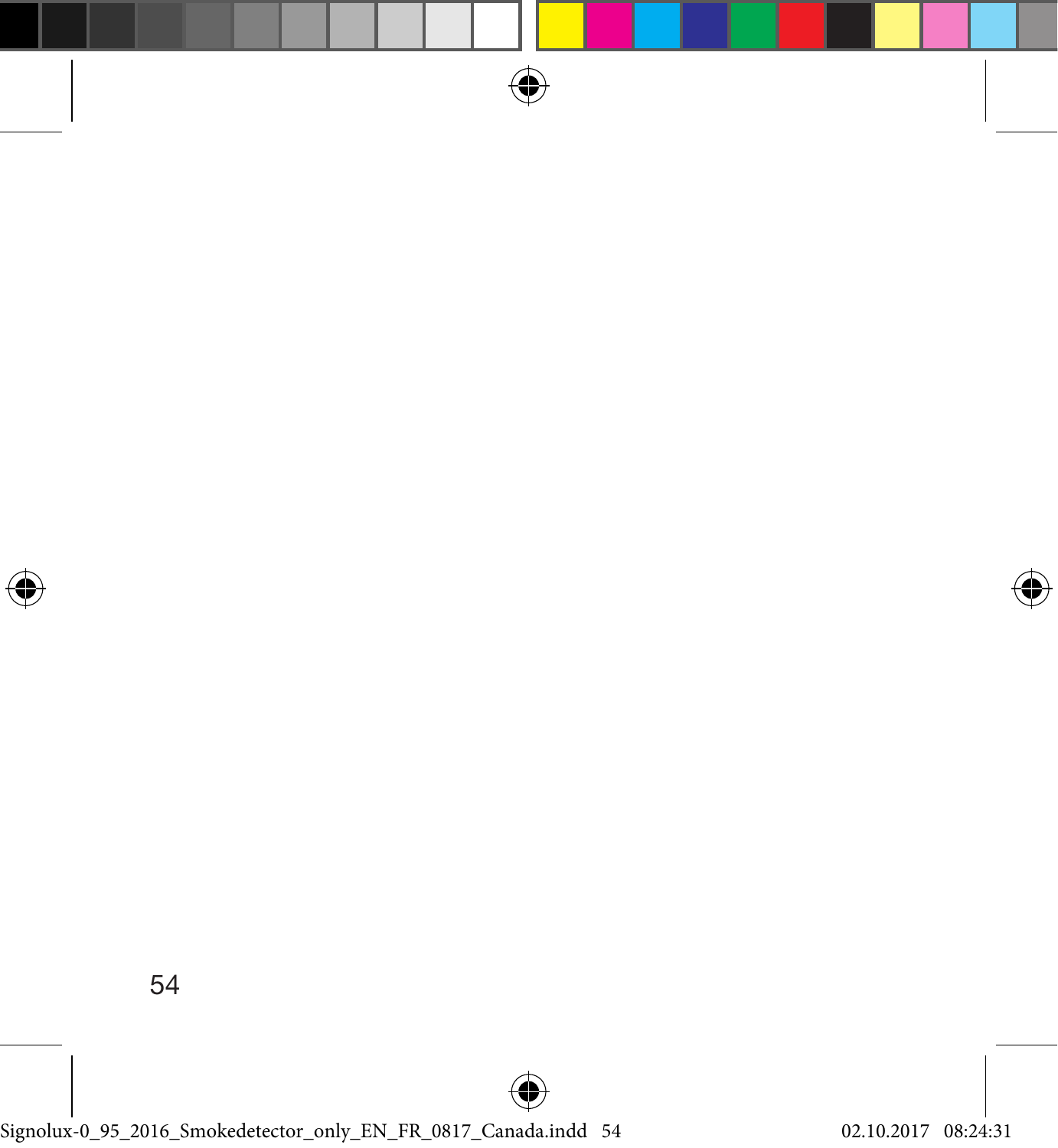FR

Model: RW-16S9 Manual No: RM2653CA-0\_10-2016

For Service: Garvan Enterprises Limited. Room 16-17, 21/F, Wing Hing Industrial Building, 83-93 Chai Wan Kok Street, Tsuen Wan, HK